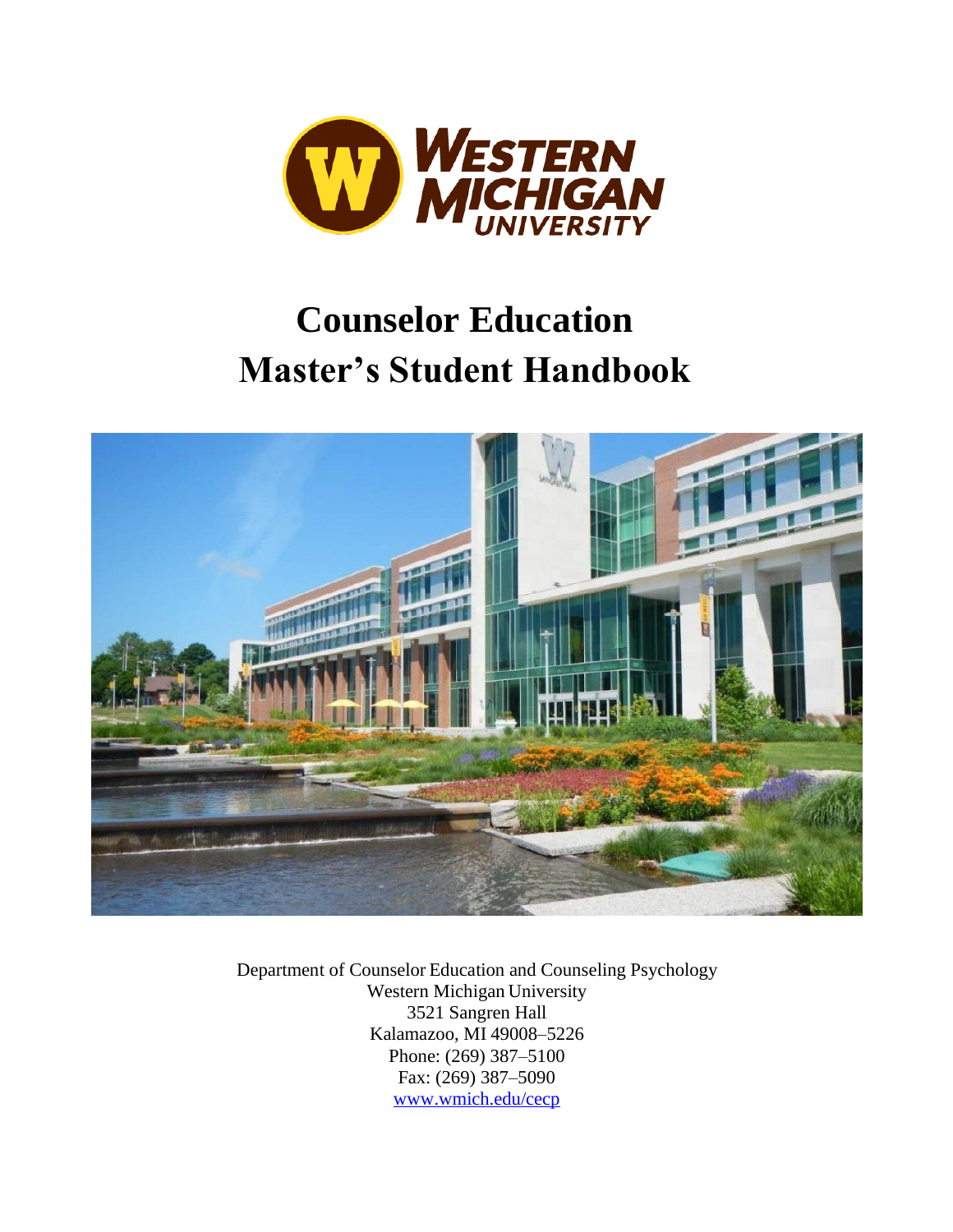## Contents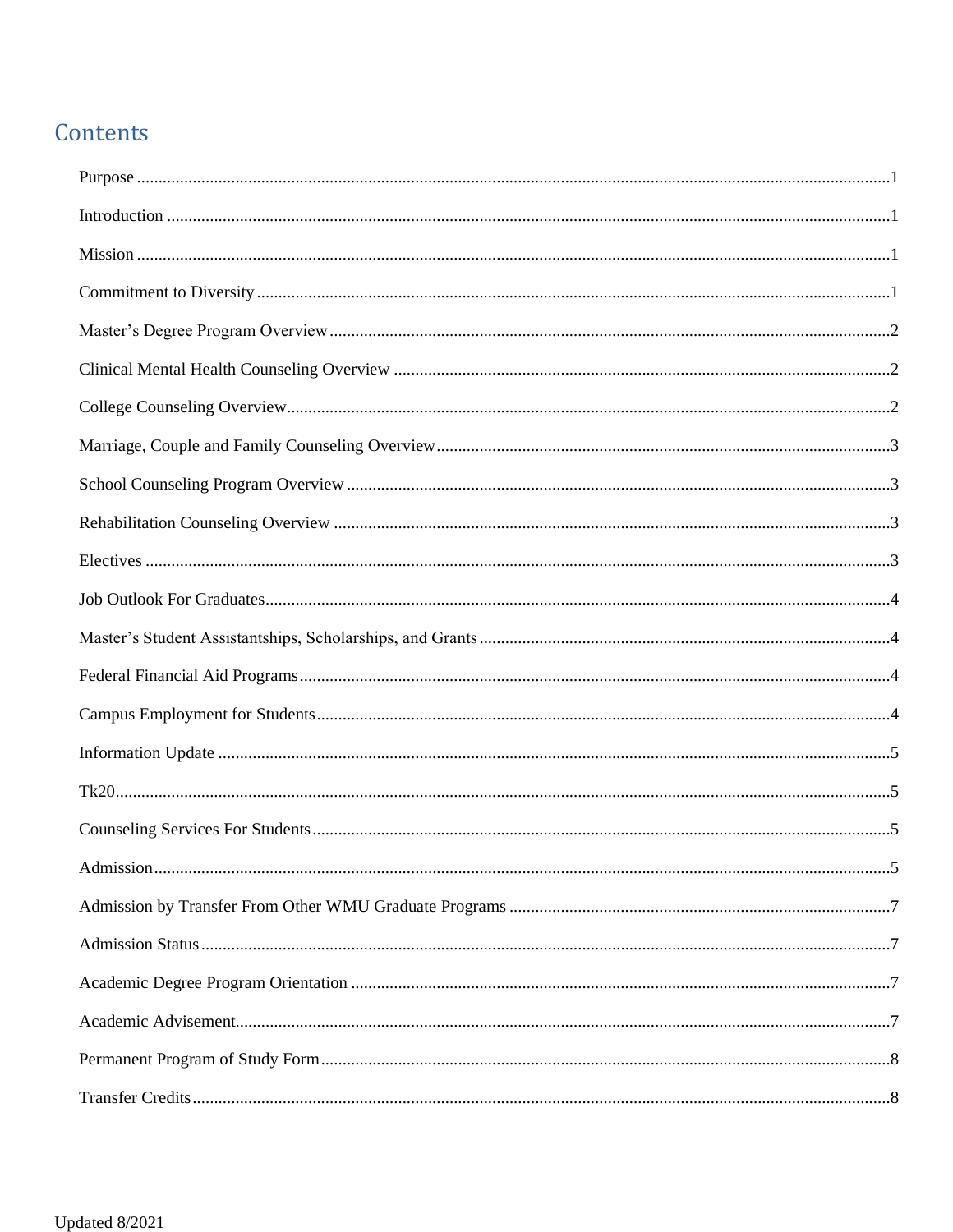| Professional Dispositions Plan and Retention Policy for WMU Counselor Education Programs11               |  |
|----------------------------------------------------------------------------------------------------------|--|
|                                                                                                          |  |
|                                                                                                          |  |
|                                                                                                          |  |
|                                                                                                          |  |
| What Happens If Multiple Professional Disposition Assessments Indicate Ongoing Problems for a Student?14 |  |
|                                                                                                          |  |
|                                                                                                          |  |
|                                                                                                          |  |
|                                                                                                          |  |
|                                                                                                          |  |
|                                                                                                          |  |
|                                                                                                          |  |
|                                                                                                          |  |
|                                                                                                          |  |
|                                                                                                          |  |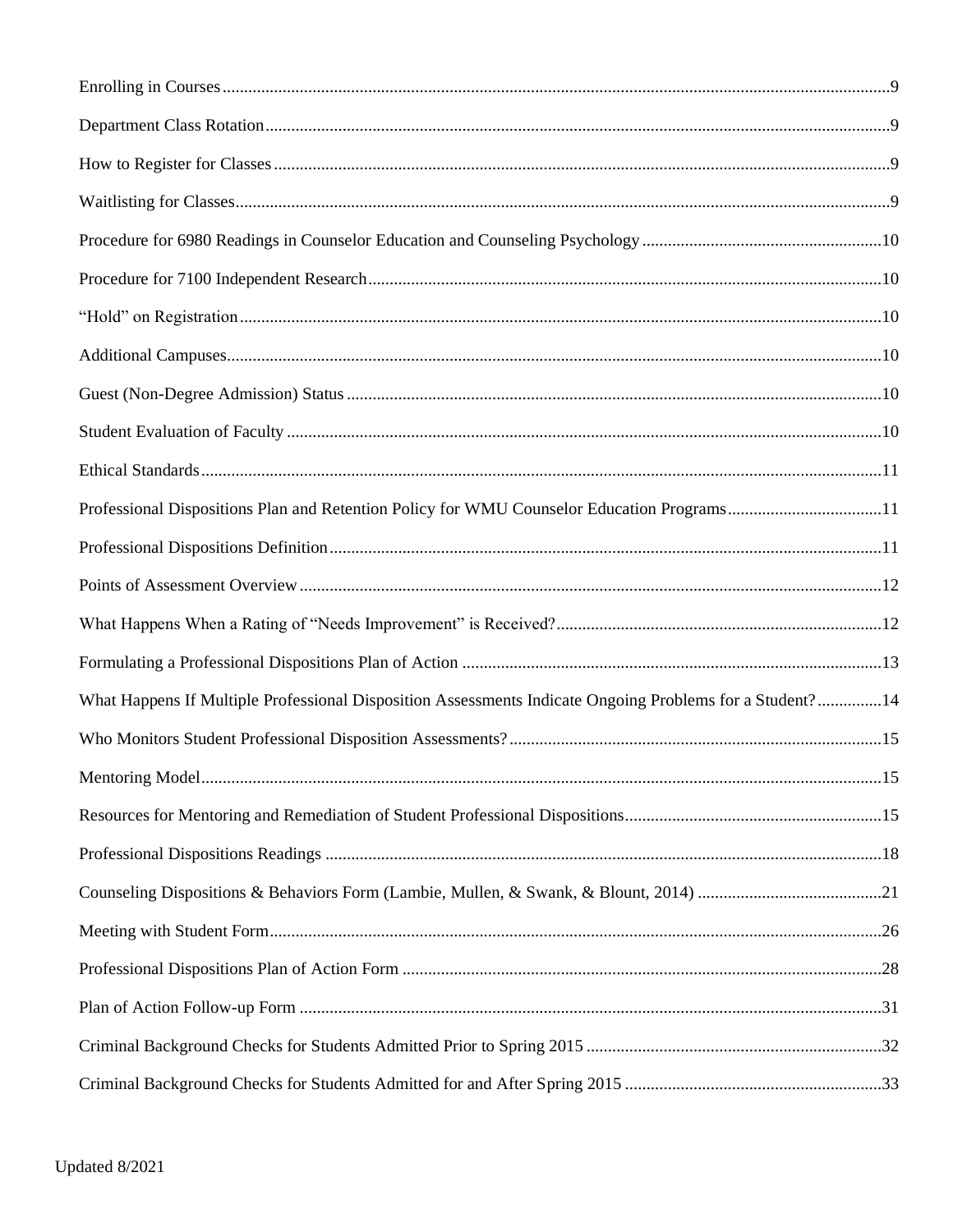| Clinical Mental Health Counseling Program of Study Curriculum Guide Effective for Students Admitted Fall 2009 to  |  |
|-------------------------------------------------------------------------------------------------------------------|--|
| Clinical Mental Health Counseling Program of Study Curriculum Guide Effective for Students Admitted Fall 2018 and |  |
|                                                                                                                   |  |
|                                                                                                                   |  |
| School Counseling K-12 Program of Study Curriculum Guide for Students without a valid Michigan Teaching           |  |
| School Counseling K-12 Program of Study Curriculum Guide for Students holding a valid Michigan Teaching           |  |
| Rehabilitation Counseling/Teaching (RCTM): Specialization in Blindness and Low Vision Program of Study            |  |
|                                                                                                                   |  |
|                                                                                                                   |  |
|                                                                                                                   |  |
|                                                                                                                   |  |
|                                                                                                                   |  |
|                                                                                                                   |  |
|                                                                                                                   |  |
|                                                                                                                   |  |
|                                                                                                                   |  |
|                                                                                                                   |  |
| *The Arthur and Margaret Manske Outstanding Master's Student in School Counseling Award49                         |  |
|                                                                                                                   |  |
|                                                                                                                   |  |
| William R. Wiener Outstanding Student in Rehabilitation Counseling/Teaching and Rehabilitation Counseling Award   |  |
|                                                                                                                   |  |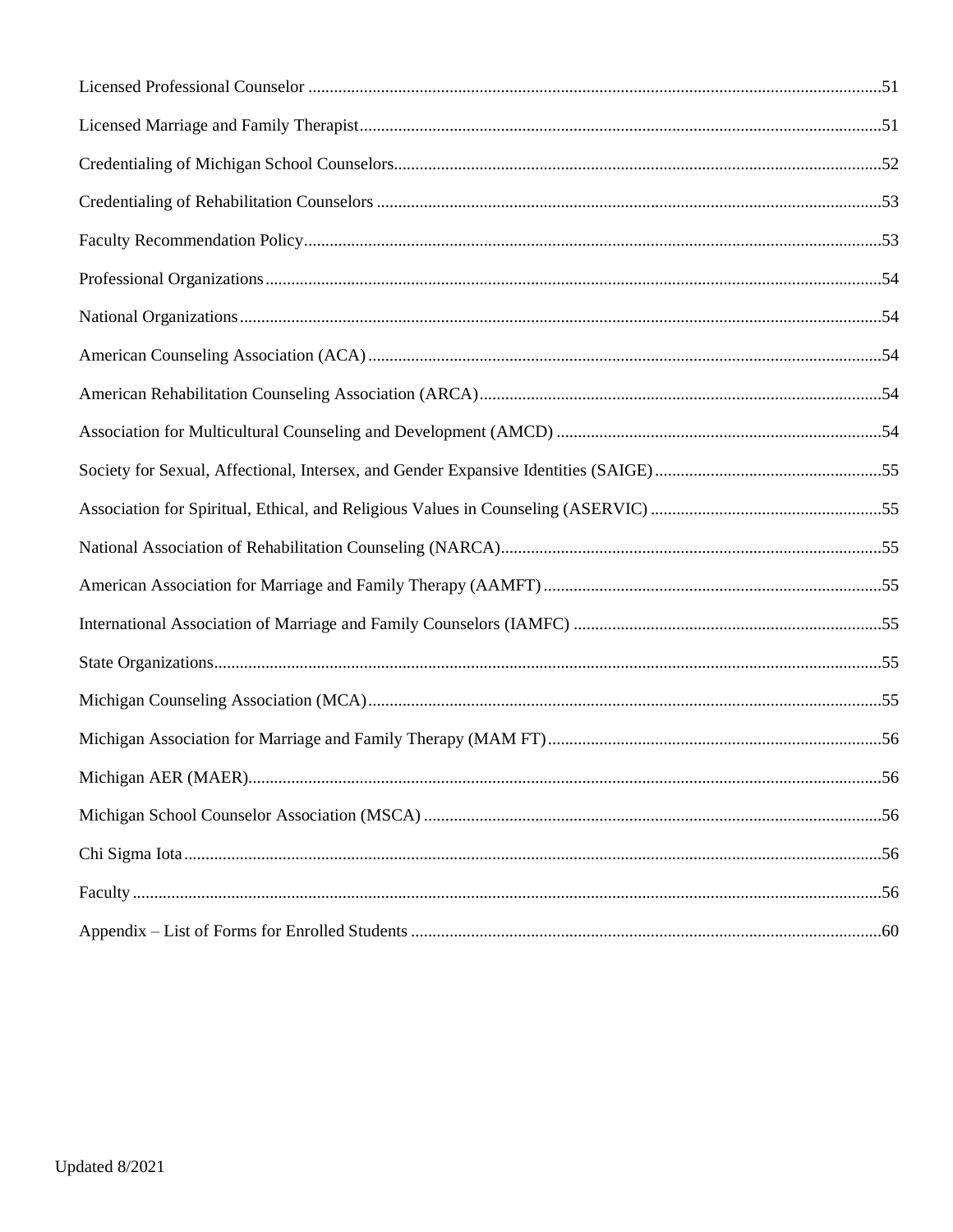#### **Purpose**

<span id="page-5-0"></span>The purpose of this handbook is to provide students with basic information about curricula, degree requirements, advising, and related professional concerns. While this information is intended to facilitate smooth and orderly progress toward degree completion, the information in this handbook is also subject to periodic revision. It shall not be construed as a contractual or otherwise binding obligation of the department or university. Students should also refer to the online Western Michigan University Graduate Catalog for guidance and direction during their academic careers. Students are strongly advised to attend an orientation session and regularly consult with their advisor to stay abreast of relevant changes in department and university policies.

#### **Introduction**

<span id="page-5-1"></span>Western Michigan University's (WMU) Master of Arts (MA) counseling program began in 1947 in conjunction with the University of Michigan and was developed specifically to train secondary school counselors. In 1952, the program attained independent status, and six students graduated from WMU at the end of the fall semester.

From this beginning, there is now a doctoral program in Counselor Education (CACREP Accredited) along with four master's degree program options including Clinical Mental Health Counseling (CACREP Accredited); Marriage, Couple and Family Counseling (CACREP Accredited); School Counseling (CACREP Accredited); and Rehabilitation Counseling and Rehabilitation Counseling/Teaching with a concentration in blindness (CACREP Accredited).

#### **Mission**

<span id="page-5-2"></span>Our mission is to develop competent, ethical, and culturally sensitive counselors through graduate education and scholarship. To accomplish this mission, we offer doctoral training in counselor education and master's level training in clinical mental health counseling; marriage, couple, and family counseling; school counseling; and rehabilitation counseling and rehabilitation counseling/teaching (specialization in blindness and low vision). We strive to recruit and retain students of diverse racial/ethnic backgrounds from local, state, national, and international locations.

The mission is supported by the pursuit of the following specific goals/objectives:

- 1. Students are expected to demonstrate a critical and scholarly approach totheory, research, and practice.
- 2. Students are expected to demonstrate competency in clinical/intervention skills.
- 3. Students are expected to demonstrate a thorough integration of science and practice.
- 4. Students shall demonstrate competence for work with multicultural and diverse populations.
- 5. Students are expected to practice within a preventive, developmental, and/orremedial framework across a wide range of psychosocial functioning.
- 6. Students are expected to demonstrate a strong knowledge of, and commitment to, the ethics of their profession.
- 7. Students demonstrate a working knowledge of a variety of activities within their profession, including psychotherapy, assessment, supervision (doctoral only), teaching (doctoral only), consultation, and program evaluation, and they are able to beemployed in a variety of settings.
- <span id="page-5-3"></span>8. Students are expected to identify, select and pursue life-long education opportunities.

## **Commitment to Diversity**

Updated 8/2021 We recognize the importance of addressing the needs of an increasingly diverse society. To that end, we strive to increase the educational opportunities of diverse student populations and create an atmosphere where the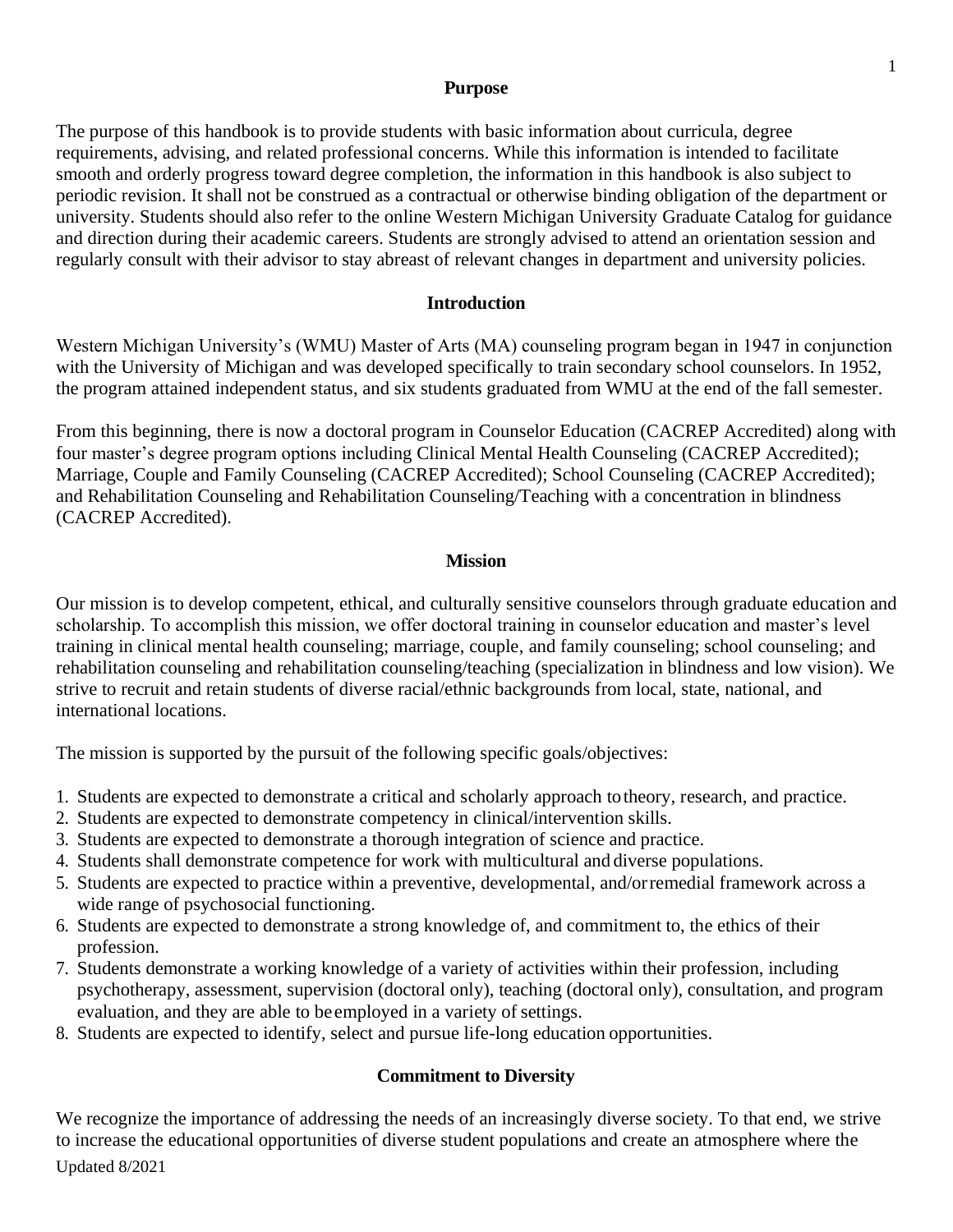values and concerns of racial/ethnic minorities and diverse populations receive attention and respect. These issues are integrated into courses throughout the curriculum, as well as focused upon in specific courses.

## **Master's Degree Program Overview**

<span id="page-6-0"></span>Our master's degree programs are designed to prepare entry-level mental health professionals for a range of occupational settings. All programs require completion with a 3.0 or better average GPA. All MA programs are built on a core of 12 courses (38 hours) that emphasize acquiring knowledge and skills common to all programs.

The 12 courses that all MA students must take include: CECP 6010 Research Methods CECP 6020 Group Dynamics and Procedures CECP 6030 Tests and Measurements CE – Counselor Education specific section CECP 6040 Counseling Techniques CECP 6050 Professional Issues and Ethics CE – Counselor Education specific section CECP 6070 Multicultural Counseling and Psychology CECP 6080 Counseling and Life Span Development CECP 6110 Theories of Counseling CECP 6100 Career Development: Theory and Practice CECP 6220 Psychoeducational Consultation CECP 6120 Counseling Practicum CECP 6130 Field Practicum (Internship)

The faculty recommend focusing on registering for the following four classes as you begin your MA program: CECP 6040 Counseling Techniques, CECP 6110 Theories of Counseling, CECP 6070 Multicultural Counseling, and CECP 6050 Professional Issues and Ethics (Note: There is a CE specific section for counselor education MA students. You will only be permitted to register for your specific class section.) You are not required to take all four of these classes in the same semester. Simply focus on taking these classes as soon as possible before taking other required classes in your MA program.

## **Clinical Mental Health Counseling Overview**

<span id="page-6-1"></span>The Clinical Mental Health Counseling 60-hour program incorporates specialty coursework in foundations of clinical mental health counseling, psychopathology, substance abuse, family therapy, case conceptualization and treatment planning, and advance appraisal. The program includes a 100-hour practicum and a 600-hour internship in a clinical mental health setting. Graduates of this program are prepared to work in a variety of professional counseling settings. As part of basic degree requirements, this program meets all the educational requirements for the licensed professional counselor credential (LPC) in Michigan and is accredited by the Council for Accreditation of Counseling and Related Educational Programs (CACREP). This option is offered face-to-face in Kalamazoo and Grand Rapids.

#### **College Counseling Overview**

<span id="page-6-2"></span>The College Counseling 48-hour program emphasizes counseling with college students and prepares students for careers as counselors in community colleges, four-year colleges and universities. The program is accredited by the Council for the Accreditation of Counseling and Related Educational Programs (CACREP). This program option is closed to new students.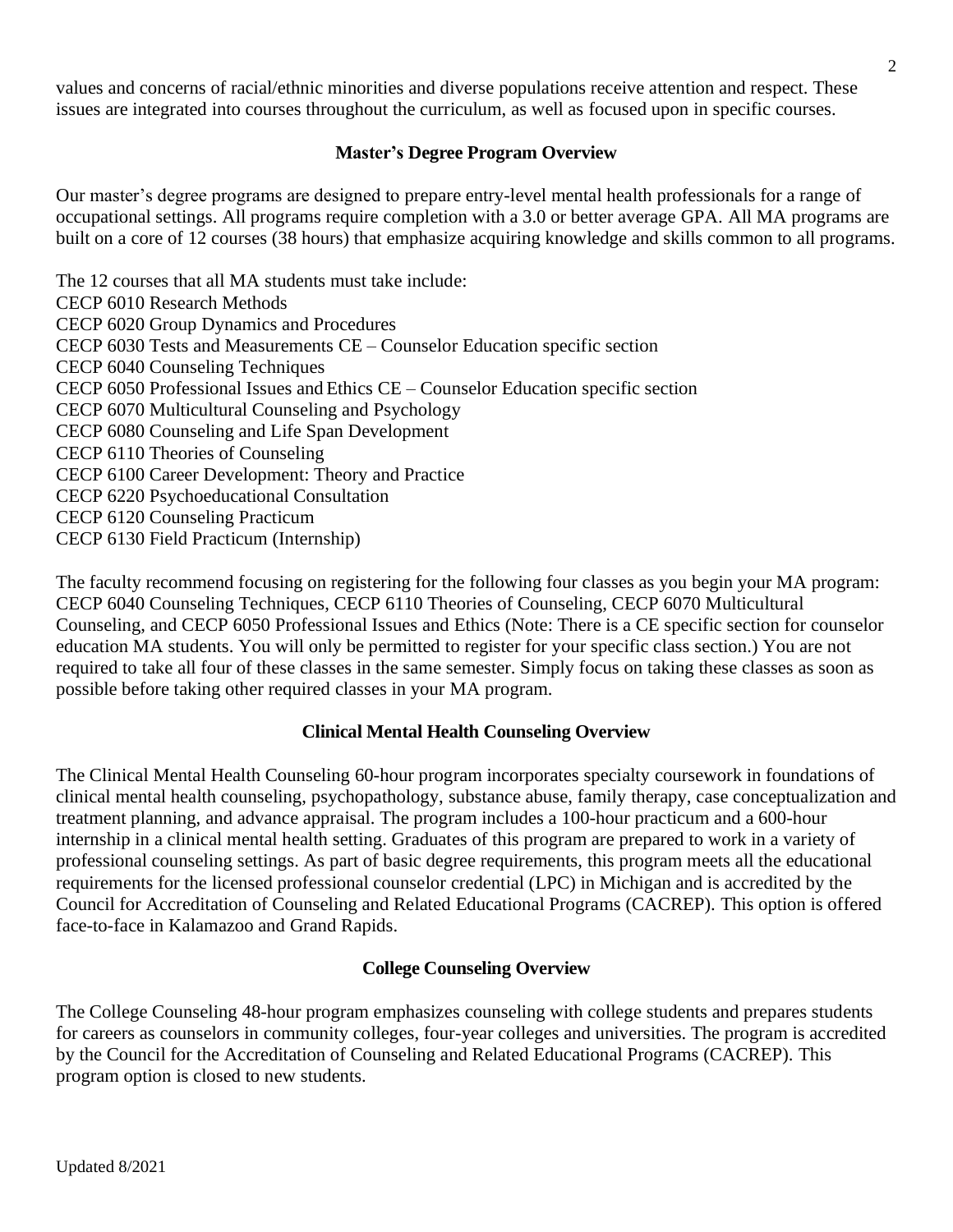#### **Marriage, Couple and Family Counseling Overview**

<span id="page-7-0"></span>The Marriage, Couple and Family Counseling 60-hour program is offered in collaboration with the Department of Family and Consumer Sciences. In addition to the core counseling courses, this program emphasizes an understanding of the issues faced by contemporary couples and families and a family systems approach to the conceptualization and treatment of couples and families. The program includes a 100-hour practicum and 600 hour internship in a community setting where students have adequate exposure to couples and families. The program meets the educational requirements for the licensed professional counselor credential (LPC) in Michigan and is accredited by the Council for Accreditation of Counseling and Related Educational Programs (CACREP). Working with an advisor, this degree can also lead to licensure as a marriage and family therapist. This option is offered face-to-face in Kalamazoo and Grand Rapids.

#### **School Counseling Program Overview**

<span id="page-7-1"></span>The school counseling program is designed to prepare individuals to function as school counselors at the K-12 level in public and private schools in accordance with the Endorsement Rules and Teacher Certification Code of the State of Michigan, and Public Act 288 r.e. School Counselors. See an academic advisor for specifics. The program also meets the educational requirements for the licensed professional counselor credential (LPC) in Michigan if additional coursework is taken. This program is accredited by the Council for Accreditation of Counseling and Related Educational Programs (CACREP). This option is offered face-to-face in Kalamazoo and Grand Rapids.

K-12 School Counseling (grades K-12). Enables certified teachers to be endorsed as elementary and secondary counselors. 48-hour program.

School Counselor License (grades K-12). Enables individuals without teacher certification to be licensed as school counselors. 59-hour program.

#### **Rehabilitation Counseling Overview**

<span id="page-7-2"></span>The program promotes quality rehabilitation services for individuals with disabilities by educating personnel who serve as rehabilitation counselors. The rehabilitation counseling program incorporates coursework in small 'n' research design and analysis, services for persons with disabilities, computer technology in rehabilitation, job development and placement, psychosocial aspects of disability, medical & functional aspects of disability, and foundations of rehabilitation counseling. The program includes a 600-hour supervised rehabilitation counseling internship in a vocational rehabilitation employment setting. The program meets the educational requirements for certification as a Rehabilitation Counselor and is accredited by the Council for Accreditation of Counseling and Related Educational Programs (CACREP). The rehabilitation counseling program (53-credit hours) is also offered in conjunction with the Master of Arts in Rehabilitation Teaching as a dual Master of Arts degree program in rehabilitation counseling specializing in blindness and low vision. The Rehabilitation Counseling/Teaching (RCT) dual degree program is a 76-credit hour program. These options can lead to eligibility for licensure as a professional counselor if additional coursework is taken. This option is offered faceto-face in Kalamazoo.

#### **Electives**

<span id="page-7-3"></span>Updated 8/2021 Counselor Education MA graduate students may want to take electives that can complement their chosen degree program to fulfill career objectives. **If a student desires an elective to be a part of their degree requirements, the student must gain their advisor's approval before taking the class.** Students may select, with advisor approval, among three options for elective study in an area of interest.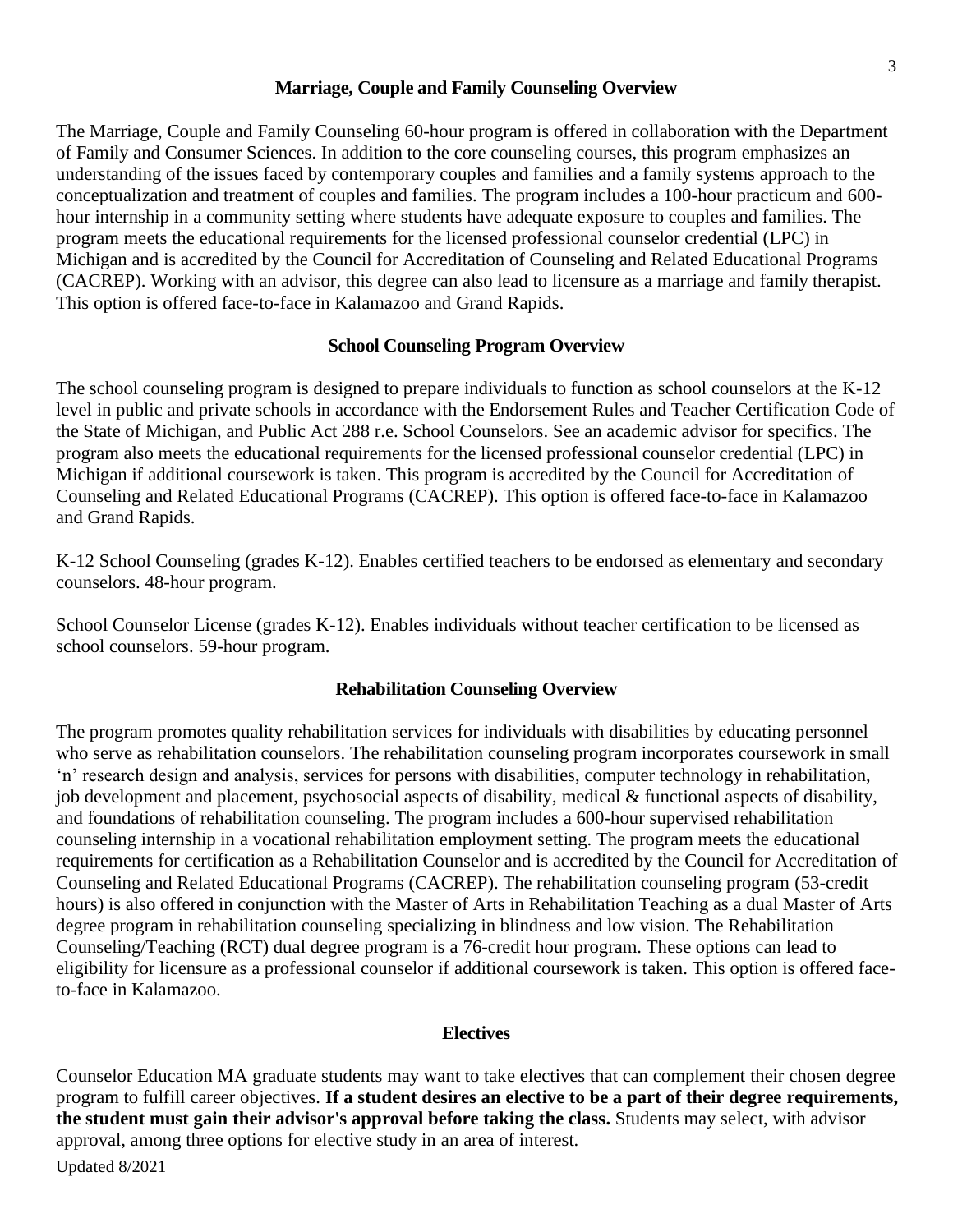a. Limited Elective Coursework. Students may take a course or two to explore an area.

b. Concentrated Elective Study. Students may take a collection of courses to gain a more in-depth understanding and knowledge of a particular area.

c. Elective Study to meet Academic Requirements for a specific professional credential [e.g., Holistic Health Care Certificate; SPADA Certificate/Certified Addictions Counselor; License as a Marriage and Family Therapist (LMFT)]. Consultation with an identified advisor in a particular area of interest is recommended to ensure compliance with current requirements. Programs in Holistic Health and SPADA are offered through the College of Health and Human Services. Students who desire the SPADA Certificate or Holistic Health Certificate must formally apply to the respective program and meet with an SPADA or Holistic Health advisor.

## **Job Outlook For Graduates**

<span id="page-8-0"></span>To assess the job outlook for your degree program, please visit onetonline.org at [https://www.onetonline.org.](https://www.onetonline.org/) In the search area in the top, right-hand corner of that webpage, type in your degree program (clinical mental health counselor, school counselor, etc.) and up to date information will be presented to you. You can also use the Focus system found at [https://wmich.edu/career/focus,](https://wmich.edu/career/focus) which is free for all WMU students.

## **Master's Student Assistantships, Scholarships, and Grants**

<span id="page-8-1"></span>Graduate assistantships are awarded by university departments or units to individual students and include a stipend. They must be applied for separately and usually require 20 hours of work per week (for funding a full assistantship). CECP does not offer graduate assistantships to master's students. However, other departments do offer graduate assistantships to our master's students. You can find and apply for graduate assistantships through WMU campus employment at<https://wmich.edu/career/campus>

Further, students can find CECP department scholarships and awards at<https://wmich.edu/cecp/scholarships>

Additionally, students can find the College of Education and Human Development scholarships at <https://wmich.edu/education/scholarships/graduate>

Lastly, students can find WMU Graduate College Fellowships and Grants at <https://wmich.edu/grad/fellowships-grants>

## **Federal Financial Aid Programs**

<span id="page-8-2"></span>Financial aid for graduate students is a little different than for undergraduate students. The biggest difference for graduate students is that you are automatically considered independent. So, only your income and assets (and if married, your spouse's) are considered when determining your eligibility for aid.

If you have been offered a WMU graduate assistantship or fellowship, it will not be indicated on your financial aid offer letter until the department has notified the financial aid office. Graduate assistantships and fellowships may reduce the amount or type of aid you have been offered. When your aid is adjusted, you will be notified through your WMU email. Check GoWMU anytime to view the status of your offers.

<span id="page-8-3"></span>Please visit<https://wmich.edu/finaid/graduate> for current information on graduate federal financial aid.

## **Campus Employment for Students**

Updated 8/2021 WMU employment opportunities are listed through Handshake, which is located at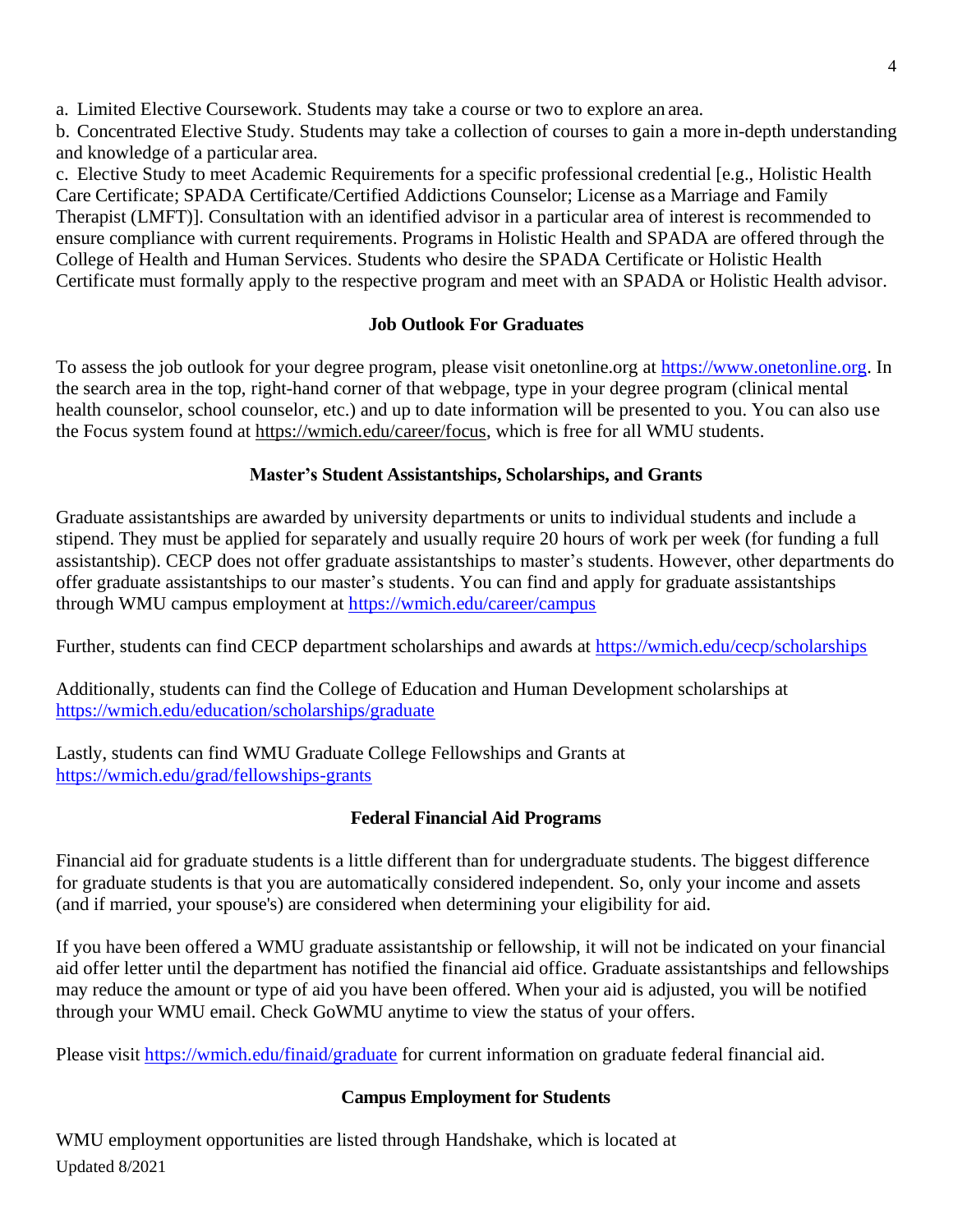[https://wmich.edu/career/campus/students.](https://wmich.edu/career/campus/students) Many departments post their jobs on their individual websites. Use the University Directory to access these websites, which is located at [https://wmich.edu/directories.](https://wmich.edu/directories)

#### **Information Update**

<span id="page-9-0"></span>If you change your name, address and/or telephone number, we need you to update that information immediately. For example, we need your current telephone number should we need to contact you if a class session is cancelled. To update your information, log onto your GoWMU account, click on the View/Update My Personal Information link on the left-hand Student Home Tab, and update your information.

#### **Tk20**

<span id="page-9-1"></span>To help ensure that graduates are prepared to work in their chosen professions, as well as to satisfy assessment related requirements of accrediting bodies, the Counselor Education Unit conducts systematic assessments of students and programs. Several tools are used as part of the student assessment process. One of those tools is Tk20 [https://wmich.edu/cecp/tk20;](https://wmich.edu/cecp/tk20) a system that allows students, faculty, and supervisors to submit a variety of assessments (course assignments, clinical experience evaluations, observation evaluation, etc.) that are used to help measure student learning and performance. Tk20 is a required instructional resource like textbooks, course packs, and other supplemental instructional materials. TK20 can also encourage communication and connection with students after they graduate so that they can have access to key documents and assessments that may be important to their careers and licensure following graduation such as CECP 6120 counseling practicum summary logs and CECP 6130 field practicum logs and evaluations.

Effective January 2015, all newly admitted and enrolled CECP students are required to have a Tk20 student subscription at the start of their first semester of study. This is paid for out of student fees the first semester in the program. As such, students have a subscription for TK20 automatically upon the first semester of enrollment. The Tk20 subscription is purchased that one time during the first semester of study and is accessible across their entire program of study as well as 7 years following their graduation.

#### **Counseling Services For Students**

<span id="page-9-2"></span>Students at Western Michigan University are eligible for counseling services as part of your student fees. If at any time during the program you encounter personal concerns or difficulties, you may contact the Sindecuse Health Center-Counseling Services to schedule an appointment at 269-387-1850 or visi[t](http://www.wmich.edu/healthcenter/counseling) [http://www.wmich.edu/healthcenter/counseling.](http://www.wmich.edu/healthcenter/counseling)

#### **Admission**

<span id="page-9-3"></span>The Department has three different application deadlines for M.A. program admissions during the year: January 15, for taking classes in the following Summer and Fall semesters, May 15, for taking classes in the following Fall semester, and September 15 for taking classes in the following Spring semester. Applicants interested in beginning their graduate master's degree studies in the Fall semester are encouraged to meet the January 15 application deadline so that they have more time to seek assistantships or campus employment beginning in the fall semester.

WMU has an online graduate application system that allows all students (domestic and international) to submit required information into one system. For the latest information on application requirements, including application deadlines, please visit [https://wmich.edu/grad/admissions/landing.php.](https://wmich.edu/grad/admissions/landing.php) To apply, please visit <https://wmich.edu/apply/graduate/application>

Updated 8/2021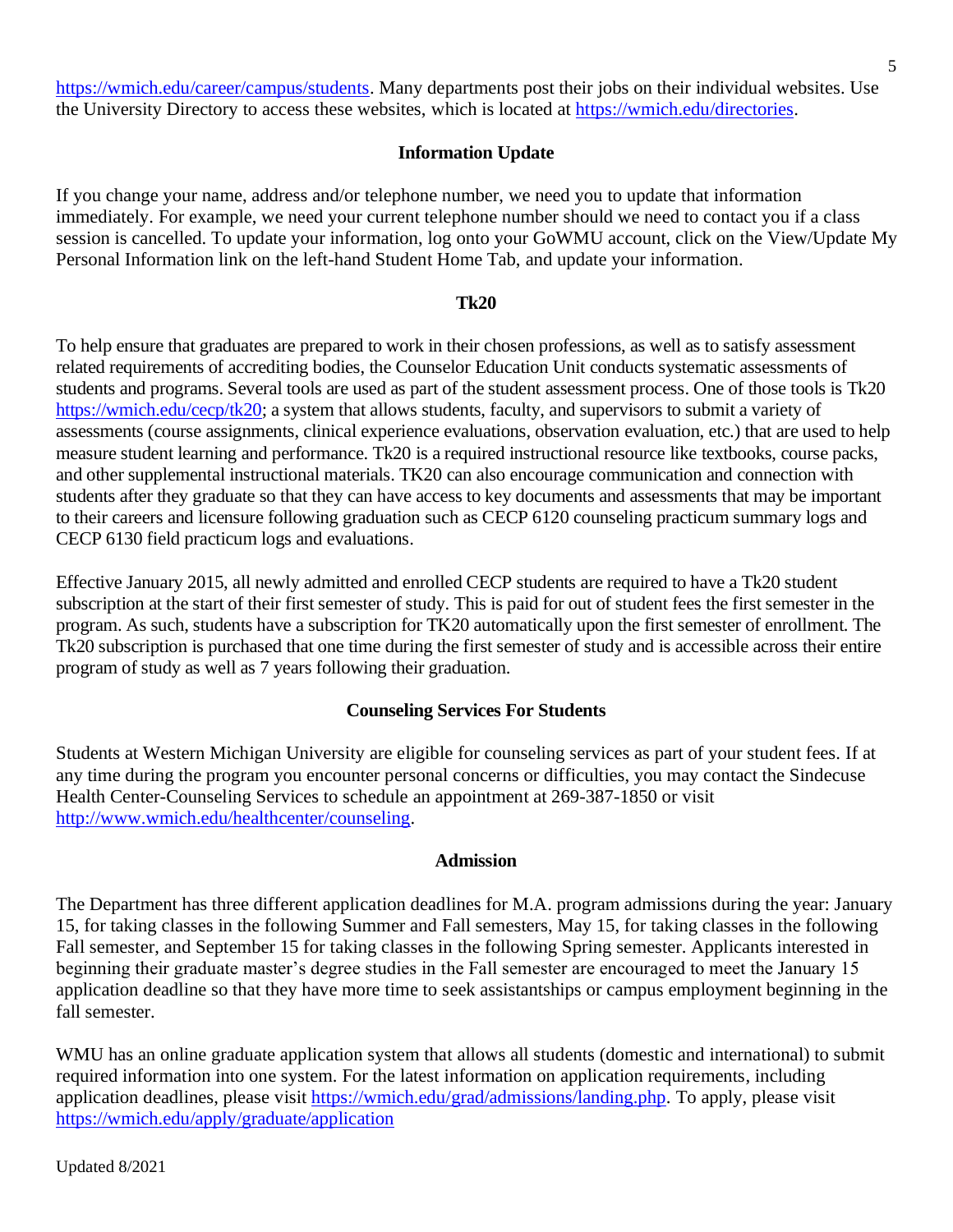Persons interested in applying for graduate studies at WMU should carefully review the admission procedures presented in the current *Graduate Catalog.* General *Graduate Catalog* admission requirements include:

- 1. Bachelor's degree from an accredited institution, indicated on an official transcript. Exceptions may be granted to students from other institutions that have signed agreements through a Memorandum of Understanding (MOU).
- 2. An official transcript from the institution from which you received your bachelor's degree is required, as well as a transcript from institution(s) where any graduate level courses or degrees have been taken/completed. Sealed transcripts are considered official if printed on date is within the previous 90 days. Applicants are not required to submit an official transcript of courses taken/completed at WMU. Departments may request additional course information/transcripts as necessary. Please check the requirements listed for your chosen program at wmich.edu/grad/admissions/landing.php.
- 3. An overall grade point average of at least 3.0 in the last two years of undergraduate work.
- 4. Evidence of having met any additional admission requirements stipulated by the individual degree program.
- 5. Acceptance by the academic unit offering the master's program.

In addition to meeting the general admission requirements of WMU's Graduate College, applicants must also meet the following five Departmental and CEU requirements for admission:

- 1. Three letters of recommendation are required from persons with knowledge of the applicant's professional and academic skills or potential for success in the master's program. The recommendations should attest to the congruency of the applicant's educational and employment goals as they relate to the department description. Please send email requests for such recommendations from within the online system.
- 2. A resume of the applicant's relevant professional experience and leadership activities must also be submitted to the Department. For your resume, in addition to the standard elements of a resume, be sure you include and clearly label all relevant professional experience and relevant volunteer, practica, and/or internship experience, including starting and ending dates. A cover letter highlighting employment and professional activities may accompany the résumé
- 3. On no more than two typewritten, double-spaced pages, write an essay discussing your professional goals. Give attention to work with racial or ethnic minorities and diverse populations throughout your essay. Include: a) your reason for wanting to be in a specific program; b) your professional goals as they relate to that program; c) an assessment of your personal assets and liabilities; and d) life experiences that might be useful in your work as a helping professional, including your work with racial/ethnic minorities and diverse populations.
- 4. Complete the program supplemental application program form and save it using your last name in the document name, and then submit the saved document within the online application. You can find this form at [www.wmich.edu/grad/admissions/single.php?id=32](http://www.wmich.edu/grad/admissions/single.php?id=32)

Once the Counselor Education faculty review applications, they decide which applicants will be offered admission into the counselor education programs. Accept and deny recommendations are forwarded to the Department Chairperson. The Department Chairperson is responsible for reviewing the recommendations of the CEU and forwarding admissions decisions to the applicants and The Graduate College.

Updated 8/2021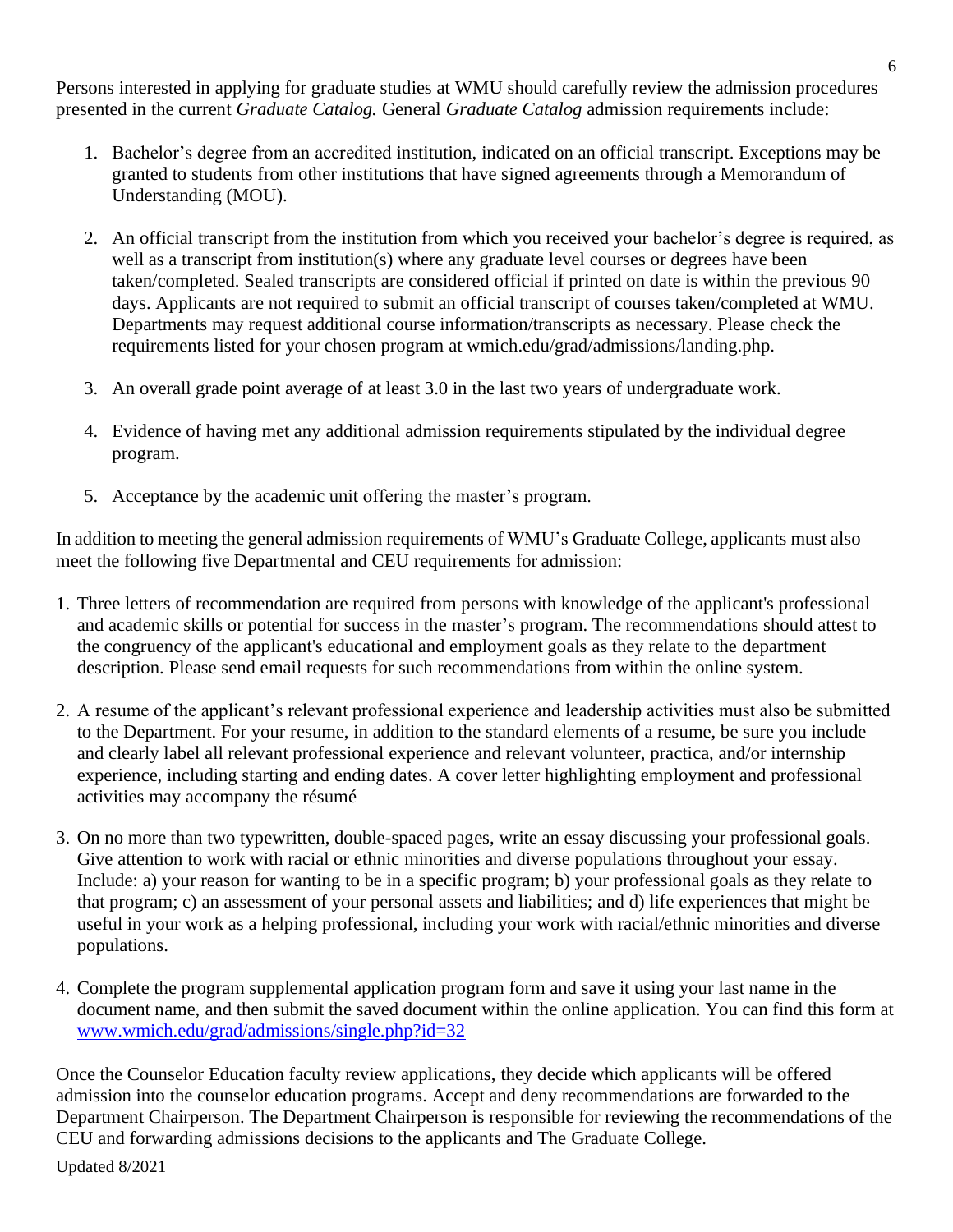Applicants who are offered admission must, within 30 days, notify the department of their intent to matriculate. Applicants who fail to notify the department of their intent to enroll within the specified time will be considered to have declined the departmental offer, and the offer of admission will be withdrawn.

#### **Admission by Transfer From Other WMU Graduate Programs**

<span id="page-11-0"></span>Students seeking to transfer to Counselor Education master's programs from other WMU master's programs (including those in the Department of Counselor Education and Counseling Psychology) will be considered on the same basis as all other applicants seeking admission to the Counselor Education master's program. All other admission requirements and procedures previously described in this section of the *Master's Handbook* will apply.

#### **Admission Status**

<span id="page-11-1"></span>In accord with Graduate College policies, students are admitted to the department on regular or conditional status. Those individuals who are admitted with an undergraduate grade point average of less than 3.0 on a 4.0 scale may be admitted on conditional status. Students on conditional status must complete 9 semester hours of required courses in the program options with Bs or better and send a letter to the department chairperson requesting regular admission status to be removed from conditional status. The advisor cannot approve a program of study until the student is placed on regular admission.

#### **Academic Degree Program Orientation**

<span id="page-11-2"></span>The program orientation information is posted on the Department website in the General Information section of the CECP Student Resources page<http://www.wmich.edu/cecp/student-resources/orientation> and listed in the acceptance letter to students.

#### **Academic Advisement**

<span id="page-11-3"></span>Students are assigned a full-time faculty member as their academic advisor. The academic advisor's name is contained in the admission letter, along with a strong recommendation that an appointment be arranged as soon as the student as completed the online orientation, which is found at [http://www.wmich.edu/cecp/student](http://www.wmich.edu/cecp/student-resources/orientation)[resources/orientation.](http://www.wmich.edu/cecp/student-resources/orientation) Contact your advisor via email to determine how best to set up a meeting with that advisor. The role of the academic advisor is to: (1) help develop and approve the program of study; (2) assist in sequencing classes; (3) determine the appropriateness of electives; (4) guide students through their program; (5) assist in selecting CECP 6120 and CECP 6130 sites and supervisors; and (6) troubleshoot problems if and when they arise.

Whenever possible, academic advisors are assigned to match the students' program of study. For example, students electing the school counseling option are matched with advisors whose professional interests are in school counseling. Thus, admitted students receive current and relevant advice from professors active in their respective disciplines. The telephone, email, and WebEx may especially be useful ways to address some advisement issues with your advisor. Each advisor may choose to make use of various technologies in different ways. Check with your advisor on how to make the best use of these resources.

Updated 8/2021 Occasionally, students request a change of academic advisor, usually because they change their master's degree program. First, discuss the request to change advisors with your current advisor. After getting your current advisor's approval, get the approval of the desired advisor to take you on as an advisee. Once you have the new advisor's approval, download the form online at [http://www.wmich.edu/cecp/student-resources/forms, c](http://www.wmich.edu/cecp/student-resources/forms,)omplete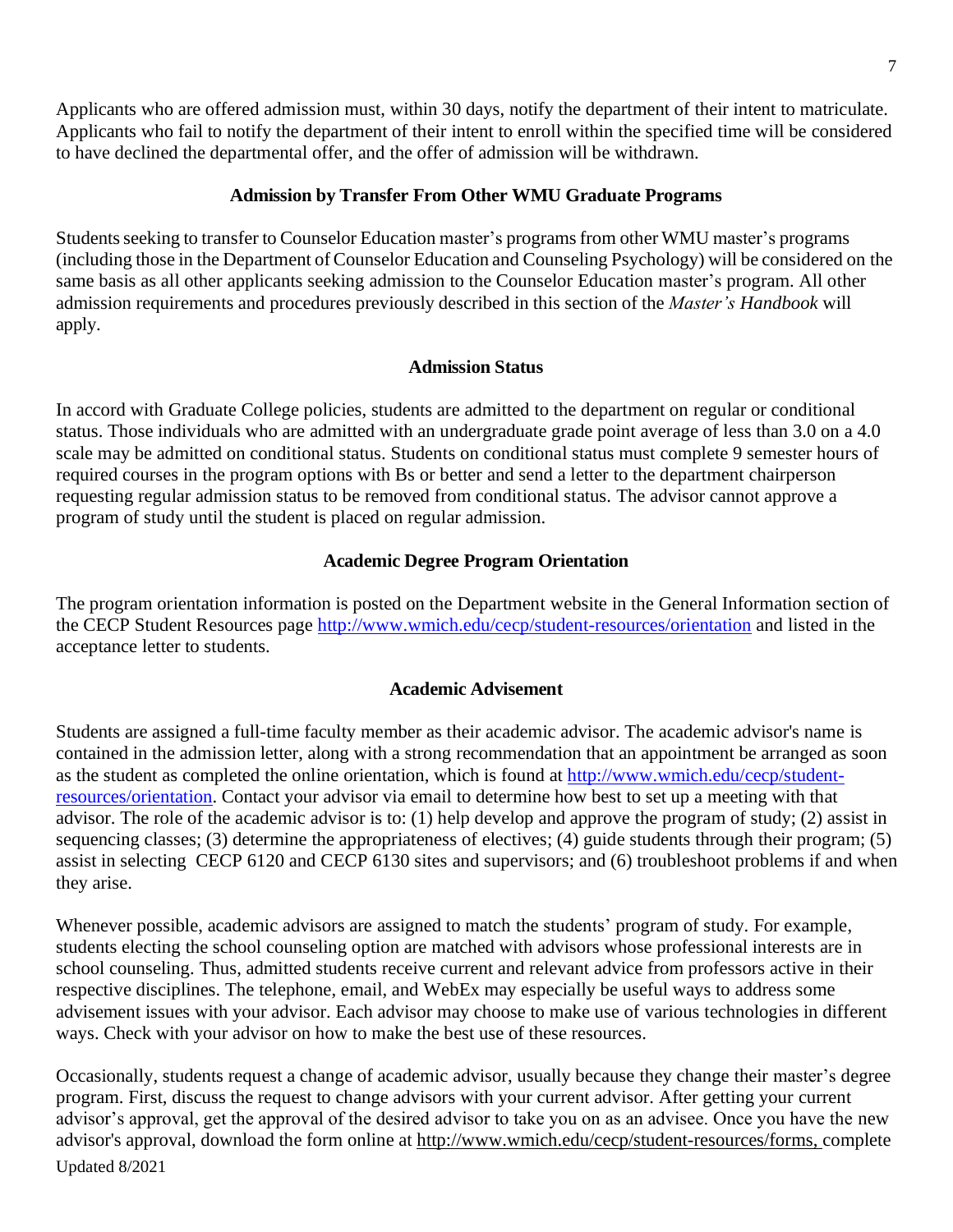the form, and then email it to your first advisor. Once the first advisor and new advisor sign the form, it is returned to the department chairperson, who must authorize all changes of academic advisors.

#### **Permanent Program of Study Form**

<span id="page-12-0"></span>Completing the permanent program of study form is an essential step in completing the master's degree. It is developed in consultation with your academic advisor. Students must be regularly admitted and off conditional status before a permanent program of study can be approved. A permanent program of study form shall be filed prior to completion of 12 credit hours of coursework. Program of Study forms are available on the department website: [http://www.wmich.edu/cecp/student-resources/forms.](http://www.wmich.edu/cecp/student-resources/forms) Students are responsible for the accuracy of their program of study and should regularly check with their advisor if they are uncertain about any program requirements. Failure to include all courses required for a particular program of study may result in delayed graduation, license/certification problems, etc.

After the permanent program of study form is reviewed and signed by your academic advisor, the form is submitted to the CECP office. A copy of the form is also sent to the Registrar's Office, which is audited during the semester you apply for graduation. **A signed copy of the permanent program of study form is provided to students. The program of study form can become a part of various licensure and certification applications. Therefore, students should keep their copy. Students are also advised to permanently keep copies of all course syllabi completed as part of their program of study. Licensing boards in different states may request copies of course syllabi when an individual submits a license application. Each student is responsible for retaining copies of each course syllabus and having copies available if requested by a state licensing board.** 

After the permanent program of study form is approved by an academic advisor, any changes must be approved by the advisor before enrollment in substitute classes. Program of Study Course Change forms can be obtained at [https://wmich.edu/grad/forms/registrar.](https://wmich.edu/grad/forms/registrar)

## **Transfer Credits**

<span id="page-12-1"></span>Transfer credits are subject to approval by the faculty advisor and the Graduate College. Only 16 semester credit can be transferred to complete a degree program and must have been earned within the six-year period prior to graduation.. Transfer credit will be recorded on the Western Michigan University transcript as "Credit" (CR) only and will not be calculated into the honor points earned and the graduate grade point average at WMU. Grades and honor points do not transfer, only credit transfers. Transfer credits for graduate students will not appear on the WMU transcript until the time of graduation. Consequently, honor point deficiencies acquired in credits earned at WMU cannot be made up by credits earned at another university. Graduate credit may be transferred from other schools provided:

- 1. The credits were earned at an institution accredited for graduate study and are of "B" grade (3.0) or better. Moreover, the student's overall grade point average for all graduate work taken at the other institution must also be "B" (3.0) or better.
- 2. The credit is earned within the time limit for the student's WMU degree program (six years for master's or specialist programs, or seven years for doctoral programs), is represented on an official transcript of the other institution, and is identified as graduate credit.
- 3. The student's advisor verifies that the transfer credits contribute to the student's degree program and includes them in the student's Permanent Program of Study.
- 4. The graduate dean approves the inclusion of the transferred credits in the student's permanent program of study.

Updated 8/2021 Graduate Transfer Credit Evaluation and Course Substitution Forms can be found at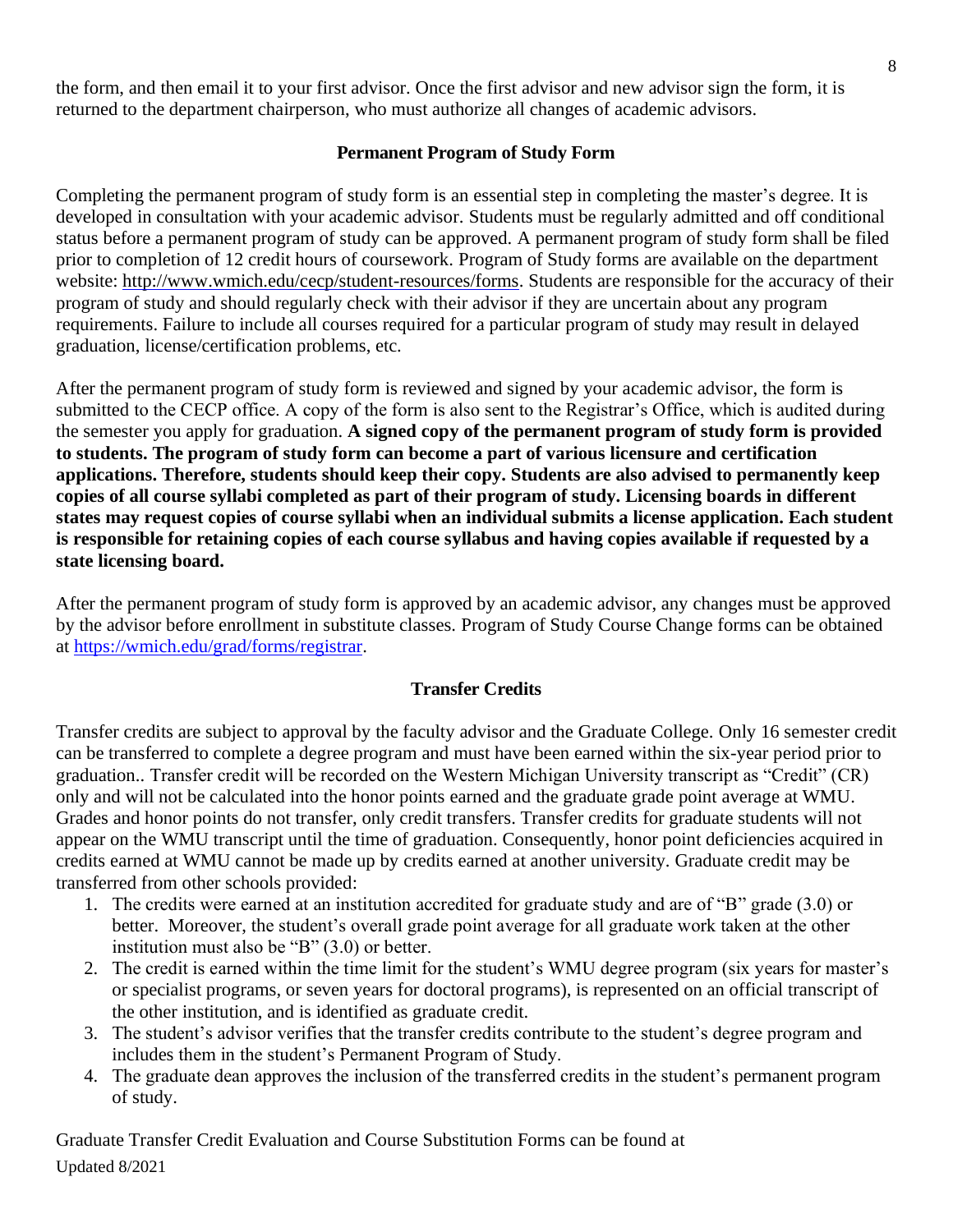#### **Enrolling in Courses**

<span id="page-13-0"></span>The schedule of upcoming classes may be found on the WMU Course Offerings web page at [https://wmich.edu/classlookup/.](https://wmich.edu/classlookup/) Once on this page, enter the term of interest and under subject, select "Counselor Education/Counseling Psychology." A listing of all CECP courses across all locations for the term selected will then appear. Please refer to this web site for course reference numbers (CRN), faculty names, and days and times of classes. If you click on the course's full name on this page, you will find information about course prerequisites and a link that takes you to required textbooks for that course.

#### **Department Class Rotation**

<span id="page-13-1"></span>Not every CECP course is offered every semester, but courses are usually offered one or more semesters on a regular, cyclical 12-month basis. As you plan your schedule of courses, consult the department's class rotation schedule, which can be found at [http://www.wmich.edu/cecp/student-resources/course-planning.](http://www.wmich.edu/cecp/student-resources/course-planning) While it is the intent of the department to follow this schedule as closely as possible, the class rotation schedule is always a tentative listing of courses. There is no guarantee that a class will run in a listed semester as circumstances will necessitate changes.

Whether or not a scheduled course will be held during a particular semester depends on two conditions: (1) advanced registration data and (2) the College of Education and Human Development budget. Therefore, it is mandatory that every student participate in the advanced registration process. The number of students who register for a course may determine whether or not the course will be "kept" on that semester's schedule or "dropped." If a course is dropped due to low enrollment students will be notified as soon as possible.

#### **How to Register for Classes**

<span id="page-13-2"></span>Please keep in mind that some courses are specific to the Counselor Education programs at WMU. For example, CECP 6030 and CECP 6050 have Counselor Education specific program sections. Students must register for these classes with a "- CE" ending to them. Students will not be permitted to register for classes ending in "CP."

Students can find the calendar that will tell them when they can register for a given semester at [https://wmich.edu/registrar/calendars/registration.](https://wmich.edu/registrar/calendars/registration) Students can find the instructions for how to register at [https://wmich.edu/registrar/students/registration.](https://wmich.edu/registrar/students/registration) Once registered, the university will mail your tuition bill following the close of registration. Payment is due upon receipt. Payment plan options are available. You can find more information about payment plans at [https://wmich.edu/registrar/students/registration.](https://wmich.edu/registrar/students/registration) Guest students need to call the department or the respective EUP campus to have that office complete the registration process.

#### **Waitlisting for Classes**

<span id="page-13-3"></span>Updated 8/2021 The department uses the University automated waitlist for most courses. If students try to register for a CECP class and the class is full, students have the option of placing themselves on the automated waitlist for the class. If a student is on the automated waitlist and a seat becomes available, the student will receive an e-mail to their wmich.edu e-mail account letting them know that they can now register for the class through GoWMU. **Please note: students will not be automatically registered for the class.** After receiving the email, students must register themselves through GoWMU within the next 24 hours. If the student does not add the course by the 24 hour deadline, they will automatically be removed from the waitlist and the course will be offered to the next student in the waitlist queue. If a student wishes to be removed from the waitlist, they can do so through GoWMU by going into Add/Drop Course and changing the waitlist status to Drop Course. If students are on the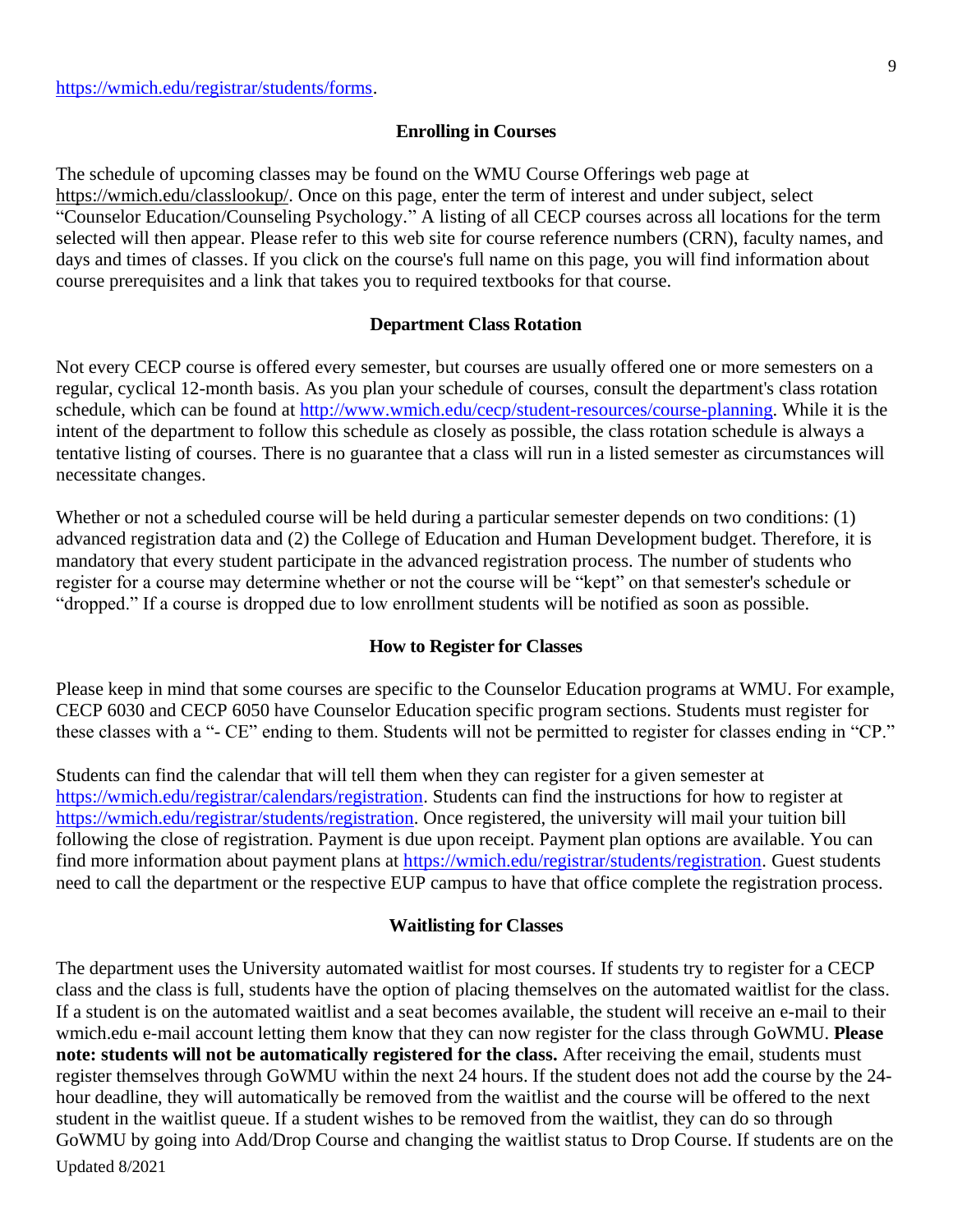waitlist and do not check their WMU email regularly, they may miss out on the chance to enroll in the course if slots become available. Students can find complete information at [https://wmich.edu/registrar/students](https://wmich.edu/registrar/students-registration-waitlisting)[registration-waitlisting.](https://wmich.edu/registrar/students-registration-waitlisting) Guest students need to call the department or the respective EUP campus to have that office complete the registration process. If a class is closed, guest students may request to be placed on a waiting list for the class through the respective campuses. The waiting list process for guest students may differ between campuses, so it is necessary to contact the appropriate office.

## **Procedure for 6980 Readings in Counselor Education and Counseling Psychology**

<span id="page-14-0"></span>After making arrangements with the faculty member, the student undertaking an independent reading or project must complete the 6980 Application form available on-line at the CECP forms webpage at [https://wmich.edu/cecp/student-resources/forms.](https://wmich.edu/cecp/student-resources/forms) This form requires a description of the work the student will complete and the signatures of the faculty member, the student, and the department chairperson. The student should keep a copy of the form.

## **Procedure for 7100 Independent Research**

<span id="page-14-1"></span>After making arrangements with the faculty member, the student conducting independent research must complete the 7000 Courses Application form available on-line at the CECP forms webpage at [https://wmich.edu/cecp/student-resources/forms.](https://wmich.edu/cecp/student-resources/forms) This form requires a description of the study the student will complete and the signatures of the faculty member, the student, and the department chairperson. The student should keep a copy of the form.

## **"Hold" on Registration**

<span id="page-14-2"></span>If there is a hold on your registration, you cannot complete your registration until an outstanding debt to the University is resolved (e.g., parking fines, library fines, outstanding tuition fees, student housing rent). The debt or request must be paid, and deferment received from the registrar for you to register for classes. For more information, please visit<https://wmich.edu/education/advising/registration>

## **Additional Campuses**

<span id="page-14-3"></span>The Grand Rapids (downtown) location offers Counselor Education master's program classes. Register for the Grand Rapids location classes via the same system as used when registering for Kalamazoo classes.

## **Guest (Non-Degree Admission) Status**

<span id="page-14-4"></span>While the Graduate College permits individuals to enroll as Guest students (non-degree) for up to nine hours prior to being admitted into a program, the Department considers requests for permission to take CECP graduate classes on an individual basis. Students who have been admitted to MA Counselor Education programs are given preference for admission to CECP classes.

## **Student Evaluation of Faculty**

<span id="page-14-5"></span>Students can evaluate courses and instructors at the end of the semester or session. The evaluations are compiled, reviewed by the Department Chairperson, and returned to faculty members. Evaluations are anonymous, and instructors receive all student comments after final grades have been submitted. Faculty members may use student evaluations and comments to modify course content and instructional methods. The appropriate reviewing bodies may use summary student rating data in performance reviews such as tenure and promotion.

Updated 8/2021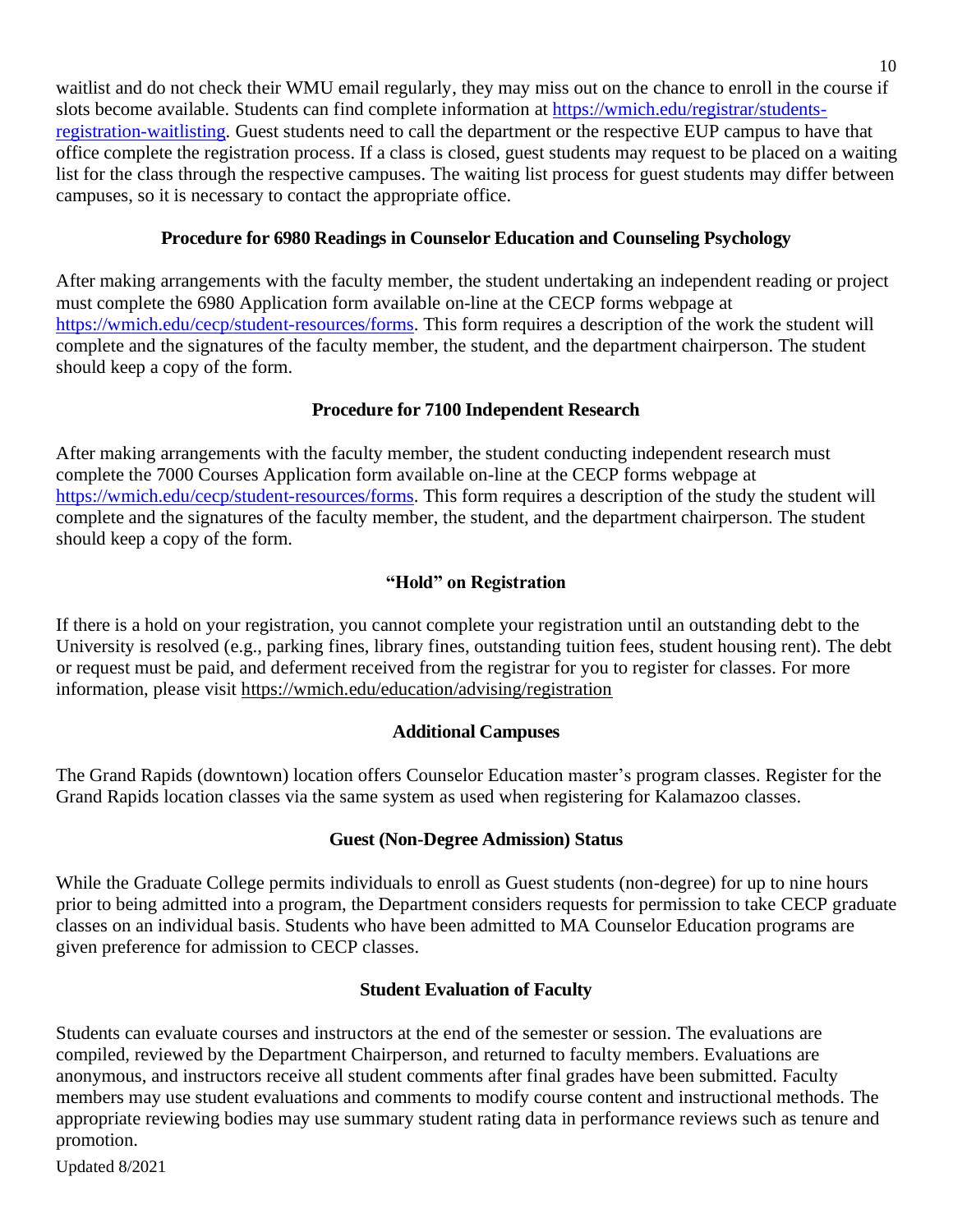## **Ethical Standards**

<span id="page-15-0"></span>Students admitted to or taking courses in the Department are expected to abide by the ethical standards of the professional associations connected to their field of study. All students in Counselor Education MA programs follow the American Counseling Association (ACA) Code of Ethics [\(www.counseling.org\)](http://www.counseling.org/). Each Counselor Education MA program specialty area also has additional codes of ethics that coincide with the ACA Code of Ethics: Clinical Mental Health Counseling - American Mental Health Counselors Association Code of Ethics [\(www.amhca.org\)](http://www.amhca.org/); Marriage, Couple and Family Counseling - International Association of Marriage and Family Counselors Code of Ethics [\(www.iamfconline.org\)](http://www.iamfconline.org/), School Counseling - American School Counselor Association Code of Ethics [\(www.schoolcounselor.org\)](http://www.schoolcounselor.org/) and the unified rehabilitation counselor code (ARCA [www.arcaweb.org,](http://www.arcaweb.org/) NRCA [https://nationalrehabcounselingassciation.wildapricot.org,](https://nationalrehabcounselingassciation.wildapricot.org/) and CRCC [www.crccertification.com\)](http://www.crccertification.com/).

Students are responsible for making themselves aware of and understanding the Graduate Catalog's policies and procedures that pertain to Academic Honesty. These policies include cheating, fabrication, falsification and forgery, multiple submission, plagiarism, complicity and computer misuse and can be found in the Graduate Catalog located at: [http://catalog.wmich.edu.](http://catalog.wmich.edu/) If there is reason to believe a student has been involved in academic dishonesty, they will be referred to the Office of Student Conduct [\(https://wmich.edu/conduct\)](https://wmich.edu/conduct). Students are given the opportunity to review the charge(s). Students read the "Student Rights and Responsibilities" section of The Graduate Catalog, which can be found at [http://catalog.wmich.edu.](http://catalog.wmich.edu/)

## <span id="page-15-1"></span>**Professional Dispositions Plan and Retention Policy for WMU Counselor Education Programs**

Recommended by Counselor Education Faculty October 2020 Approved by Department Chair and University Counsel December 2020

## **Professional Dispositions Definition**

<span id="page-15-2"></span>The Core Counselor Education Faculty in the Department of Counselor Education and Counseling Psychology (CECP) are responsible through the American Counseling Association (ACA) Code of Ethics and the Council for Accreditation of Counseling and Related Educational Programs (CACREP) Standards for preparing students who have the required knowledge, skills, and *professional dispositions* to become effective counselors. Therefore, your chosen program of study will prepare you to develop and model the knowledge, skills, and professional dispositions expected of excellent counselors. Faculty, supervisors and/or, staff will evaluate your demonstration of these professional dispositions and provide you with feedback about your progress. Professional dispositions include the commitments, characteristics, values, beliefs, interpersonal functioning, and verbal and nonverbal behaviors that influence the student's professional growth and interactions with colleagues, faculty, supervisors, staff, clients, and communities. These professional dispositions support student learning and development through the ideal of fairness, and that unproductive verbal and non-verbal professional disposition behavior should be given an opportunity to be changed. The ACA Code of Ethics, CACREP Standards, and the WMU Student Code of Conduct specifically articulate the characteristics expected for all students in counselor education programs. Professional dispositions are assessed based on students' observable verbal and non-verbal behavior during their time in their CECP counselor education degree program. *Students are expected to disclose any unethical or unlawful activity from the time their application was submitted until the day of graduation.*

Primary Professional Dispositions (Lambie, Mullen, Swank, & Blount, 2014) Specific Professional Disposition Descriptors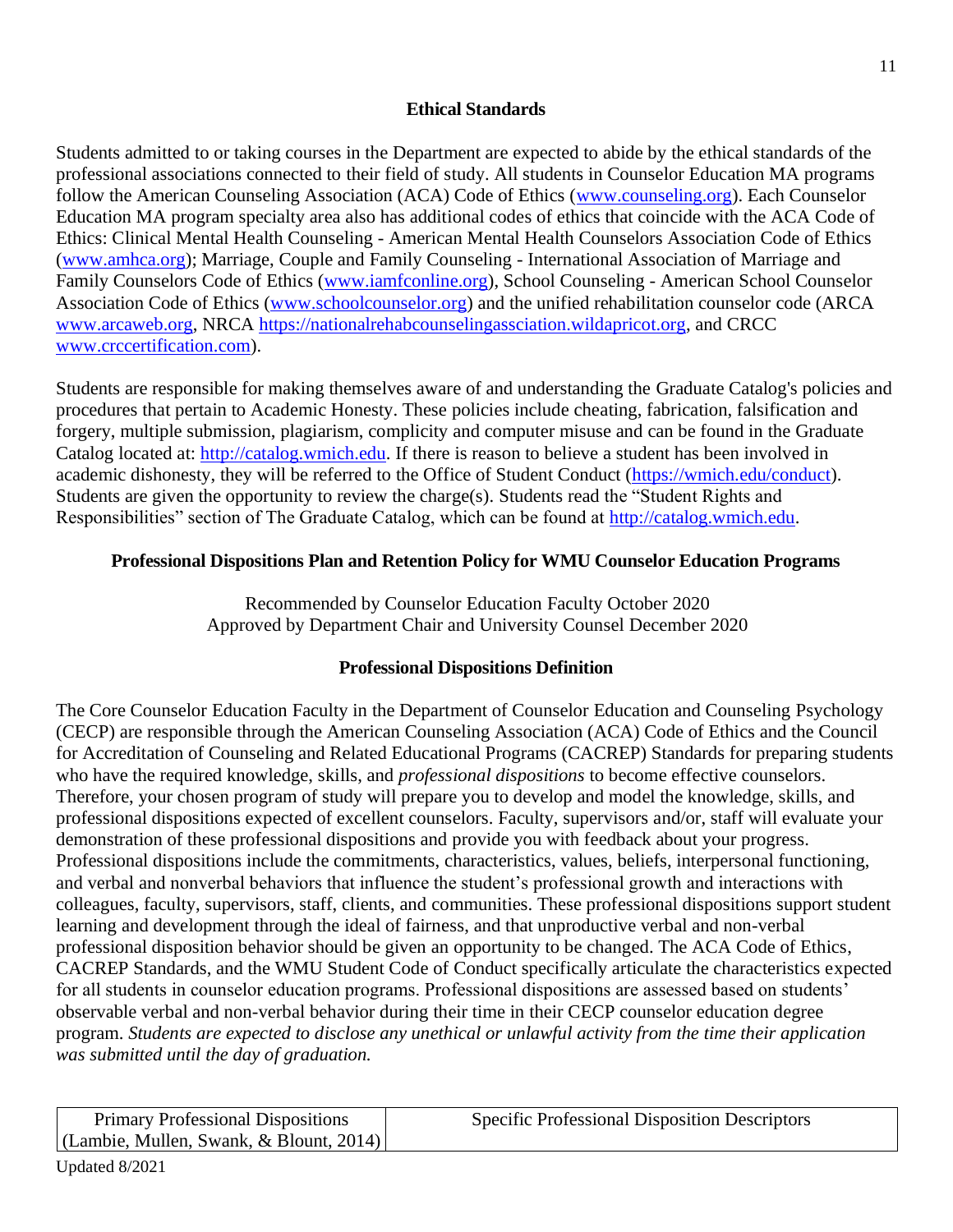| <b>Professional Ethics</b>             | Adheres to the ethical guidelines of the ACA, ASCA, CRCC,<br>IAMFC, & NBCC; including practices within competencies as<br>well as adhering to state regulations                                                                          |
|----------------------------------------|------------------------------------------------------------------------------------------------------------------------------------------------------------------------------------------------------------------------------------------|
| <b>Professional Behavior</b>           | Behaves in a professional manner towards instructors, staff,<br>supervisors, peers, & clients (includes appropriate dress &<br>attitudes). Able to collaborate with others.                                                              |
| Professional & Personal Boundaries     | Maintains appropriate boundaries with instructors, staff,<br>supervisors, peers, & clients.                                                                                                                                              |
| Knowledge & Adherence to Policies      | Demonstrates an understanding & appreciation for all WMU<br>academic and all WMU and outside counseling site policies &<br>procedures.                                                                                                   |
| <b>Task Completion</b>                 | Completes all weekly tasks correctly & promptly (e.g., case<br>notes, treatment plans, supervisory logs, assignments, quizzes,<br>discussion threads, presentations).                                                                    |
| <b>Multicultural Competencies</b>      | Demonstrates awareness, appreciation, & respect of cultural<br>difference (e.g., race, ethnicity, spirituality, sexual orientation,<br>disability, SES, gender identity, etc.) with instructors, staff,<br>supervisors, peers, & clients |
| Emotional Stability & Self-control     | Demonstrates emotional stability (i.e., congruence between mood<br>& affect) & self-control (i.e., impulse control) in relationships with<br>instructors, staff, supervisors, peers, & clients                                           |
| Motivated to Learn & Grow / Initiative | Demonstrates engagement in learning $&$ development<br>of his or her counseling competencies.                                                                                                                                            |
| <b>Openness to Feedback</b>            | Responds non-defensively & alters behavior in<br>accordance with feedback.                                                                                                                                                               |
| Flexibility & Adaptability             | Demonstrates the ability to flex to changing circumstances,<br>unexpected events, & new situations.                                                                                                                                      |
| Congruence & Genuineness               | Demonstrates the ability to be present and "be true to<br>oneself'                                                                                                                                                                       |

12

## **Points of Assessment Overview**

<span id="page-16-0"></span>Professional dispositions for counselor education students will be assessed at three points by using the **Counseling Dispositions & Behaviors Form** (found later in this document). Additionally, faculty, supervisors, and staff may assess, mentor, and remediate student professional dispositions at any point in the program. If necessary, faculty members may complete the **Counseling Dispositions & Behaviors Form** and the **Meeting**  with Student Form (found later in this document) when a problem has not been resolved informally.

| <b>Masters Counseling Students Points of Assessment</b>                                                  | Rater                      |
|----------------------------------------------------------------------------------------------------------|----------------------------|
| CECP 6020 - Group Dynamics and Procedures                                                                | 6020 Professor             |
| CECP 6040: Counseling Techniques                                                                         | 6040 Professor             |
| CECP 6120 - Counseling Practicum                                                                         | 6120 Professor             |
| Any time if concerns are identified before the student's graduation, or as<br>required by the department | Faculty, Supervisor, Staff |

## <span id="page-16-1"></span>**What Happens When a Rating of "Needs Improvement" is Received?**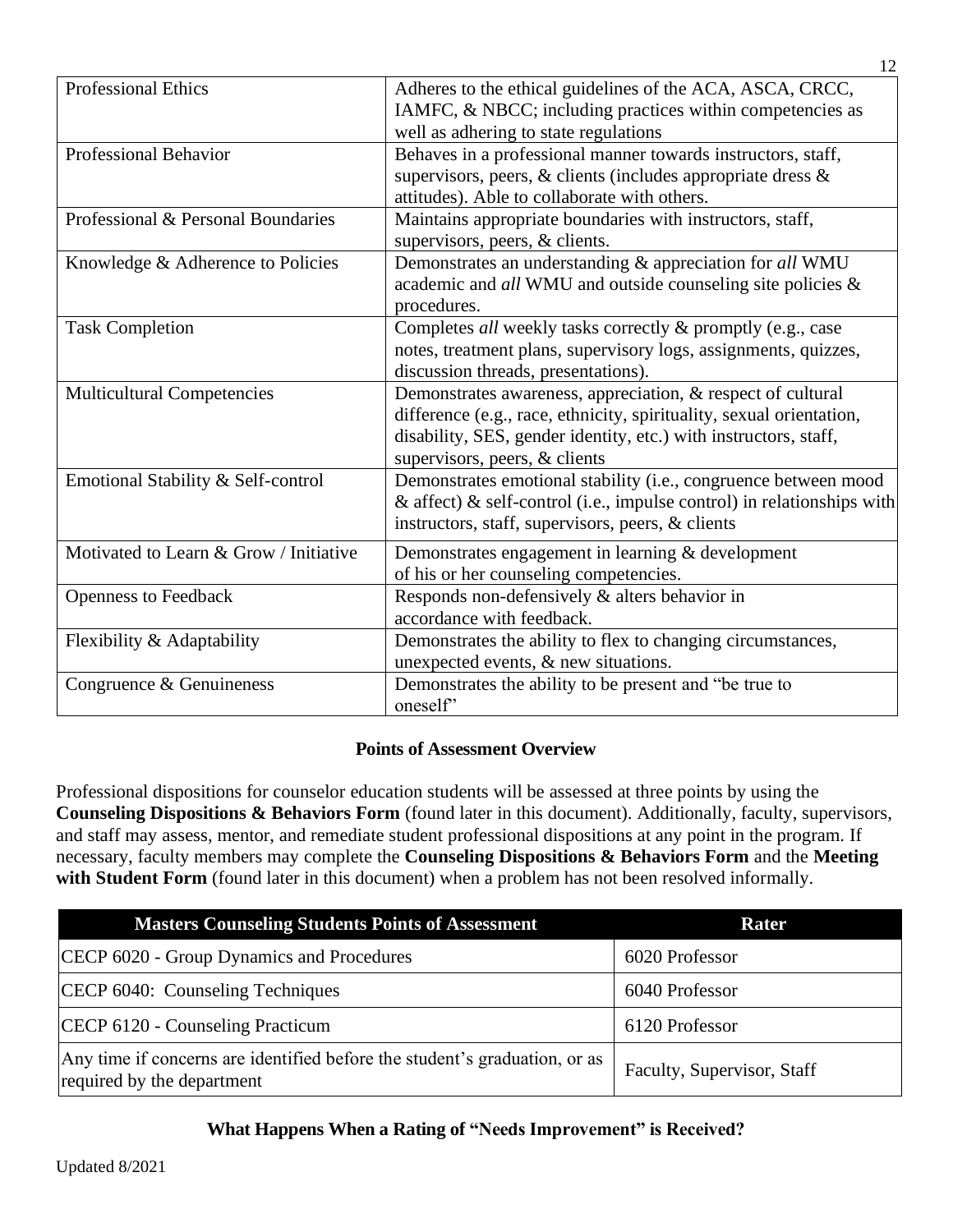In keeping with the values articulated in the ACA Code of Ethics, CACREP Standards and the WMU Student Code of Conduct, professional dispositional expectations for students are foundational for our programs. The majority of students demonstrate knowledge, effectiveness, and a commitment to transforming lives by making a highly effective and ethical impact on faculty, clients, supervisors, and peers. Occasionally there is a need to remediate students on the professional dispositional requirements of the counseling profession. These procedures outline the process for tracking student dispositions during their course of study.

Students may receive a rating of "Needs Improvement" in *one of two ways:*

1. In one of the three classes mentioned above for their degree program (Masters or Doctoral) When a student receives a rating of "Needs Improvement" in any area during one of the three classes where a measurement is automatically taken, the student will receive notice from their class professor stating that this has occurred and that at least one rating of "needs improvement" has been recorded for the student. It is expected that course instructors will be diligent in discussing, mentoring, and remediating students on professional dispositions. The Counseling Dispositions & Behaviors Form results may be reviewed by class professors, supervisors, advisors/chairs, program coordinators, unit directors, core Counselor Education Faculty, department chairs, the Dean's office, the Office of Student Conduct, or the Provost's Office.

If the nature of the "needs improvement" area suggests that further intervention is warranted, any of these faculty and administrators may request a meeting with the student to directly discuss the issue OR initiate a **Professional Disposition Plan of Action** OR both. If a faculty member concludes that the concern requires formal documentation, **the Counseling Dispositions & Behaviors Form and Meeting with Student Form**  (found later in this document) should be completed. If a school/agency on-site supervisor indicates a dispositional issue, that school/agency on-site supervisor may be asked to provide additional details to allow all parties to understand the articulated concern fully. The faculty member may complete the documentation for the dispositional concern expressed by the on-site supervisor. Students will receive a copy of all completed disposition assessment forms.

2. OUTSIDE of one of the three classes mentioned above for their degree program (Masters or Doctoral) When a student receives a rating of "Needs Improvement" OUTSIDE of one of the three classes where a measurement is automatically taken, the student will receive notice from that faculty, supervisor, or staff member stating that this has occurred and that at least one rating of "needs improvement" has been recorded for the student. It is expected that the faculty, supervisor, or staff member will be diligent in discussing, mentoring, and remediating the student on those professional dispositions. The faculty, supervisor, or staff member or the student may request assistance from the advisor/chair, supervisor, program coordinator, unit director, or other core Counselor Education Faculty.

<span id="page-17-0"></span>If the nature of the "needs improvement" area suggests that further intervention is warranted, any of these faculty, staff, supervisors, and administrators may request a meeting with the student to directly discuss the issue OR initiate a **Professional Disposition Plan of Action** OR both. If a faculty member concludes that the concern requires formal documentation, **the Counseling Dispositions & Behaviors Form and Meeting with Student Form** should be completed. If a school/agency on-site supervisor indicates a dispositional issue, that school/agency on-site supervisor may be asked to provide additional details to allow all parties to understand the articulated concern fully. The faculty member may complete the documentation for the dispositional concern expressed by the on-site supervisor. Students will receive a copy of all completed disposition assessment forms.

#### **Formulating a Professional Dispositions Plan of Action**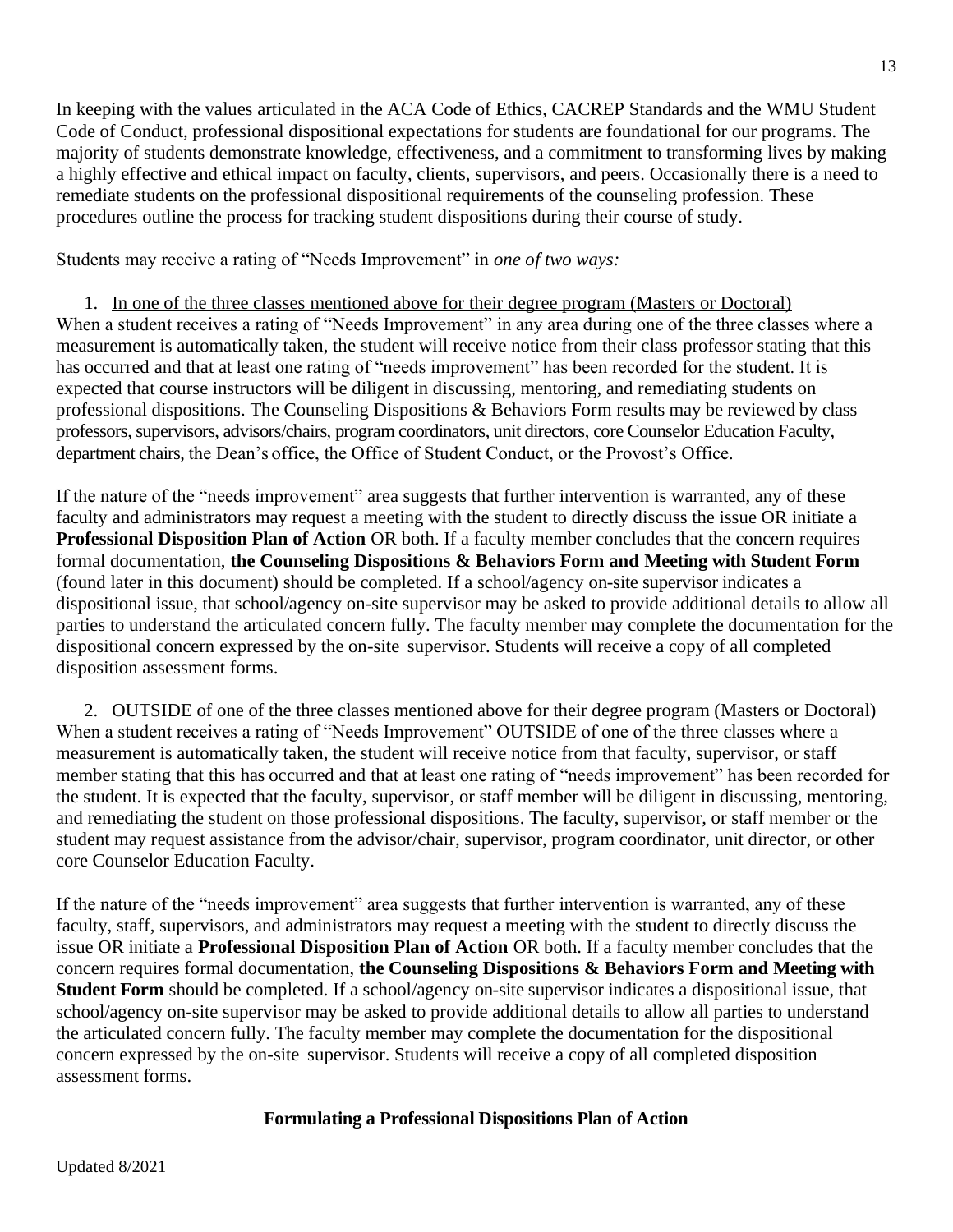In many cases, making the student aware of the professional disposition(s) concern may be all the remediation needed to correct the behavior. In other cases, the dispositional remediation process may include additional activities/strategies as are appropriate to the situation. In such cases, a **Professional Disposition Plan of Action**  (found later in this document) should be developed and used to outline any strategies or activities that may be required of the student in addressing the professional disposition concern(s). *This includes any professional*  disposition issue that is ongoing and does not appear to be resolved with a single meeting with the student. The Professional Disposition Plan of Action will include the student's expected behavioral changes and responsibilities and outline any additional supports needed.

The Professional Disposition Plan of Action may require the faculty member to periodically follow-up with the student until the remediation process is complete. All parties will sign to indicate an understanding of and adherence to the mentoring and remediation activities indicated in the plan. Students will receive a copy of all completed disposition assessment forms. The faculty member will provide the department with a copy of all disposition assessment forms for the student's file. The faculty member or the student may request assistance from the advisor/chair, supervisor, program coordinator, unit director, or other core Counselor Education Faculty member in formulating the Plan of Action and/or meeting with the student.

#### <span id="page-18-0"></span>**What Happens If Multiple Professional Disposition Assessments Indicate Ongoing Problems for a Student?**

#### **First Review – Core Counselor Education Faculty Level**

Periodically, the CACREP liaison and/or program coordinators will review the professional dispositions database to monitor student professional disposition incidents. Also, faculty, supervisors, advisors/chairs, program coordinators, unit directors, core Counselor Education Faculty, department chairs, the Dean's office, the Office of Student Conduct, or the Provost's Office may also review dispositional incidents and forms at any time**.** *If two or more negative assessment incidents are recorded for a student,* the Core Counselor Education Faculty will review the situation. The Core Counselor Education Faculty may alter the Professional Disposition Plan of Action. *In special circumstances, dispositions infractions deemed serious or egregious may result in the convening of the Core Counselor Education Faculty before two assessments are recorded.*

The purpose of the review by the Core Counselor Education Faculty is to determine the seriousness of the professional disposition concerns and make decisions regarding the student's advancement in the program. Notice of review by the Core Counselor Education Faculty will be provided to the student, and the student will be provided an opportunity to speak on his/her own behalf (the student may choose not to speak). The review by the Core Counselor Education Faculty has three options for action:

- a. Allow the student to progress in the program without additional conditions;
- b. Allow the student to progress in the program with conditions (this may include a new or more intensive remediation plan for the student to complete before moving forward in the program); or
- c. Recommend that the student be denied advancement in the program.

If Options a or b are selected, oversight of the student's professional disposition progress stays at the department level. Email notification of the Core Counselor Education Faculty decision to the student will be sent outlining any additional steps for action on the part of the student as appropriate. A copy of this email will be put in the student's file. Additional negative professional disposition reports may result in a re-convening of the Core Counselor Education Faculty.

If Option c is selected by the Core Counselor Education Faculty, the recommendation for denial of advancement is referred to the department chair. Email notification of the Core Counselor Education Faculty decision to the student will be sent. A copy of this email will be put in the student's file. All students have a right to appeal the decision through the **WMU Course Grade and Program Dismissal Appeals Form**.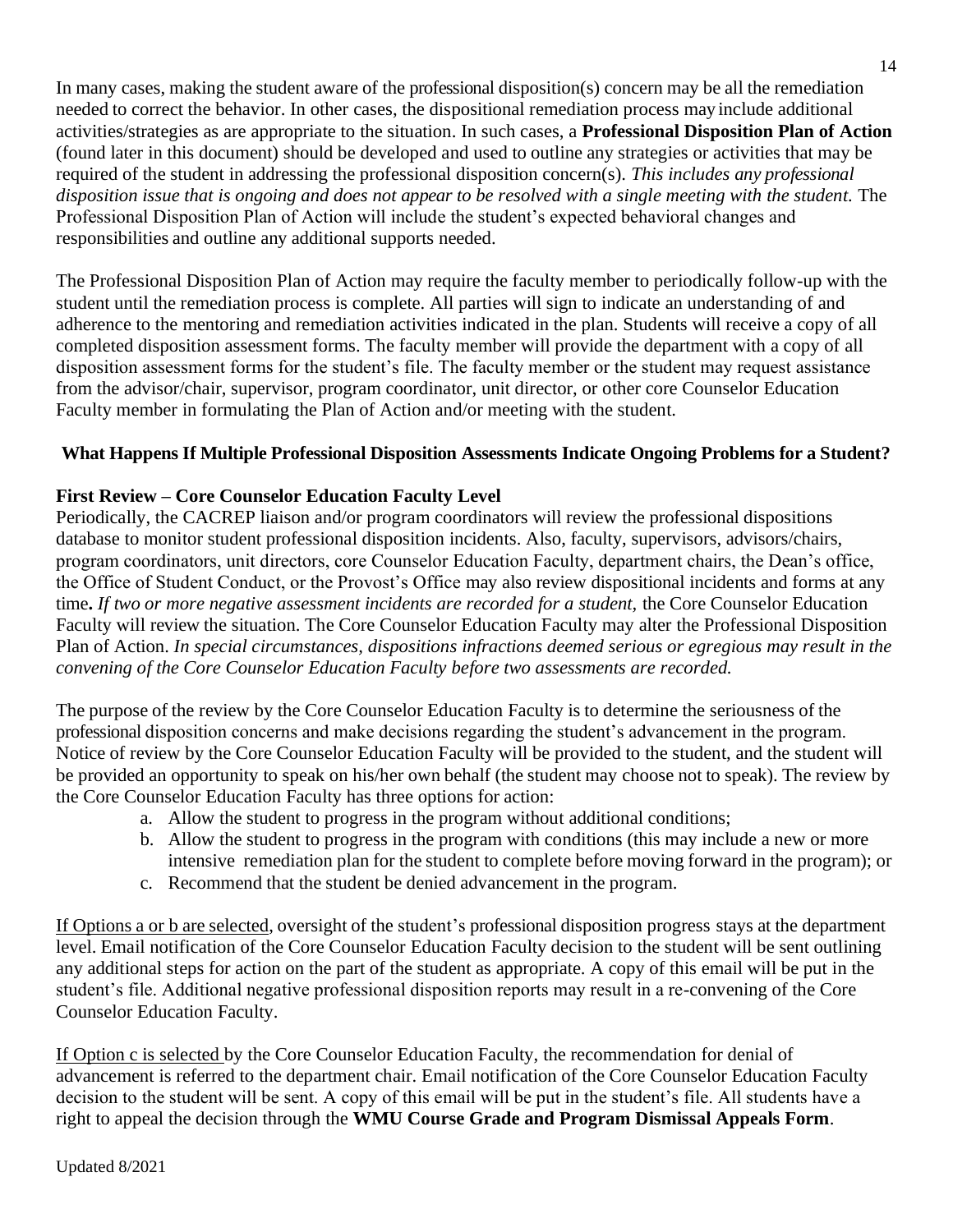#### *Second Review – Student's Right of Appeal*

A student denied progression in the program or recommended for removal from the program may file an appeal through the **WMU Ombudsman.** If students do not formally appeal within 20 days, the Core Counselor Education Faculty decision becomes the final decision. Students can find appeal information and forms at **<https://wmich.edu/ombudsman/appeals>**

#### **Who Monitors Student Professional Disposition Assessments?**

<span id="page-19-0"></span>Periodically, the CACREP liaison and/or program coordinators will review the professional dispositions database to monitor student professional disposition assessments. In addition, faculty, supervisors, advisors/chairs, program coordinators, unit directors, core Counselor Education Faculty, department chairs, the Dean's office, the Office of Student Conduct, or the Provost's Office may also review professional disposition forms at any time**.**

#### **Mentoring Model**

<span id="page-19-1"></span>This discussion takes place in a synchronous (in-person, WebEx, phone) format. Try to be in a private space without interruptions.

- 1. Step 1—Accepting that a problem exists. The professor/supervisor needs to have a specific description of the problem behavior that is going to be discussed. For example, if tardiness is an issue, the professor needs to have data on how often, how many minutes late as well as the norms of the class where 2-3 minutes late may be acceptable. The student needs to accept that the behavior is a problem. There are two ways to convince a person of problematic behavior:
- a. If the student understands the impact of their behavior on others
- b. If the student understands the consequences to himself or herself if there is no change in their behavior
- 2. Step 2—Discuss alternative solutions. The professor/supervisor and student together need to identify as many alternative solutions as may be necessary to solve the problem. The goal is to identify what the student can do differently so that his or her behavior is acceptable.
- 3. Step 3—Agree on action(s) to be taken to solve the problem. The student needs to determine which action(s) he or she plans to take. The role of the professor/supervisor is to help the student make a concrete plan that includes what they will do and when they will do it.
- 4. Step 4—Follow up to ensure that agreed-upon action(s) has/have been taken. Set specific dates on more than one occasion for follow-up. Change may occur in small steps; the student needs to get continuous feedback on performance.
- 5. Step 5—Reinforce any achievement. Reinforcement of any improvement is critical to sustaining improvement.

Adapted from: Fournies, F. (2000). *Coaching for improved work performance*. New York: McGraw Hill.

#### <span id="page-19-2"></span>**Resources for Mentoring and Remediation of Student Professional Dispositions**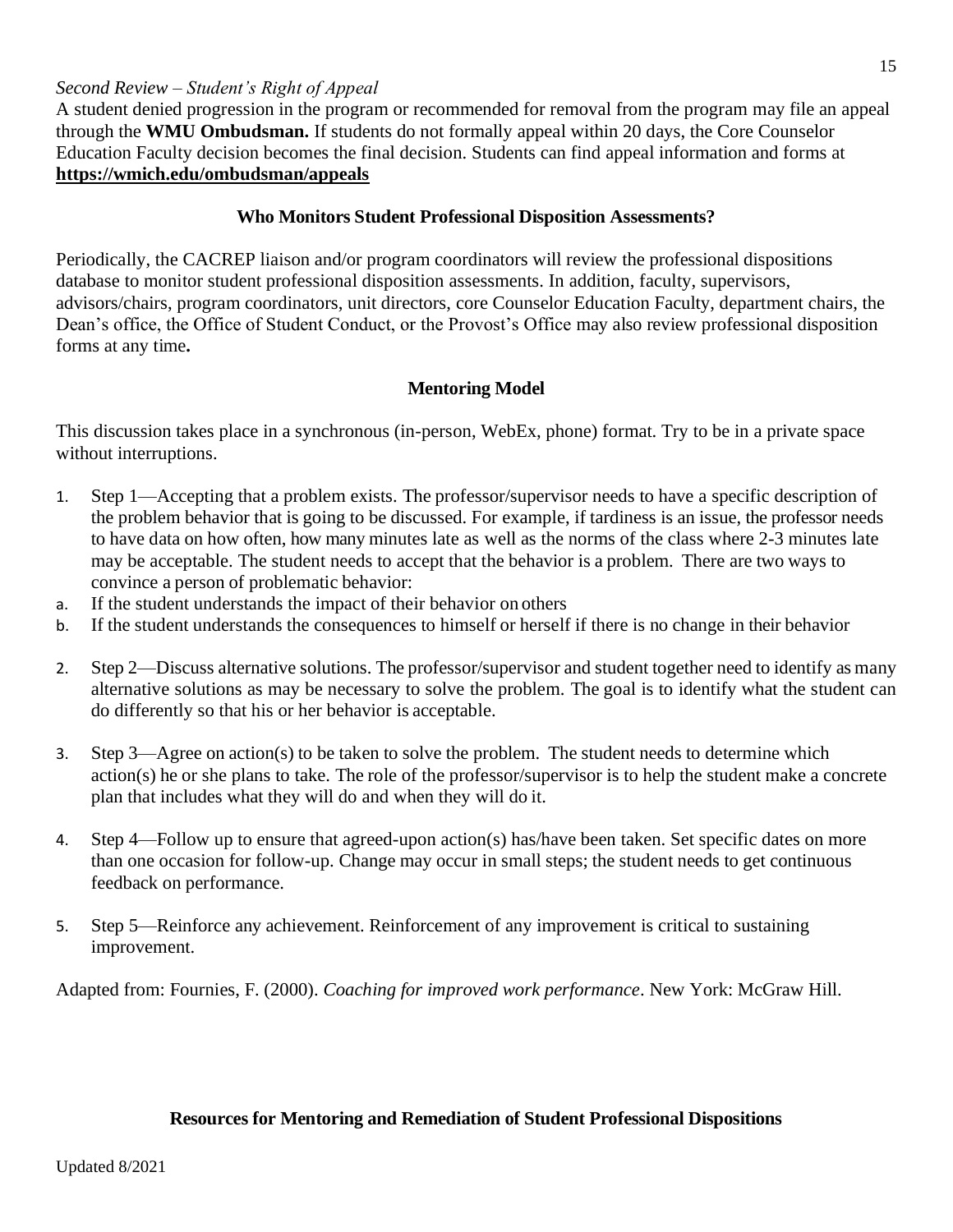|                                                                                                                                                                                                                                                                                                                                                                                                                                                                                                                                                                                                                                                  | 16                                                                                                                                                                                                                                                                                                                                                                                                                                                                                                                                                                                                                                                  |  |
|--------------------------------------------------------------------------------------------------------------------------------------------------------------------------------------------------------------------------------------------------------------------------------------------------------------------------------------------------------------------------------------------------------------------------------------------------------------------------------------------------------------------------------------------------------------------------------------------------------------------------------------------------|-----------------------------------------------------------------------------------------------------------------------------------------------------------------------------------------------------------------------------------------------------------------------------------------------------------------------------------------------------------------------------------------------------------------------------------------------------------------------------------------------------------------------------------------------------------------------------------------------------------------------------------------------------|--|
| <b>Resources for Faculty</b>                                                                                                                                                                                                                                                                                                                                                                                                                                                                                                                                                                                                                     | <b>Resources for Students</b>                                                                                                                                                                                                                                                                                                                                                                                                                                                                                                                                                                                                                       |  |
| <b>Office of Student Conduct</b>                                                                                                                                                                                                                                                                                                                                                                                                                                                                                                                                                                                                                 | <b>Office of Student Conduct</b>                                                                                                                                                                                                                                                                                                                                                                                                                                                                                                                                                                                                                    |  |
| https://wmich.edu/conduct                                                                                                                                                                                                                                                                                                                                                                                                                                                                                                                                                                                                                        | https://wmich.edu/conduct                                                                                                                                                                                                                                                                                                                                                                                                                                                                                                                                                                                                                           |  |
| The Office of Student Conduct services include:<br>1. Coordinating the student conduct processes described<br>in the Student Code.<br>2. Acting as a resource for students, faculty and staff on<br>matters related to student conduct.<br>3. Coordinating and advising conduct panels and the<br>University Appeals Board.<br>4. Facilitating the procedures necessary to support the<br>student academic conduct process.<br><b>Office of Faculty Development</b><br>https://wmich.edu/teachingresources/centers/facultyde<br>velopment<br>The Office of Faculty Development works with<br>faculty to promote student success, faculty growth, | The Office of Student Conduct services include:<br>1. Coordinating the student conduct processes<br>described in the Student Code.<br>2. Acting as a resource for students, faculty and staff<br>on matters related to student conduct.<br>3. Coordinating and advising conduct panels and the<br>University Appeals Board.<br>4. Facilitating the procedures necessary to support the<br>student academic conduct process.<br><b>Sindecuse Health Center</b><br>https://wmich.edu/healthcenter<br>Sindecuse Health Center offers convenient, cost-<br>saving services with an experienced,<br>multidisciplinary staff dedicated to maintaining and |  |
| and institutional excellence. The Office of Faculty<br>Development provides leadership and support for<br>innovation in teaching, ensure growth of faculty<br>across the career span and disciplines, and develop<br>leadership capacity for the University. For more<br>information contact the Office of Faculty<br>Development or call 269-387-0732.                                                                                                                                                                                                                                                                                          | improving patient health. We provide evaluation and<br>treatment for a variety of illnesses and injuries,<br>preventive health check-ups, periodic health<br>monitoring, as well as health promotion<br>opportunities that enhance individual and<br>community health.                                                                                                                                                                                                                                                                                                                                                                              |  |
| <b>Student Concern Form</b><br>https://wmich.edu/studentaffairs/concern                                                                                                                                                                                                                                                                                                                                                                                                                                                                                                                                                                          | <b>Sindecuse Counseling Services</b><br>https://wmich.edu/healthcenter/counseling                                                                                                                                                                                                                                                                                                                                                                                                                                                                                                                                                                   |  |
| There may be times when faculty, staff or students at<br>Western Michigan University find themselves<br>concerned about a student's welfare or observe<br>uncharacteristic behavioral changes. Exhibits erratic<br>or sudden changes in classroom performance. Exhibits<br>uncharacteristic behavioral, mood, attitude or<br>appearance changes. Is uncharacteristically<br>inattentive, unresponsive, angry, argumentative or<br>aggressive. Discloses mental health concerns and<br>indicates a need for assistance                                                                                                                            | We offer short-term individual, couples and group<br>counseling for a diverse student population. The<br>counseling process can help students learn skills to<br>cope with problems and develop new ways of<br>thinking, which may lead to a healthier and more<br>fulfilling lifestyle. Your time at Western Michigan<br>University may include stress, complicated decisions<br>or challenging situations. Counselors help students<br>identify challenges and make changes to manage the<br>emotional and social difficulties that might<br>complicate college life.                                                                             |  |
| <b>Resources for Faculty</b><br><b>Disability Services for Students</b>                                                                                                                                                                                                                                                                                                                                                                                                                                                                                                                                                                          | <b>Resources for Students</b><br><b>Disability Services for Students</b>                                                                                                                                                                                                                                                                                                                                                                                                                                                                                                                                                                            |  |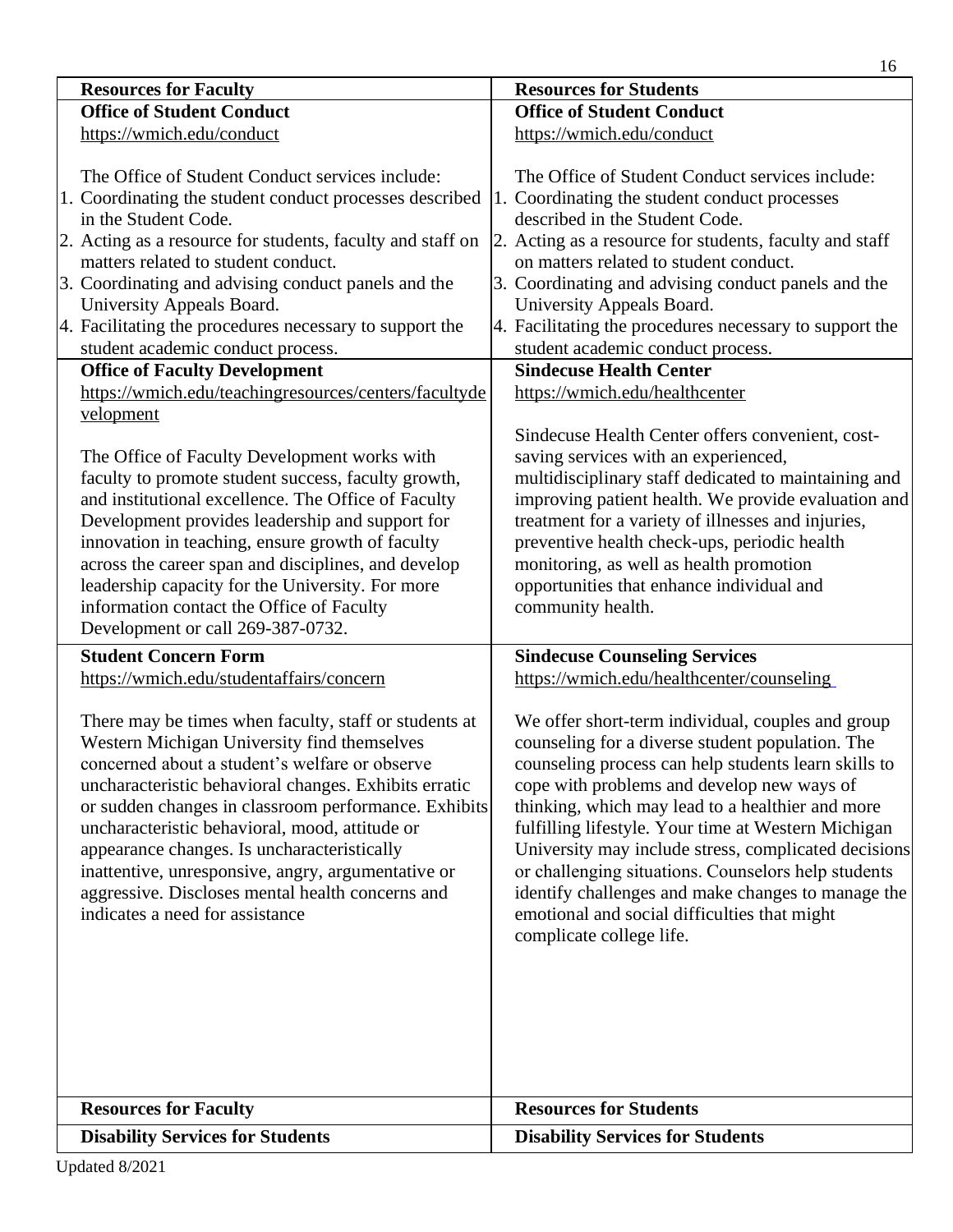|                                                                                                                                                                                                                                                                                                                                                                                                                                                                                                                                                                                                                                                                                                                                                                                                                                                                                                                                                                                                                                                                                                                                             | 17                                                                                                                                                                                                                                                                                                                                                                                                                                                                                                                                                                                                                                                                                                                                                                                                                                                                                                                                                                                                                                                                                                                                                                                                                |
|---------------------------------------------------------------------------------------------------------------------------------------------------------------------------------------------------------------------------------------------------------------------------------------------------------------------------------------------------------------------------------------------------------------------------------------------------------------------------------------------------------------------------------------------------------------------------------------------------------------------------------------------------------------------------------------------------------------------------------------------------------------------------------------------------------------------------------------------------------------------------------------------------------------------------------------------------------------------------------------------------------------------------------------------------------------------------------------------------------------------------------------------|-------------------------------------------------------------------------------------------------------------------------------------------------------------------------------------------------------------------------------------------------------------------------------------------------------------------------------------------------------------------------------------------------------------------------------------------------------------------------------------------------------------------------------------------------------------------------------------------------------------------------------------------------------------------------------------------------------------------------------------------------------------------------------------------------------------------------------------------------------------------------------------------------------------------------------------------------------------------------------------------------------------------------------------------------------------------------------------------------------------------------------------------------------------------------------------------------------------------|
| https://wmich.edu/disabilityservices                                                                                                                                                                                                                                                                                                                                                                                                                                                                                                                                                                                                                                                                                                                                                                                                                                                                                                                                                                                                                                                                                                        | https://wmich.edu/disabilityservices                                                                                                                                                                                                                                                                                                                                                                                                                                                                                                                                                                                                                                                                                                                                                                                                                                                                                                                                                                                                                                                                                                                                                                              |
| The mission of Disability Services for Students at<br>Western Michigan University is to make education<br>accessible. A student is a student, regardless of the<br>issues, challenges or conditions faced. DSS advocates<br>for the student to be provided with the appropriate<br>tools to allow that person the opportunity to reach<br>goals and potential. Those tools, academic<br>accommodation or adjustment, facilitate learning<br>while maintaining the integrity of course content and<br>outcomes.                                                                                                                                                                                                                                                                                                                                                                                                                                                                                                                                                                                                                              | The mission of Disability Services for Students at<br>Western Michigan University is to make education<br>accessible. A student is a student, regardless of the<br>issues, challenges or conditions faced. DSS<br>advocates for the student to be provided with the<br>appropriate tools to allow that person the<br>opportunity to reach goals and potential. Those<br>tools, academic accommodation or adjustment,<br>facilitate learning while maintaining the integrity of<br>course content and outcomes.                                                                                                                                                                                                                                                                                                                                                                                                                                                                                                                                                                                                                                                                                                    |
| <b>International Admissions and Services</b><br>https://wmich.edu/internationaladmissions                                                                                                                                                                                                                                                                                                                                                                                                                                                                                                                                                                                                                                                                                                                                                                                                                                                                                                                                                                                                                                                   | <b>International Admissions and Services</b><br>https://wmich.edu/internationaladmissions                                                                                                                                                                                                                                                                                                                                                                                                                                                                                                                                                                                                                                                                                                                                                                                                                                                                                                                                                                                                                                                                                                                         |
| The Office of International Admissions and Services<br>recruits and facilitates the admission and enrollment of<br>students from around the world who would like to<br>obtain an education at Western Michigan University.<br>International Admissions staff provide assistance and<br>support to international students on campus to help<br>them achieve their educational goals, while<br>maintaining a positive living and learning experience.<br>International Admissions also serves as a liaison<br>between international students and various University<br>departments. Services provided enhance multicultural<br>understanding and facilitate interactions among<br>international students and the University, as well as<br>regional communities.<br><b>WMU Public Safety</b><br>https://wmudps.wmich.edu<br>Western Michigan University Public Safety's mission<br>is to provide a safe, secure, healthy, and sustainable<br>environment through engagement, education, and<br>enforcement so that all members of the University<br>community can accomplish their learning, teaching,<br>research, and public service goals. | The Office of International Admissions and Services<br>recruits and facilitates the admission and enrollment<br>of students from around the world who would like to<br>obtain an education at Western Michigan University.<br>International Admissions staff provide assistance<br>and support to international students on campus to<br>help them achieve their educational goals, while<br>maintaining a positive living and learning<br>experience. International Admissions also serves as<br>a liaison between international students and various<br>University departments. Services provided enhance<br>multicultural understanding and facilitate<br>interactions among international students and the<br>University, as well as regional communities.<br><b>Center for Academic Success Programs</b><br>https://wmich.edu/academicsuccess<br>The Center for Academic Success Programs offers<br>the following programs and services:<br>Academic Resource Center<br>Alpha Program<br><b>Career Counseling</b><br><b>Exploratory Advising</b><br><b>Intellectual Skills Development</b><br>Military and Veterans Affairs<br>Reclaim the W<br>Service-Learning<br><b>TRiO SSP</b><br><b>Writing Center</b> |
| <b>Resources for Faculty</b>                                                                                                                                                                                                                                                                                                                                                                                                                                                                                                                                                                                                                                                                                                                                                                                                                                                                                                                                                                                                                                                                                                                | <b>Resources for Students</b>                                                                                                                                                                                                                                                                                                                                                                                                                                                                                                                                                                                                                                                                                                                                                                                                                                                                                                                                                                                                                                                                                                                                                                                     |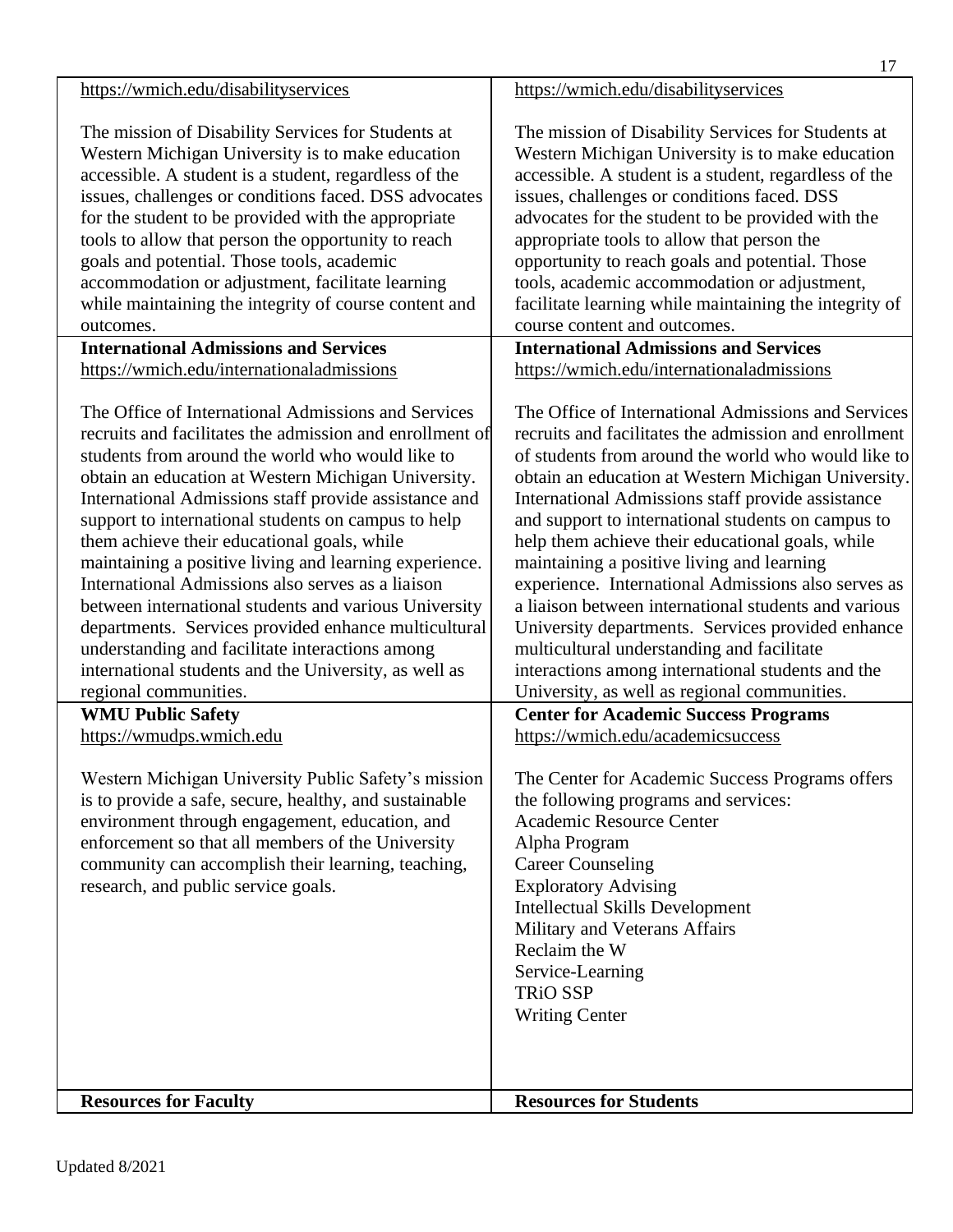|                                                                                                                                                                                                                                                                                                                                                                                                                                                                                                                                                                                                                   | 10                                                                                                                                                                                                                                                                                                                                                                                                                                                                                                                                                                                                                |
|-------------------------------------------------------------------------------------------------------------------------------------------------------------------------------------------------------------------------------------------------------------------------------------------------------------------------------------------------------------------------------------------------------------------------------------------------------------------------------------------------------------------------------------------------------------------------------------------------------------------|-------------------------------------------------------------------------------------------------------------------------------------------------------------------------------------------------------------------------------------------------------------------------------------------------------------------------------------------------------------------------------------------------------------------------------------------------------------------------------------------------------------------------------------------------------------------------------------------------------------------|
| <b>Graduate College</b>                                                                                                                                                                                                                                                                                                                                                                                                                                                                                                                                                                                           | <b>Graduate College</b>                                                                                                                                                                                                                                                                                                                                                                                                                                                                                                                                                                                           |
| https://wmich.edu/grad                                                                                                                                                                                                                                                                                                                                                                                                                                                                                                                                                                                            | https://wmich.edu/grad                                                                                                                                                                                                                                                                                                                                                                                                                                                                                                                                                                                            |
|                                                                                                                                                                                                                                                                                                                                                                                                                                                                                                                                                                                                                   |                                                                                                                                                                                                                                                                                                                                                                                                                                                                                                                                                                                                                   |
| The Graduate College, as the institution's primary<br>advocate for graduate study, promotes academic<br>excellence by taking the lead in shaping graduate<br>policy, assisting faculty in guiding and mentoring<br>graduate students, and integrating services that support<br>students in becoming accomplished and ethical<br>scholars, researchers and professionals.<br>Graduate College staff members are available to<br>answer your questions, connect you with current<br>graduate students, and provide you with the technical<br>support and intellectual guidance you need to<br>complete your degree. | The Graduate College, as the institution's primary<br>advocate for graduate study, promotes academic<br>excellence by taking the lead in shaping graduate<br>policy, assisting faculty in guiding and mentoring<br>graduate students, and integrating services that<br>support students in becoming accomplished and<br>ethical scholars, researchers and professionals.<br>Graduate College staff members are available to<br>answer your questions, connect you with current<br>graduate students, and provide you with the<br>technical support and intellectual guidance you need<br>to complete your degree. |
|                                                                                                                                                                                                                                                                                                                                                                                                                                                                                                                                                                                                                   |                                                                                                                                                                                                                                                                                                                                                                                                                                                                                                                                                                                                                   |
|                                                                                                                                                                                                                                                                                                                                                                                                                                                                                                                                                                                                                   | <b>Office of Multicultural Affairs for Students</b>                                                                                                                                                                                                                                                                                                                                                                                                                                                                                                                                                               |
|                                                                                                                                                                                                                                                                                                                                                                                                                                                                                                                                                                                                                   | https://wmich.edu/multicultural                                                                                                                                                                                                                                                                                                                                                                                                                                                                                                                                                                                   |
|                                                                                                                                                                                                                                                                                                                                                                                                                                                                                                                                                                                                                   | Multicultural Affairs for Students strives to ensure<br>that students are given the full opportunity to<br>discover and develop their talents, interests, and<br>unique potential. Our focus is to provide a learning-<br>centered environment that presents the context for<br>intellectual, cultural, professional, and personal<br>growth during the college experience. Multicultural<br>Affairs for Students fosters community development<br>and leadership as well as promotes a campus climate<br>that respects and appreciates the history, culture, and<br>traditions of all students.                  |
|                                                                                                                                                                                                                                                                                                                                                                                                                                                                                                                                                                                                                   | <b>Career and Student Employment Services</b>                                                                                                                                                                                                                                                                                                                                                                                                                                                                                                                                                                     |
|                                                                                                                                                                                                                                                                                                                                                                                                                                                                                                                                                                                                                   | https://wmich.edu/career<br>Career and Student Employment Services at Western<br>Michigan University offers comprehensive career<br>development and engagement between students and<br>employers for internships and jobs. We provide<br>career advising, assistance with resumes, cover<br>letters, interviewing, salary negotiation, job search<br>strategies, job fairs, campus employment. We also<br>deliver workshops and presentations, and report on<br>WMU graduates' career outcomes.                                                                                                                   |

## **Professional Dispositions Readings**

<span id="page-22-0"></span>Christensen, J. K., Dickerman, C. A., & Dorn-Medeiros, C. (2018). *Building a consensus of the professional dispositions of counseling students.* The Journal of Counselor Preparation and Supervision, *11*(1). Retrieved from<https://repository.wcsu.edu/jcps/vol11/iss1/2>

Updated 8/2021 Professional dispositions expected of counseling students has been a contested area within the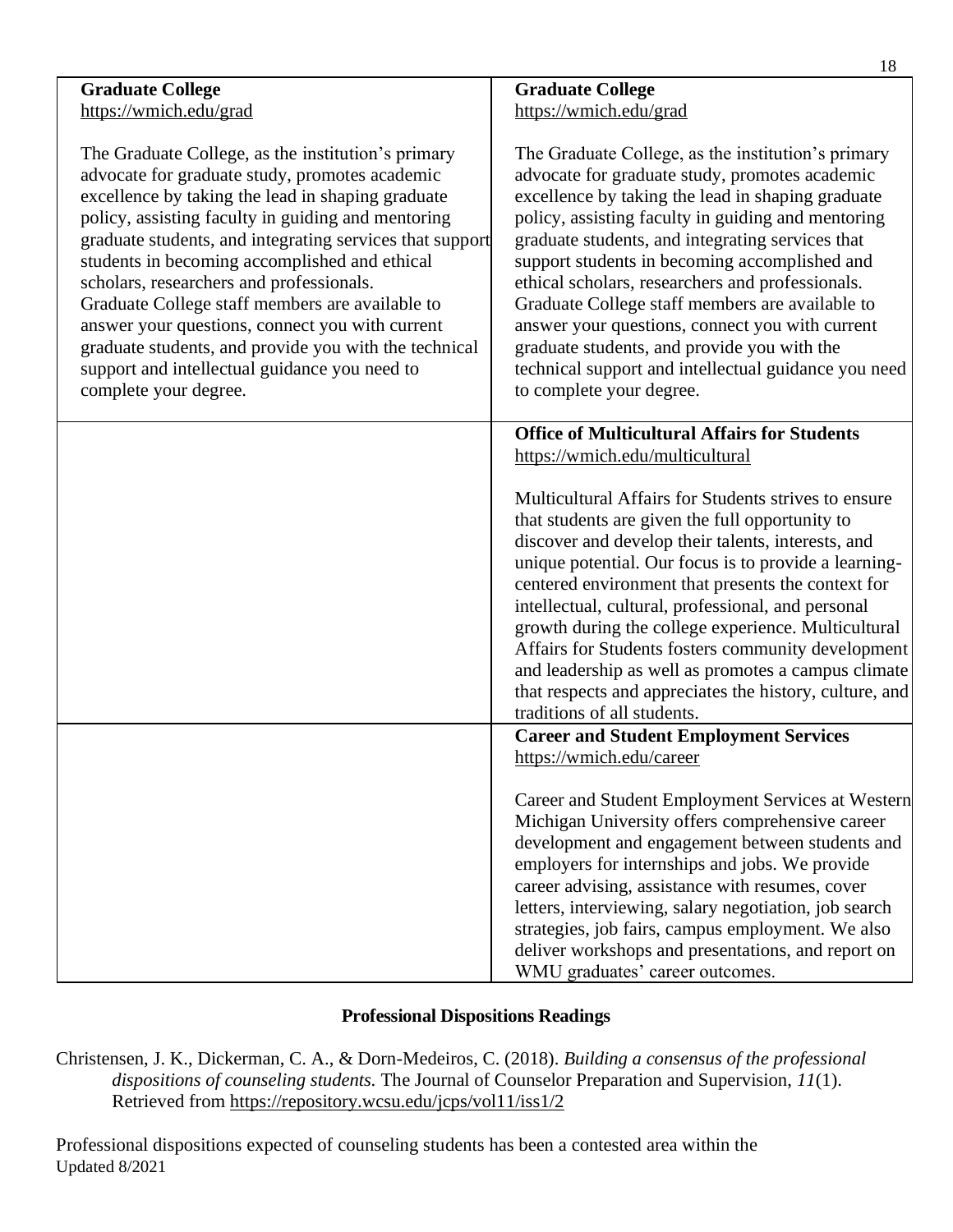counseling profession, and students challenging dismissal decisions have put counseling programs at risk of litigation. To better guide counseling programs' evaluation and remediation efforts, the authors used a content analysis to investigate the most recurring professional dispositions of master's level counseling students listed within student retention policies, evaluations and rubrics of CACREP accredited counseling programs (n=224). The most common dispositional themes included Openness to Growth, Awareness of Self and Others, Emotional Stability, Integrity, Flexibility, Compassion, and Personal Style. Implications for how the disposition themes can assist in student evaluation and remediation with specific regards to multicultural competence are discussed.

Garner, C. M., Freeman, B. J., & Lee, L. (2016). *Assessment of student dispositions: The development and psychometric properties of the professional disposition competence assessment*. VISTAS 2016. Retrieved from<https://www.counseling.org/knowledge-center/vistas>

The purpose of this study was to investigate the development and psychometric properties of the Professional Disposition Competence Assessment (PDCA), a rubric based on the inclusion approach and designed to aid counselor educators in admissions processes, conducting mid-program progress reviews, and monitoring student dispositions throughout the academic program. The authors describe the development, piloting, and revision of the PDCA and report on the establishment of content validity, inter-rater reliability between assessors, and construct validity

Miller, S., Larwin, K., Kautzman-East, M., Williams, J., Evans, W., Williams, D., Abramski, A., & Miller, K. (2020) *A Proposed Definition and Structure of Counselor Dispositions*, Measurement and Evaluation in Counseling and Development, *53*(2), 117-130, doi:10.1080/07481756.2019.1640618

Dispositions have been identified as critical elements of counselor development and competency. Although there is currently no professional agreement regarding the definition or structure of counselor dispositions, the Council for Accreditation of Counseling and Related Educational Programs (CACREP 2016) accreditation standards require counselor educators to assess students' professional dispositions. We endorse the need for a disposition measure that yields reliable and valid scores for use in admissions and gatekeeping processes. We present results of a confirmatory factor analysis of the Professional Dispositions Scale–Counseling Student Version (PDS–CSV), which revealed that counselor dispositions are best understood as a single higher order factor made up of 9 subfactors addressing personal and professional considerations. Based on these findings, we propose a definition of counselor dispositions for consideration by professional colleagues.

Sabella, S. A., Landon, T. J., McKnight-Lizotte, M., & Bernacchio, C. P. (2020). *How do supervisors assess and develop professional dispositions among counselors in vocational rehabilitation agencies? A qualitative inquiry.* Clinical Supervisor, 39(1), 106-127. doi:10.1080/07325223.2020.1729919

Evolving accreditation standards have prompted interest in the role of professional dispositions (PDs) in rehabilitation counselor education and practice. The purpose of this study was to explore (a) how rehabilitation counselor supervisors assess counselor PDs in field settings, (b) how supervisors facilitate the development of necessary PDs, and (c) which PDs supervisors perceive as difficult to influence. A qualitative thematic analysis was conducted using transcripts from interviews of 14 experienced supervisors. Supervisor response themes included the sources of evaluation data (informal/formal), evaluation uses, PDs-related supervision strategies, dynamics affecting PDs development, and the identification of PDs that are resistant to change.

Updated 8/2021 Sabella, S. A., Bernacchio, C. P. , Boland, E. A. , & Schultz, J. C. (2019). *The conceptualization and assessment of professional dispositions in rehabilitation counselor education*. Rehabilitation Research, Policy, & Education, 33, 198–211. doi:10.1891/2168-6653.33.3.198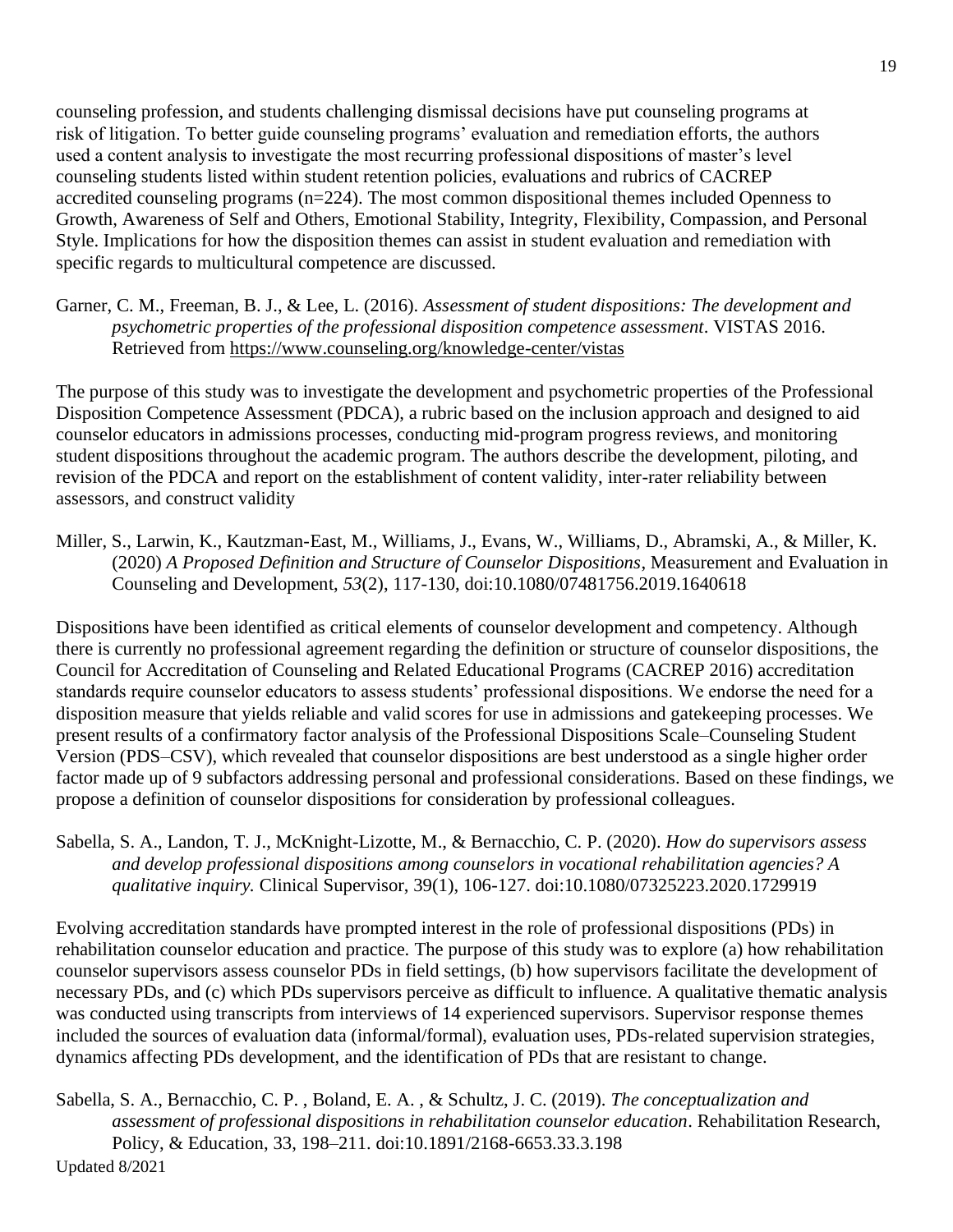Newly adopted accreditation standards within rehabilitation counselor education require the assessment of knowledge, skills, and a set of characteristics known as professional dispositions (PDs). PDs may be regarded as individual characteristics like values, beliefs, attitudes, or interpersonal ways of being that influence professional behavior. Yet, this remains an abstract construct that eludes simple definition and measurement. The purpose of this article is to review existing literature related to PDs in order to assist rehabilitation counselor educators in understanding (a) the conceptualization and identification of PDs, (b) the assessment of PDs within a program evaluation process, and (c) contextual dynamics that may influence the assessment of PDs. To this end, the article explores existing PD definitions; common factors related to counseling outcomes; and the guiding philosophies, codes, and values for the field of rehabilitation counseling. Additionally, the role of PDs is discussed in relation to accreditation standards, the development of standardized instruments, student assessment, and program evaluation. Finally, the assessment of PDs is considered in relation to multicultural dynamics, students with disabilities, and distance education.

#### Spurgeon, S.L., Gibbons, M.M. and Cochran, J.L. (2012), *Creating Personal Dispositions for a Professional Counseling Program.* Counseling and Values, *57*: 96-108. doi:10.1002/j.2161-007X.2012.00011.x

The Council for Accreditation of Counseling and Related Educational Programs requires counselor training programs to undergo systematic evaluation of trainees. This evaluation can be challenging at times. The authors posit the use of dispositions as a tool for ongoing assessment of student development by detailing the process used to establish dispositions in a counselor training program. Using an  $N = 1$  intensive case study approach, they provide information about the relevance of dispositions in counselor training, the origin of dispositions for the program, and ongoing efforts to evaluate the dispositions in terms of their relevance to student growth. Implications for counselor training and curriculum development are discussed.

## Swank, J. M., Lambie, G. W., & Witta, E. L. (2012). *An exploratory investigation of the counseling competencies scale: A measure of counseling skills, dispositions, and behaviors.* Counselor Education and Supervision, 51(3), 189-206. doi:10.1002/j.1556-6978.2012.00014.x

The authors examined the psychometric properties of the Counseling Competencies Scale (CCS; University of Central Florida Counselor Education Faculty, 2009), an instrument designed to assess trainee competencies as measured in their counseling skills, dispositions, and behaviors. There was strong internal consistency for the 4-factor model for midterm data (.927) and the 5-factor model for final data (.933). Interrater reliability for the total CCS score was.570, and criterion-related validity (correlation between the total score on the final CCS and semester grade) yielded a moderate correlation ( $r=407$ ,  $p < 01$ ). Thus, the results provide initial support for using the CCS to assess counseling students' professional competencies.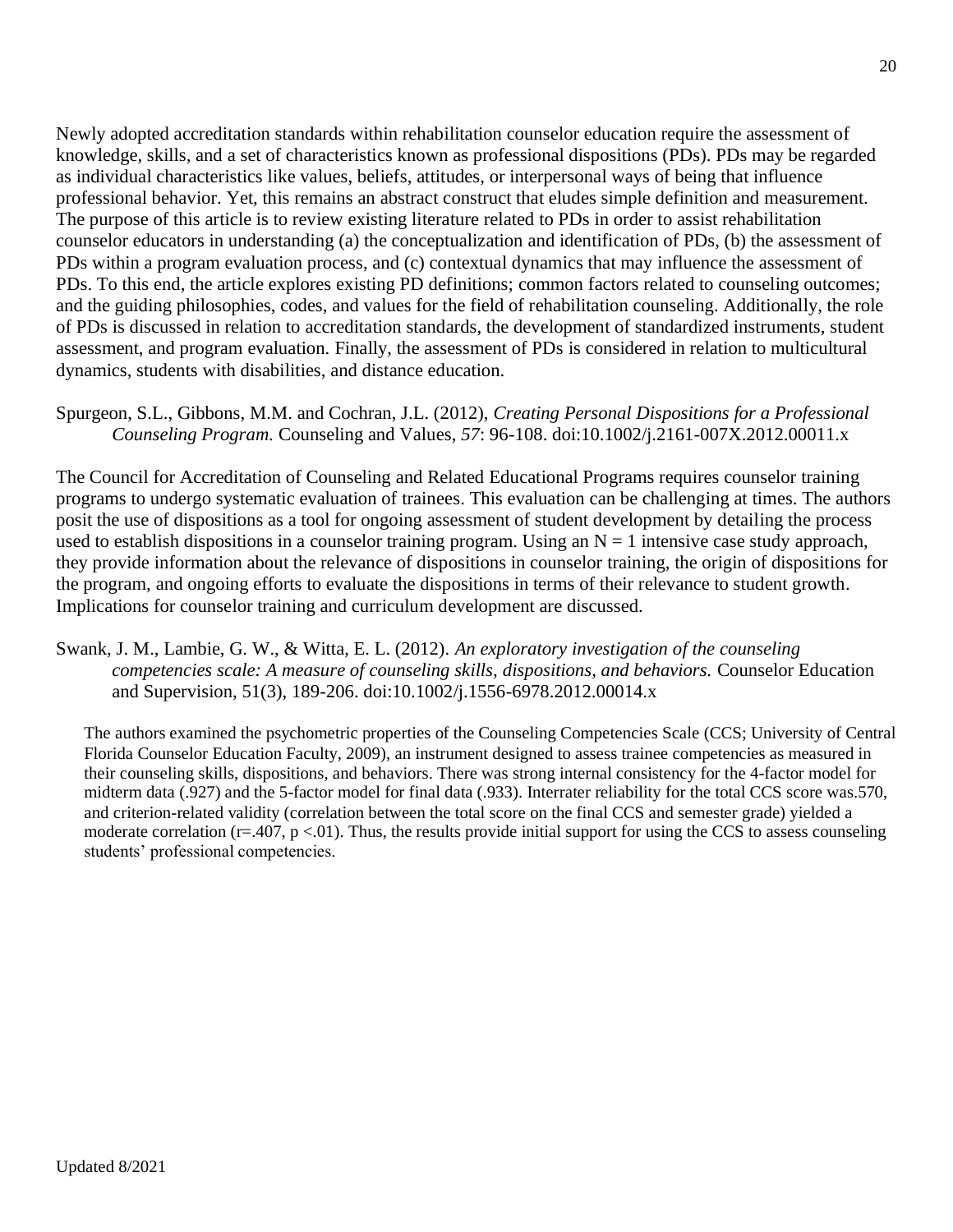## **Counseling Dispositions & Behaviors Form (Lambie, Mullen, & Swank, & Blount, 2014)**

<span id="page-25-0"></span>

| <b>Scor</b><br>$\frac{e}{(5)}$ | <b>Primary</b><br><b>Profession</b><br>al<br>each) Dispositio<br>ns      | <b>Specific</b><br><b>Professional</b><br><b>Disposition</b><br><b>Descriptors</b>                                                                                                                                        | <b>Exceeds</b><br><b>Expectations /</b><br><b>Demonstrates</b><br><b>Competencies</b><br>$\tilde{z}(5)$                                        | <b>Meets</b><br><b>Expectations/</b><br><b>Demonstrates</b><br><b>Competencies</b><br>(4)                                              | <b>Near</b><br><b>Expectations /</b><br><b>Developing</b><br><b>Towards</b><br><b>Competencies</b><br>(3)                                      | <b>Below</b><br><b>Expectations</b><br>/ Unacceptable<br>(2)                                                                                  | Harmful $(1)$                                                                                        |
|--------------------------------|--------------------------------------------------------------------------|---------------------------------------------------------------------------------------------------------------------------------------------------------------------------------------------------------------------------|------------------------------------------------------------------------------------------------------------------------------------------------|----------------------------------------------------------------------------------------------------------------------------------------|------------------------------------------------------------------------------------------------------------------------------------------------|-----------------------------------------------------------------------------------------------------------------------------------------------|------------------------------------------------------------------------------------------------------|
|                                | <b>Profession</b><br>al Ethics                                           | <b>Adheres to the</b><br>ethical guidelines<br>of the ACA,<br>ASCA, CRCC,<br>IAMFC, &<br><b>NBCC</b> ; including<br>practices within<br>competencies as<br>well as adhering<br>to state<br>regulations                    | Demonstrates<br>consistent &<br>advanced (i.e.,<br>exploration &<br>deliberation)<br>ethical/legal<br>behavior &<br>judgments.                 | Demonstrates<br>consistent<br>ethical/legal<br>behavior &<br>judgments.                                                                | Demonstrates<br>ethical behavior<br>& judgments,<br>but on a<br>concrete level<br>with a basic<br>ethical/legal<br>decision-making<br>process. | Demonstrates<br>limited ethical<br>behavior &<br>judgment, and a<br>limited<br>ethical/legal<br>decision-making<br>process.                   | Repeatedly violates<br>the ethical codes,<br>laws &/or makes<br>poor decisions                       |
|                                | <b>Profession</b><br>al<br><b>Behavior</b>                               | <b>Behaves</b> in a<br>professional<br>manner towards<br>instructors, staff,<br>supervisors,<br>peers, & clients<br><i><b>(includes)</b></i><br>appropriate dress<br>& attitudes). Able<br>to collaborate<br>with others. | Demonstrates<br>consistent &<br>advanced<br>respectfulness and<br>thoughtfulness, &<br>appropriate within<br>all professional<br>interactions. | Demonstrates<br>consistent<br>respectfulness<br>and<br>thoughtfulness,<br>& appropriate<br>within all<br>professional<br>interactions. | Demonstrates<br>inconsistent<br>respectfulness<br>and<br>thoughtfulness,<br>& appropriate<br>within<br>professional<br>interactions.           | Demonstrates<br>limited<br>respectfulness<br>and<br>thoughtfulness &<br>acts<br>inappropriate<br>within some<br>professional<br>interactions. | <b>Dresses</b><br>inappropriately after<br>discussed &/or<br>repeatedly<br>disrespects of<br>others. |
|                                | <b>Profession</b><br>al $\&$<br><b>Personal</b><br><b>Boundari</b><br>es | <b>Maintains</b><br>appropriate<br>boundaries with<br>instructors, staff,<br>supervisors,<br>peers, & clients.                                                                                                            | Demonstrates<br>consistent & strong<br>appropriate<br>boundaries.                                                                              | Demonstrates<br>consistent<br>appropriate<br>boundaries.                                                                               | Demonstrates<br>appropriate<br>boundaries<br>inconsistently.                                                                                   | Demonstrates<br>inappropriate<br>boundaries.                                                                                                  | Harmful<br>relationship with<br>others                                                               |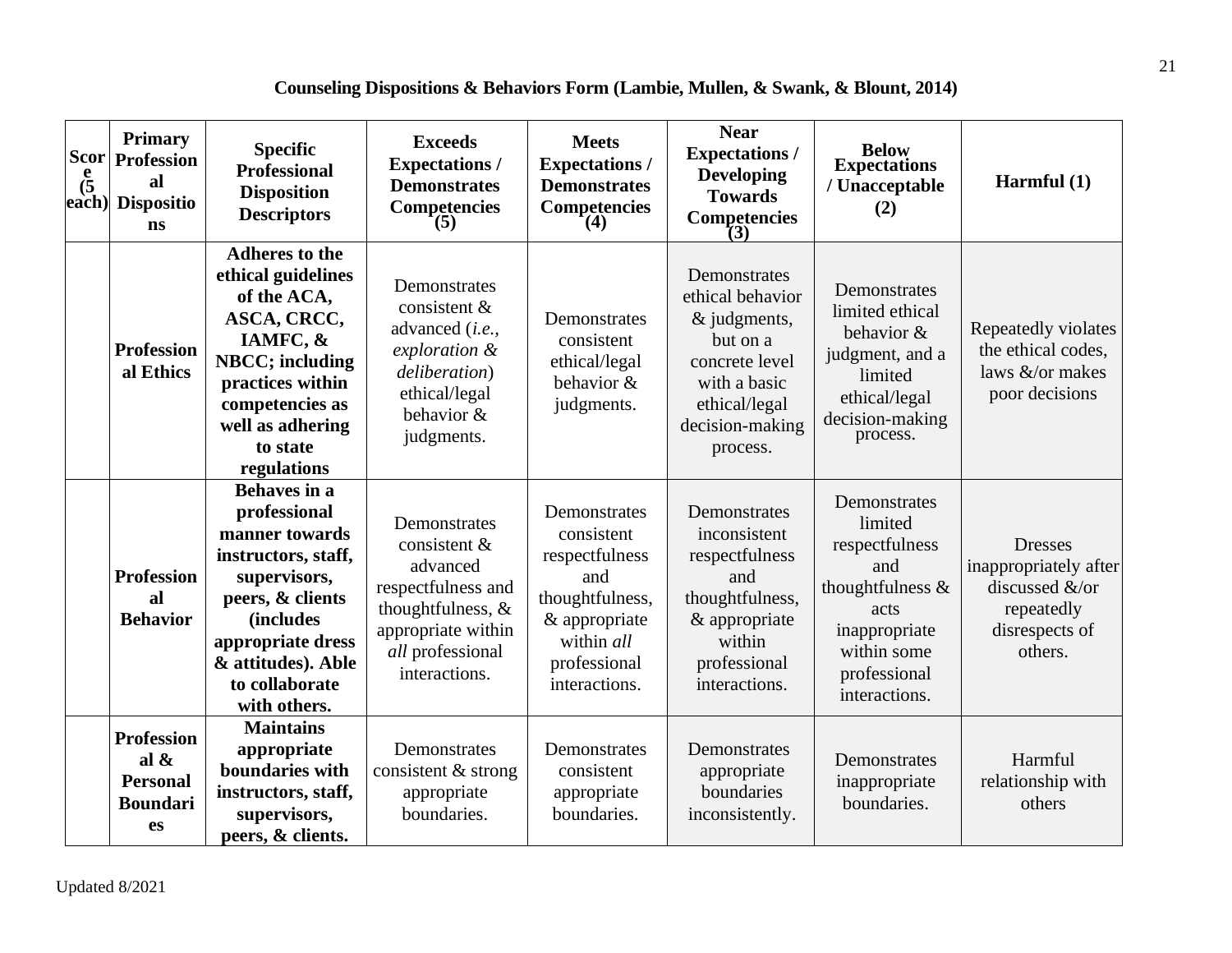| Knowledg<br>$e \&$<br><b>Adherenc</b><br>e to<br><b>Policies</b> | <b>Demonstrates an</b><br>understanding $\&$<br>appreciation for<br>all WMU<br>academic and all<br><b>WMU</b> and<br>outside<br>counseling site<br>policies $\&$<br>procedures.                            | Demonstrates<br>consistent<br>adherence to all<br>WMU academic<br>and all WMU and<br>outside counseling<br>site policies &<br>procedures,<br>including strong<br>attendance and<br>engagement. | Demonstrates<br>adherence to<br>most WMU<br>academic and<br>WMU and<br>outside<br>counseling site<br>policies &<br>procedures,<br>including strong<br>attendance and<br>engagement. | Demonstrates<br>inconsistent<br>adherence to<br>WMU academic<br>and WMU and<br>outside<br>counseling site<br>policies &<br>procedures,<br>including<br>attendance and<br>engagement. | Demonstrates<br>limited<br>adherence to<br>WMU academic<br>and WMU and<br>outside<br>counseling site<br>policies $\&$<br>procedures,<br>including<br>attendance and<br>engagement. | Failure to adhere to<br>policies after<br>discussion with<br>instructor/superviso<br>r. |
|------------------------------------------------------------------|------------------------------------------------------------------------------------------------------------------------------------------------------------------------------------------------------------|------------------------------------------------------------------------------------------------------------------------------------------------------------------------------------------------|-------------------------------------------------------------------------------------------------------------------------------------------------------------------------------------|--------------------------------------------------------------------------------------------------------------------------------------------------------------------------------------|------------------------------------------------------------------------------------------------------------------------------------------------------------------------------------|-----------------------------------------------------------------------------------------|
| <b>Task</b><br>Completio<br>n                                    | <b>Completes all</b><br>weekly tasks<br>correctly $\&$<br>promptly (e.g.,<br>case notes,<br>treatment plans,<br>supervisory logs,<br>assignments,<br>quizzes,<br>discussion<br>threads,<br>presentations). | Completes all<br>required weekly<br>tasks in a through,<br>timely, $\&$<br>comprehensive<br>fashion.                                                                                           | Completes all<br>required weekly<br>tasks in a<br>competent $\&$<br>timely fashion.                                                                                                 | Completes all<br>required weekly<br>tasks, but in an<br>inconsistent $\&$<br>questionable<br>fashion.                                                                                | Completes<br>required weekly<br>tasks<br>inconsistently $\&$<br>in a poor fashion.                                                                                                 | Failure to complete<br>weekly tasks by<br>specified deadline.                           |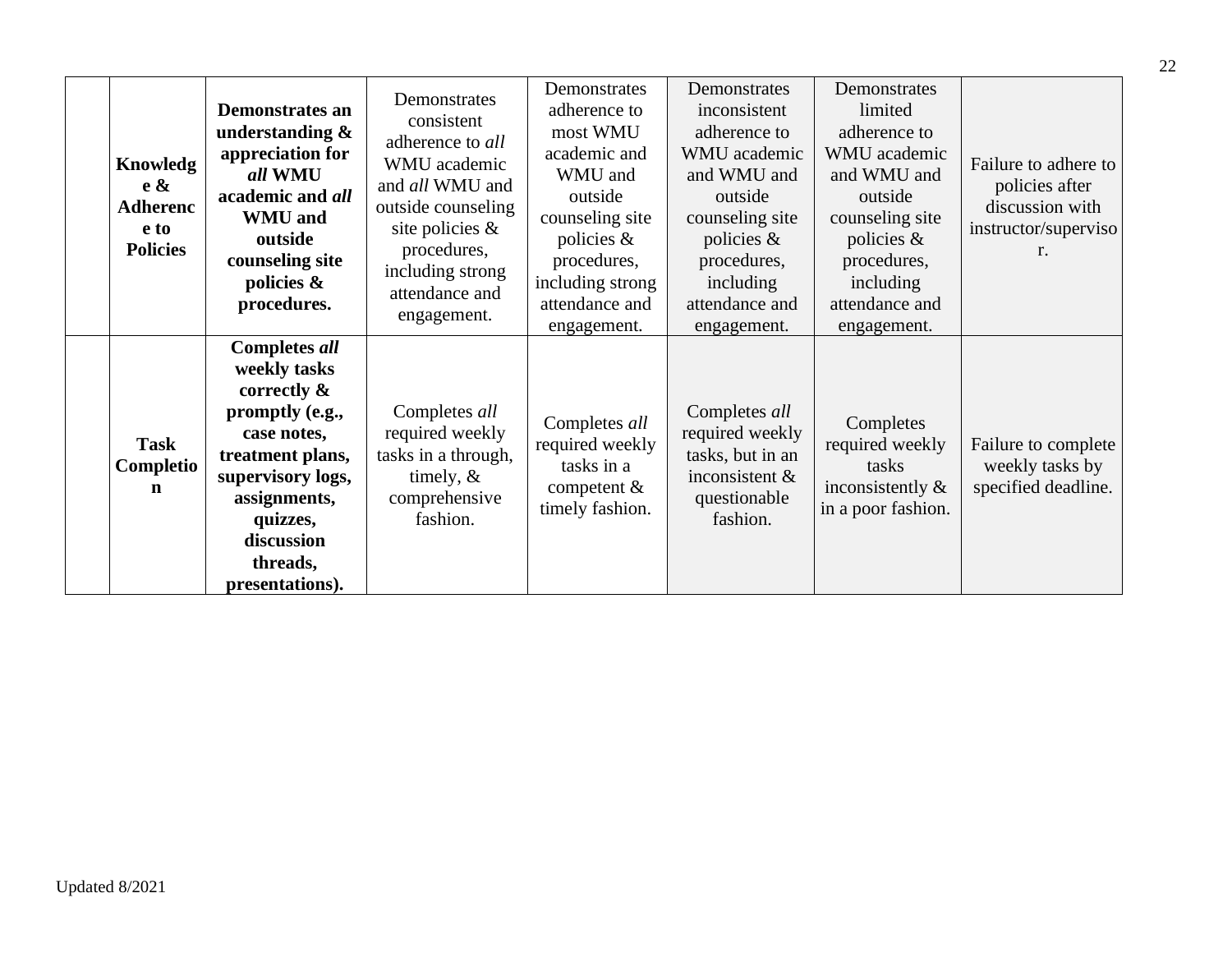| Scor | <b>Primary</b><br>al<br>e<br><b>Dispositio</b><br>ns       | <b>Profession Specific Professional</b><br><b>Disposition</b><br><b>Descriptors</b>                                                                                                                                                                                              | <b>Exceeds</b><br><b>Expectations/</b><br><b>Demonstrates</b><br><b>Competencies</b><br>(5)                                                                                                                                  | <b>Meets</b><br><b>Expectations/</b><br><b>Demonstrates</b><br><b>Competencies</b><br>(4)                                                                                                         | <b>Near</b><br><b>Expectations/</b><br><b>Developing</b><br>towards<br><b>Competencies</b><br>(3)                                                                                                                    | <b>Below</b><br><b>Expectations</b><br>/Insufficient /<br>Unacceptable<br>(2)                                                                                                                                       | Harmful $(1)$                                                                                                                                                             |
|------|------------------------------------------------------------|----------------------------------------------------------------------------------------------------------------------------------------------------------------------------------------------------------------------------------------------------------------------------------|------------------------------------------------------------------------------------------------------------------------------------------------------------------------------------------------------------------------------|---------------------------------------------------------------------------------------------------------------------------------------------------------------------------------------------------|----------------------------------------------------------------------------------------------------------------------------------------------------------------------------------------------------------------------|---------------------------------------------------------------------------------------------------------------------------------------------------------------------------------------------------------------------|---------------------------------------------------------------------------------------------------------------------------------------------------------------------------|
|      | <b>Multicult</b><br>ural<br>Competen<br>cies               | <b>Demonstrates</b><br>awareness,<br>appreciation, $\&$<br>respect of cultural<br>difference (e.g.,<br>race, ethnicity,<br>spirituality, sexual<br>orientation,<br>disability, SES,<br>gender identity,<br>etc.) with<br>instructors, staff,<br>supervisors, peers,<br>& clients | Demonstrates<br>consistent &<br>advanced<br>multicultural<br>competencies<br>(knowledge, self-<br>awareness,<br>appreciation, $&$<br>skills) in interactions<br>with instructors,<br>staff, supervisors,<br>peers, & clients | Demonstrates<br>multicultural<br>competencies<br>(knowledge, self-<br>awareness.<br>appreciation, &<br>skills) in<br>interactions with<br>instructors, staff,<br>supervisors,<br>peers, & clients | Demonstrates<br>inconsistent<br>multicultural<br>competencies<br>(knowledge, self-<br>awareness,<br>appreciation, $\&$<br>skills) in<br>interactions with<br>instructors, staff,<br>supervisors,<br>peers, & clients | Demonstrates<br>limited<br>multicultural<br>competencies<br>(knowledge,<br>self- awareness.<br>appreciation, $\&$<br>skills) in<br>interactions with<br>instructors,<br>staff.<br>supervisors,<br>peers, & clients. | Not accepting<br>worldviews of<br>others                                                                                                                                  |
|      | <b>Emotional</b><br><b>Stability</b><br>& Self-<br>control | <b>Demonstrates</b><br>emotional stability<br>(i.e., congruence<br>between mood &<br>affect) & self-<br>control (i.e.,<br>impulse control) in<br>relationships with<br>instructors, staff,<br>supervisors, peers,<br>& clients                                                   | Demonstrates<br>consistent emotional<br>resiliency &<br>appropriateness in<br>interpersonal<br>interactions with<br>instructors, staff,<br>supervisors, peers, $\&$<br>clients.                                              | Demonstrates<br>emotional<br>stability $\&$<br>appropriateness<br>in interpersonal<br>interactions with<br>instructors, staff,<br>supervisors,<br>peers, & clients                                | Demonstrates<br>inconsistent<br>emotional<br>stability &<br>appropriateness<br>in interpersonal<br>interactions with<br>instructors, staff,<br>supervisors,<br>peers, & clients.                                     | Demonstrates<br>limited<br>emotional<br>stability $\&$<br>appropriateness<br>in interpersonal<br>interactions with<br>instructors,<br>staff,<br>supervisors,<br>peers, & clients                                    | Inappropriate<br>interactions with<br>others<br>continuously,<br>high levels of<br>emotional<br>reactants with<br>instructors, staff,<br>supervisors,<br>peers, & clients |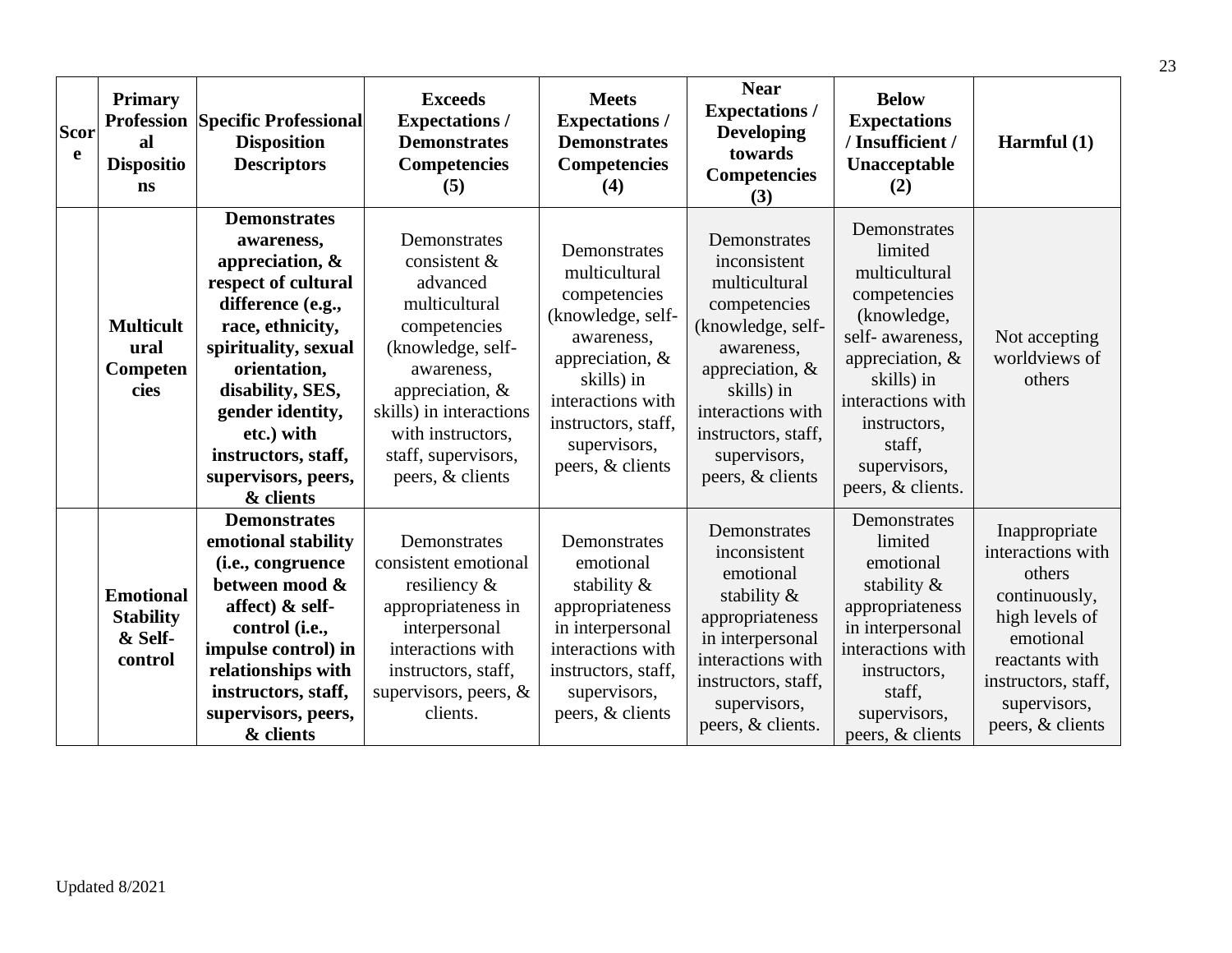| <b>Motivated</b><br>to<br>Learn &<br>Grow/<br><b>Initiative</b> | <b>Demonstrates</b><br>engagement in<br>learning $\&$<br>development of his<br>or<br>her counseling<br>competencies.               | Demonstrates<br>consistent<br>and strong<br>engagement<br>in promoting his or<br>her<br>professional and<br>personal growth &<br>development. | Demonstrates<br>consistent<br>engagement in<br>promoting his or<br>her<br>professional and<br>personal growth<br>&<br>development. | Demonstrates<br>inconsistent<br>engagement in<br>promoting his or<br>her<br>professional and<br>personal growth<br>$\&$<br>development. | Demonstrates<br>limited<br>engagement<br>in promoting his<br>$\alpha$<br>her professional<br>and<br>personal growth<br>$\&$<br>development. | Expresses lack<br>appreciation<br>for the profession<br>$&$ /or is apathetic<br>in promoting his<br>or her<br>professional and<br>personal growth<br>$\&$<br>development. |
|-----------------------------------------------------------------|------------------------------------------------------------------------------------------------------------------------------------|-----------------------------------------------------------------------------------------------------------------------------------------------|------------------------------------------------------------------------------------------------------------------------------------|-----------------------------------------------------------------------------------------------------------------------------------------|---------------------------------------------------------------------------------------------------------------------------------------------|---------------------------------------------------------------------------------------------------------------------------------------------------------------------------|
| <b>Openness</b><br>to<br>Feedback                               | <b>Responds non-</b><br>defensively &<br>alters<br>behavior in<br>accordance with<br>feedback.                                     | Demonstrates<br>consistent and strong<br>openness to feedback<br>$\&$<br>implements<br>suggested<br>changes.                                  | Demonstrates<br>consistent<br>openness to<br>feedback &<br>implements<br>suggested<br>changes.                                     | Demonstrates<br>openness to<br>feedback;<br>however, does<br>not implement<br>suggested<br>changes.                                     | Demonstrates a<br>lack of openness<br>to feedback &<br>does not<br>implement<br>suggested<br>changes.                                       | Defensive &/or<br>disrespectful<br>when given<br>feedback.                                                                                                                |
| Flexibility<br>$\boldsymbol{\alpha}$<br><b>Adaptabil</b><br>ity | <b>Demonstrates</b><br>ability<br>to flex changing<br>circumstances,<br>unexpected events,<br>$\boldsymbol{\&}$<br>new situations. | Demonstrates<br>consistent<br>and strong ability to<br>adapt & "reads-&-<br>flexes"<br>appropriately.                                         | Demonstrates<br>consistent ability<br>tο<br>adapt & "reads-<br>$&-$<br>flexes"<br>appropriately.                                   | Demonstrated an<br>inconsistent<br>ability to<br>adapt & flex to<br>his or<br>her clients'<br>diverse<br>changing needs.                | Demonstrates a<br>limited ability to<br>adapt & flex to<br>his or<br>her clients'<br>diverse<br>changing needs.                             | Not flexible,<br>demonstrates<br>rigidity in work<br>with clients.                                                                                                        |
| Congruen<br>ce &<br><b>Genuinen</b><br>ess                      | <b>Demonstrates</b><br>ability<br>to be present and<br>"be<br>true to oneself"                                                     | Demonstrates<br>consistent<br>and strong ability to<br>be<br>genuine & accepting<br>of<br>self & others.                                      | Demonstrates<br>consistent ability<br>to be<br>genuine $\&$<br>accepting<br>of self & others.                                      | Demonstrates<br>inconsistent<br>ability to<br>be genuine $\&$<br>accepting of self<br>$\&$<br>others.                                   | Demonstrates a<br>limited ability to<br>be<br>genuine $\&$<br>accepting<br>of self & others<br>(incongruent).                               | Incongruent<br>and not<br>genuine                                                                                                                                         |

**: Total Score (***out of a possible 55 points***)**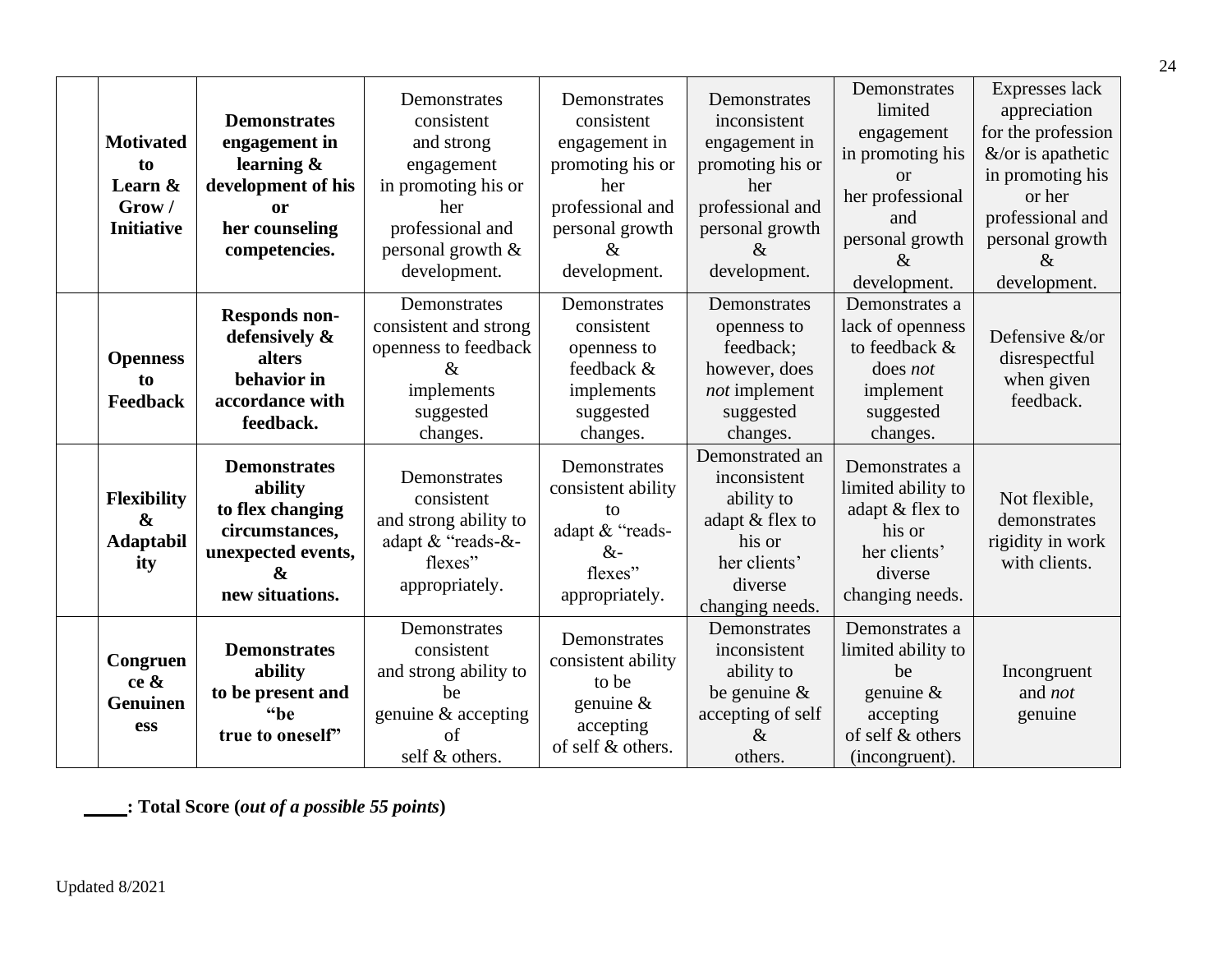**Please note the counselor's or trainee's areas of strength, which you have observed:** 

**Please note the counselor's or trainee's areas that warrant improvement, which you have observed:** 

**Please comment on the counselor's or trainee's general performance during this time:** 

| Counselor's or Trainee's Name (print)     | Date |
|-------------------------------------------|------|
| <i>Faculty/Supervisor's Name (print)</i>  | Date |
| Date form was reviewed with the student – |      |
|                                           |      |
| Counselor's or Trainee's Signature        | Date |
| <i>Faculty/Supervisor's Signature</i>     | Date |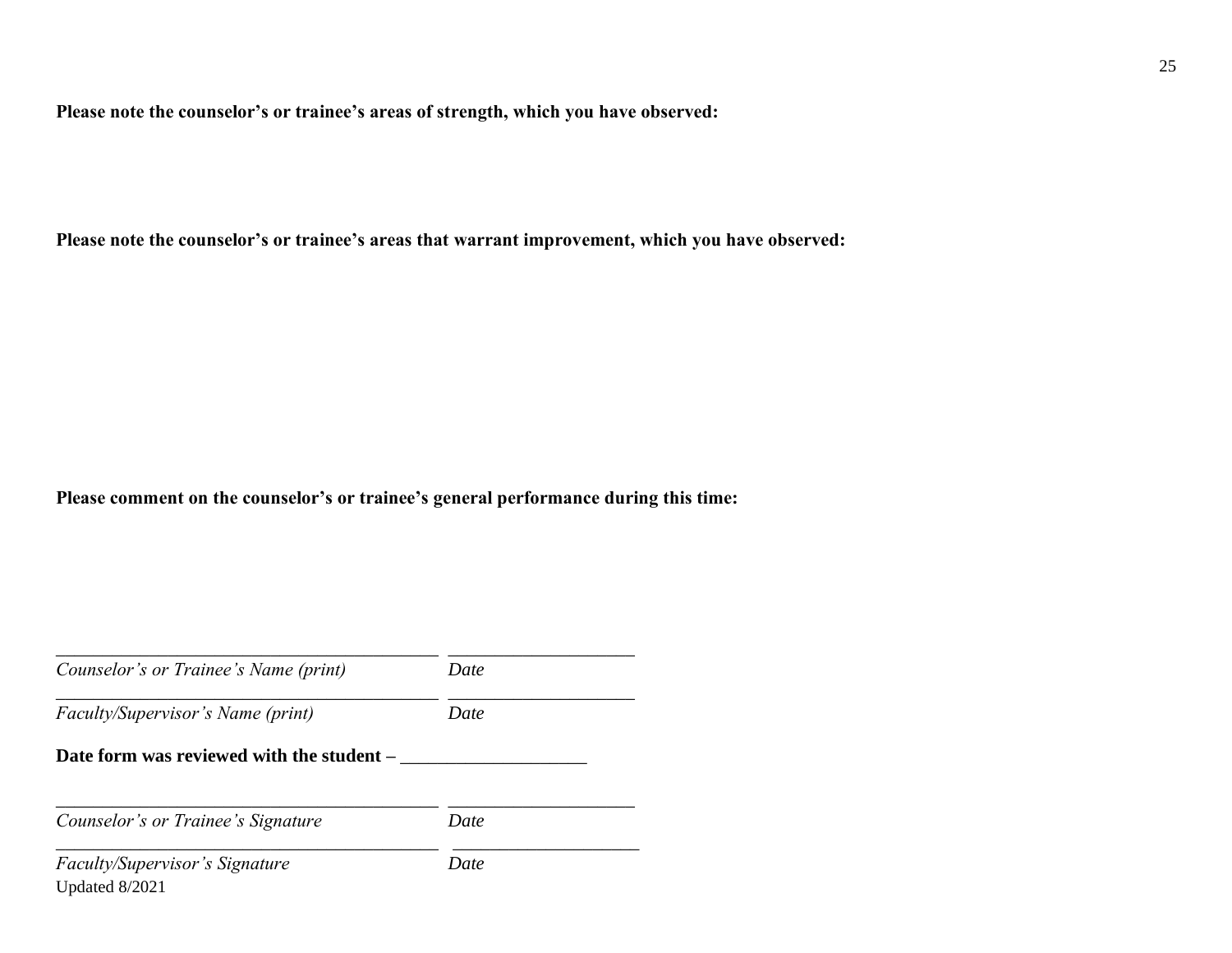#### **Meeting with Student Form**

<span id="page-30-0"></span>

| Date of meeting: | <b>Student Name:</b> |
|------------------|----------------------|
| Program          |                      |

**Faculty/Others present at meeting**:

**Directions**: If a student receives a rating of "Needs Improvement" in any area on the Counseling Dispositions & Behaviors Form, the faculty, supervisor, or staff member(s) will meet with the student to discuss the concern(s) and provide guidance forimprovement. *A copy of this documentation should be provided to the student as well as placed in the student's file once the meeting is completed.*

**1. Description of behavior that is of concern:** *Using measurable and observable terms to describe the behavior, include date(s), setting(s), and full description of the occurrence(s) where possible.*

**2. Expected behavior changes:** *What will the student be expected to do differently in the future?*

**3. Consequences of unchanged behavior:** *For allstudents: Additional professional disposition assessments that indicate a concern may result in a Core Counselor Education Faculty review.*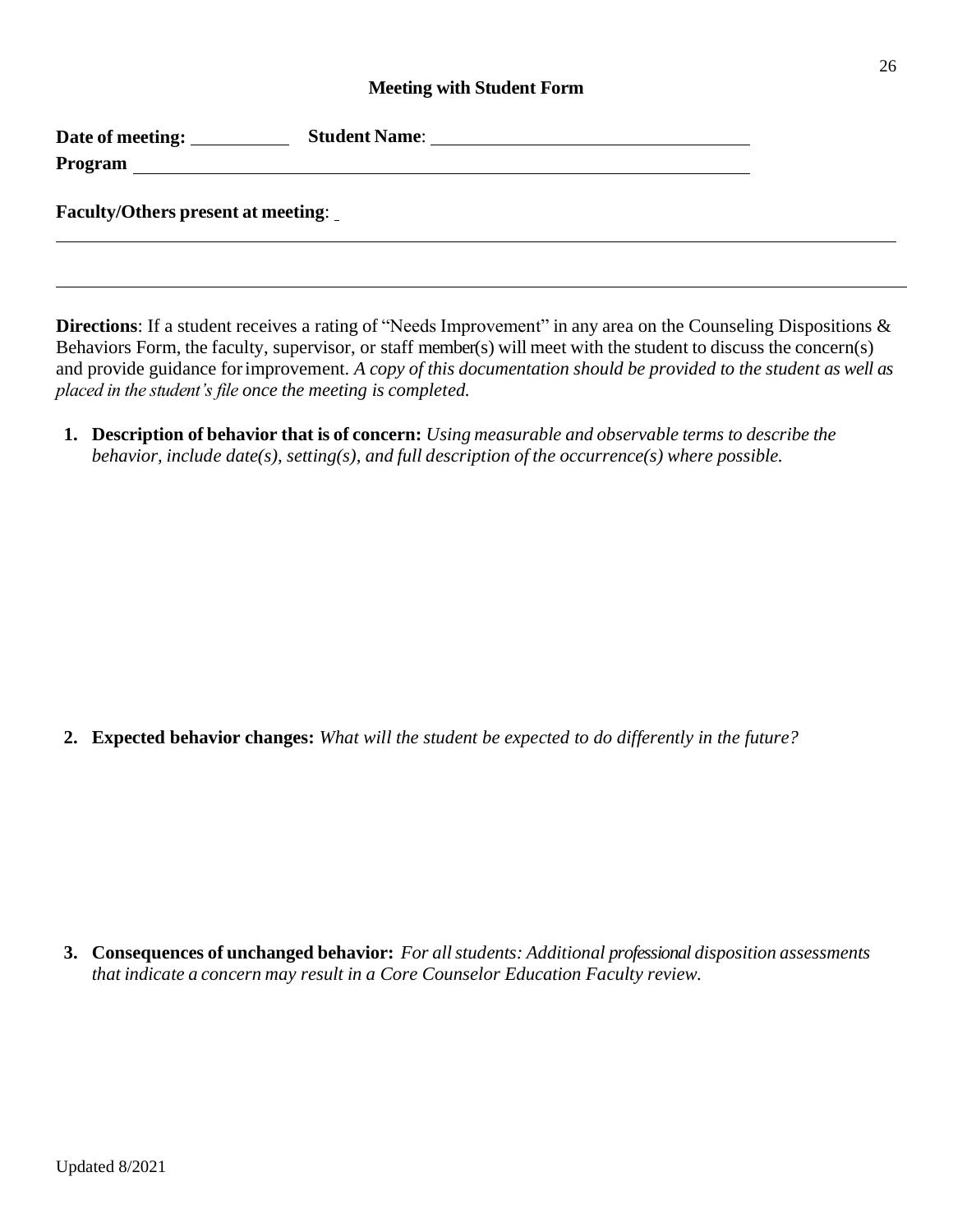## **Will a Plan of Action Form be initiated as an intervention for this student (check one)?**

❑Yes – *If yes, the Professional Disposition Plan of Action Form should be completed. (Check "Yes" if any interventions are planned that are beyond the scope of the single meeting or require long-term monitoring/follow-up by faculty (examples: required readings, required workshops, other).*

❑No

*Signatures indicate attendance at the meeting detailed above.*

| Counselor's or Trainee's Signature | Date |
|------------------------------------|------|
| Faculty/Supervisor's Signature     | Date |
| Faculty/Supervisor's Signature     | Date |
| Faculty/Supervisor's Signature     | Date |
| Faculty/Supervisor's Signature     | Date |
| Faculty/Supervisor's Signature     | Date |
| Faculty/Supervisor's Signature     | Date |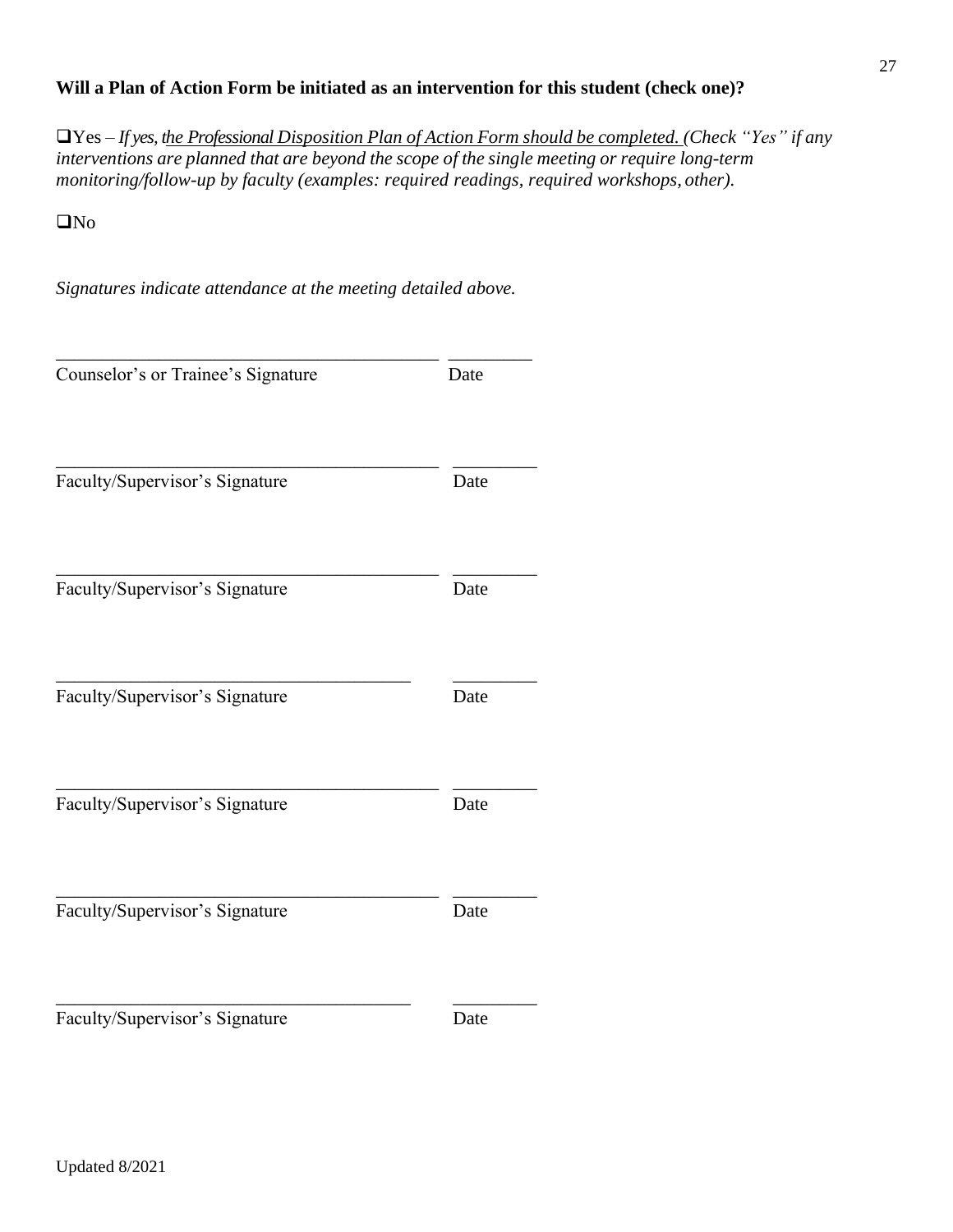#### **Professional Dispositions Plan of Action Form**

<span id="page-32-0"></span>

| Date of meeting: | <b>Student Name:</b> |
|------------------|----------------------|
| Program          |                      |
|                  |                      |

**Faculty/Others present at meeting**:

*Directions:* A faculty member(s) will complete the *Professional Dispositions Plan of Action Form*. If a student receives a rating of "Needs Improvement" in any area on the Counseling Dispositions & Behaviors Form, the faculty member(s) will meet with the student to discuss the concern and provide guidance for improvement via the Meeting with Student Form. If any interventions are planned that are beyond the scope of the single meeting or require long-term monitoring/follow-up by faculty (examples: required readings, required workshops), the Professional Dispositions Plan of Action Form should also be completed. *A copy of this documentation should be provided to the student as well as placed in the student's file once the meeting is completed.*

#### **Plan of Action**

a. Student actions and responsibilities:

b. Resources:

d. Consequences of unchanged behavior: (Should incorporate what is on the original Meeting with Student Form. *Additional needs improvement professional disposition assessments may result in a new review by the Core Counselor Education Faculty*.)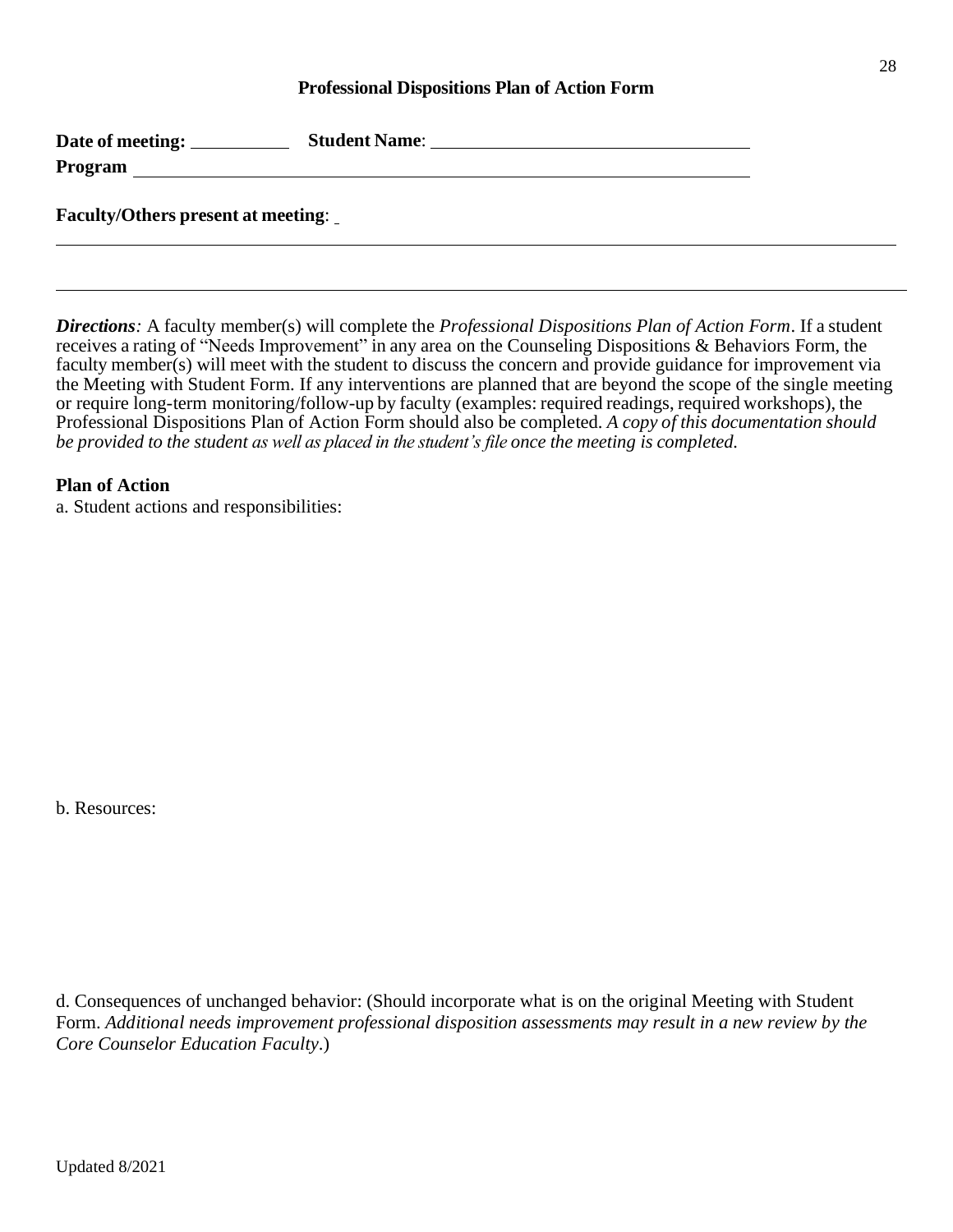#### c. Time frame for implementation and reassessment:

d. Date and time for the follow-up meeting to evaluate student completion of the plan: *The student will be responsible for confirming the follow-up meeting at least one-week in advance, according to the faculty member's preferred method of communication.*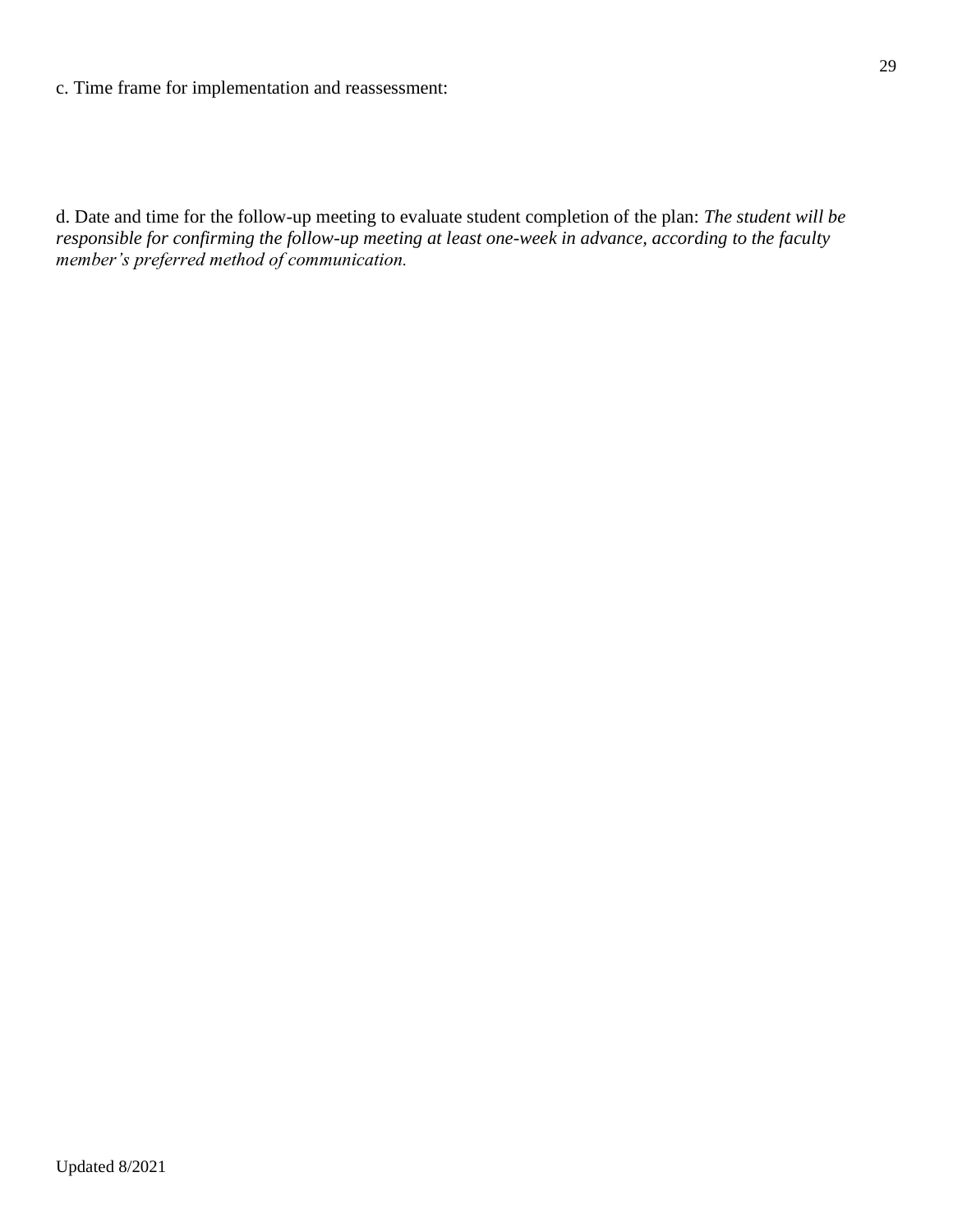## *Signatures indicate attendance at the meeting detailed above.*

| Counselor's or Trainee's Signature | Date |
|------------------------------------|------|
| Faculty/Supervisor's Signature     | Date |
| Faculty/Supervisor's Signature     | Date |
| Faculty/Supervisor's Signature     | Date |
| Faculty/Supervisor's Signature     | Date |
| Faculty/Supervisor's Signature     | Date |
| Faculty/Supervisor's Signature     | Date |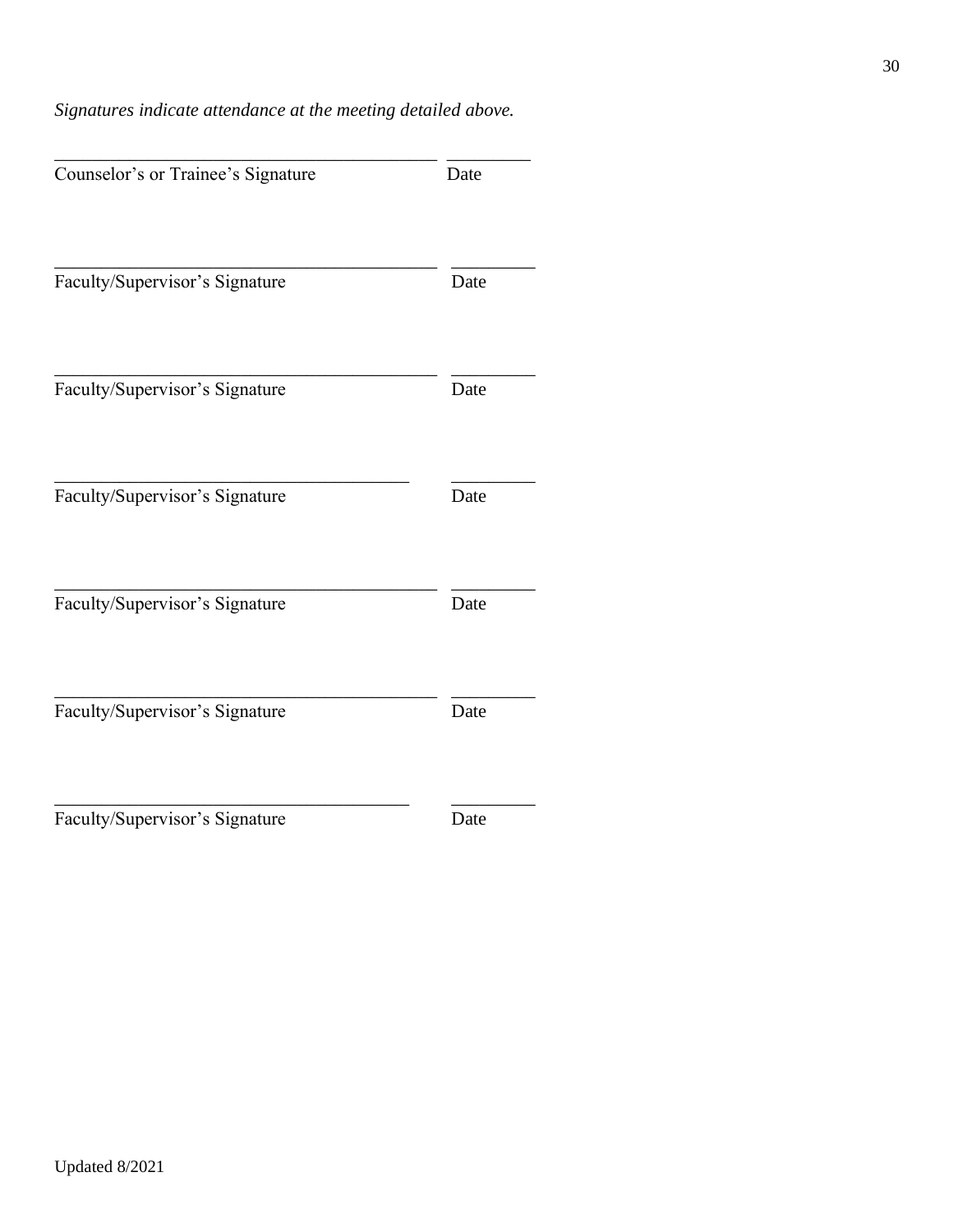#### **Plan of Action Follow-up Form**

<span id="page-35-0"></span>

| Date of meeting: | <b>Student Name:</b> |
|------------------|----------------------|
| Program          |                      |

#### **Faculty/Others present at meeting**:

**Directions:** A faculty member(s) will complete the Plan of Action Follow-up Form once the timeline established by the Plan of Action is completed. *A copy of this documentation should be provided to the student as well as placed in the student's file once the meeting is completed.*

Follow-up evaluation and outcome once the plan has been completed: Has the student successfully completed the Plan of Action? (check one)

#### ❑Yes

❑No *If no, please explain in the space below why the Plan of Action was not successfully completed, attaching documentation as needed.*

*Signatures indicate attendance at the meeting detailed above.*

\_\_\_\_\_\_\_\_\_\_\_\_\_\_\_\_\_\_\_\_\_\_\_\_\_\_\_\_\_\_\_\_\_\_\_\_\_\_\_\_\_ \_\_\_\_\_\_\_\_\_

\_\_\_\_\_\_\_\_\_\_\_\_\_\_\_\_\_\_\_\_\_\_\_\_\_\_\_\_\_\_\_\_\_\_\_\_\_\_\_\_\_ \_\_\_\_\_\_\_\_\_

\_\_\_\_\_\_\_\_\_\_\_\_\_\_\_\_\_\_\_\_\_\_\_\_\_\_\_\_\_\_\_\_\_\_\_\_\_\_\_\_\_ \_\_\_\_\_\_\_\_\_

Counselor's or Trainee's Signature Date

Faculty/Supervisor's Signature Date

Updated 8/2021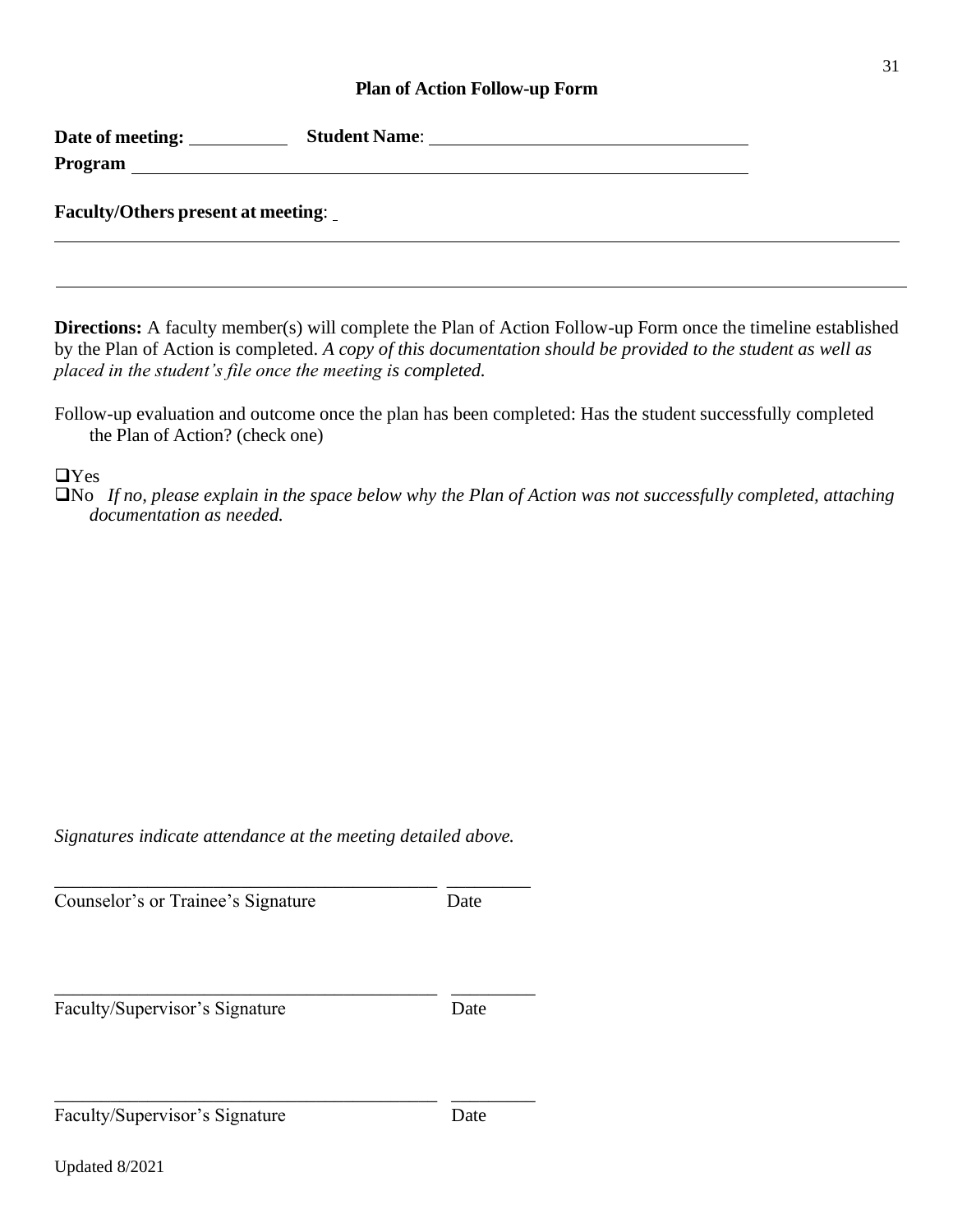#### **Criminal Background Checks for Students Admitted Prior to Spring 2015**

<span id="page-36-0"></span>The CECP department requires that a criminal background check be conducted on each student prior to entry into their first counseling practicum experience in the program (i.e., CECP 6120, CECP 6930 or CECP 6950) in the department's training clinic, i.e., the Center for Counseling and Psychological Services in Kalamazoo (CCPS-KZOO) or the Center for Counseling and Psychological Services in Grand Rapids (CCPS-GR). In the unique situation of a student completing their first program counseling practicum as a field practicum experience, i.e., CECP 6130 Field Practicum or CECP 7120 Professional Field Experience, prior to completing their first practicum in CCPS-KZOO or CCPS-GR, the background check will be completed prior to the first field practicum. Suppose a CECP graduate student is selected for a department graduate assistantship/associateship, with an assignment to CCPS-KZOO or CCPS-GR, and a program background check has not been previously completed. In that case, the background check will be conducted prior to beginning the CCPS graduate assistantship/associateship assignment.

Master's students typically complete 30 credit hours or more of course work before being ready to begin their first counseling practicum. Students may request that their criminal background check be reviewed by faculty earlier in the program if they have a conviction(s) that may prevent practicum placement. The option of completing an earlier background check can help avoid the possible situation in which a student with a conviction history completes a very large number of credit hours only to learn very late in the program that their conviction history prevents placement in practicum and, therefore, prevents program completion.

CastleBranch conducts the criminal background check for all students. Students must go online to <https://portal.castlebranch.com/wc70> to order and pay the fee for their background check. Students must complete their background check prior to January 15 for requested enrollment in their first counseling practicum during the summer session(s), prior to May 15 for requested enrollment in their first counseling practicum during the fall semester, and prior to September 15 for requested enrollment in their first counseling practicum during the spring semester.

If a student has a history of criminal conviction(s) a group of program faculty will review and assess the student's status in the program after the program background check is completed. Students will be provided notice of any criminal conviction that appears on their record and be offered an opportunity to respond and address that conviction. The faculty will then decide whether the student may continue in the program and enter their initial practicum. As part of the faculty review, students with a history of conviction(s) will have the opportunity to talk to faculty to discuss the conviction history and provide any information or documentation the student may wish faculty to consider. Students will be requested to provide copies of the Judgment of Sentence or Register of Action or Case History obtained from the court where the student was convicted/fined.

#### **Once the program background check is completed, students are required to immediately self-report any subsequent arrests or convictions to the CECP department chair. Failure to do so may result in dismissal from the program.**

In addition to the Department's required background check, external training and internship sites may require their own separate criminal background checks and procedures. Students also need to follow those procedures if applying /accepted for training at a site with additional background check requirements. Students with a history of conviction should understand that external training and internship sites may vary in their background check requirements, procedures, and standards for accepting candidates into their respective professional settings. Students with a history of conviction, who are continuing in the program and entering their initial practicum within the department, should understand that this decision does not guarantee subsequent external training placement sites will accept the student for training at their respective site.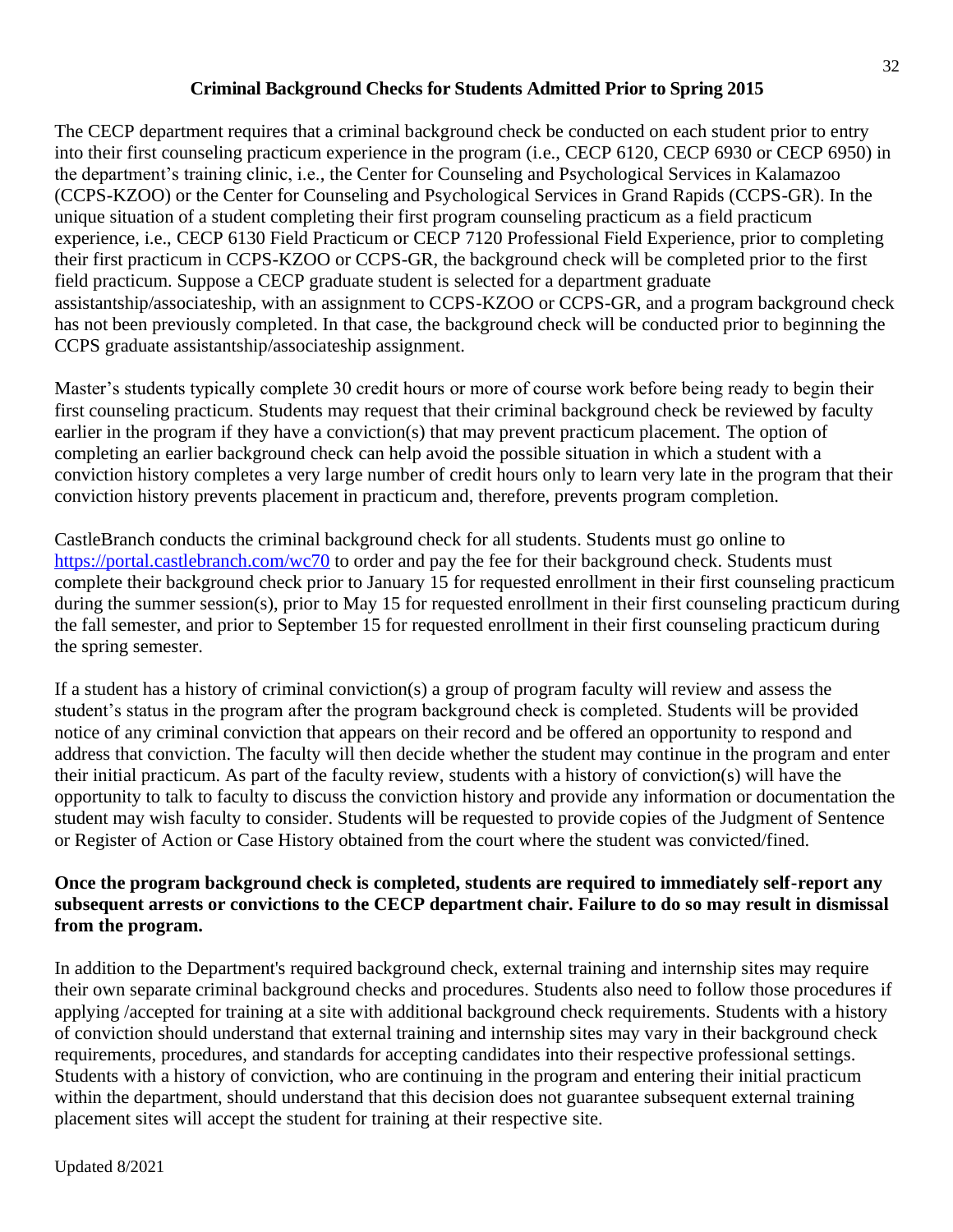The professional licensing board determines eventual eligibility for professional licensure in the relevant jurisdiction. Professional licensing laws and regulations vary from state to state, and questions concerning eventual eligibility for professional licensure should be directed to the appropriate professional licensing board in the relevant jurisdiction.

Students who are interested in additional information on the possible implications of a history of criminal convictions and employment, contracting, and clinical privileges in certain public health care, mental health care, and educational settings in Michigan may review the information included in the Public Health Code, Mental Health Code and information related to criminal convictions and certification by the Michigan Department of Education.

In the State of Michigan, please know that you may request a preliminary determination from the Department concerning whether any court judgments against you would likely result in a denial of a LLPC or LPC license for failing to meet the good moral character requirement. More information about requesting a preliminary determination can be found at [www.michigan.gov/healthlicense.](http://www.michigan.gov/healthlicense)

Links to relevant excerpts on information related to this topic are below:

An excerpt from section 20173a(1) of the Michigan Public Health Code may be found at <http://legislature.mi.gov/doc.aspx?mcl-333-20173a>

An excerpt from section 134a of the Michigan Mental Health Code may be found at <http://legislature.mi.gov/doc.aspx?mcl-330-1134a>

Information related to Conviction and Certification by the Michigan Department of Education may be found at <https://wmich.edu/teachercertification/conviction>

## **Criminal Background Checks for Students Admitted for and After Spring 2015**

<span id="page-37-0"></span>Students admitted to CECP programs during and after spring 2015 will complete the background check procedures established by the CECP department after being accepted and prior to the conclusion of their first semester in the program. If the CECP department's established background check procedures are not completed prior to completion of the first semester after admission, the student may not continue to take courses until the background check is completed.

CastleBranch conducts the criminal background check for all students. Students must go online to <https://portal.castlebranch.com/wc70> to order and pay the fee for their background check. To complete the background check process, students accepted for admission and enrolling for the first time: for a fall semester must request and start their background check by October 1. for a spring semester must request and start their background check by February 1. for a summer I session must request and start their background check by June 1. for a Summer II session must request and start their background check by October 1.

A program registration hold will be placed on a student's account if the appropriate deadline for starting the background check process is not met.

Updated 8/2021 If a student has a history of criminal conviction(s), program faculty will review and assess the student's status in the program after the program background check is completed. Students will be provided notice of any criminal conviction that appears on their record and be offered an opportunity to respond and address that conviction. As part of the review, students with a history of conviction(s) will have the opportunity to talk to faculty to discuss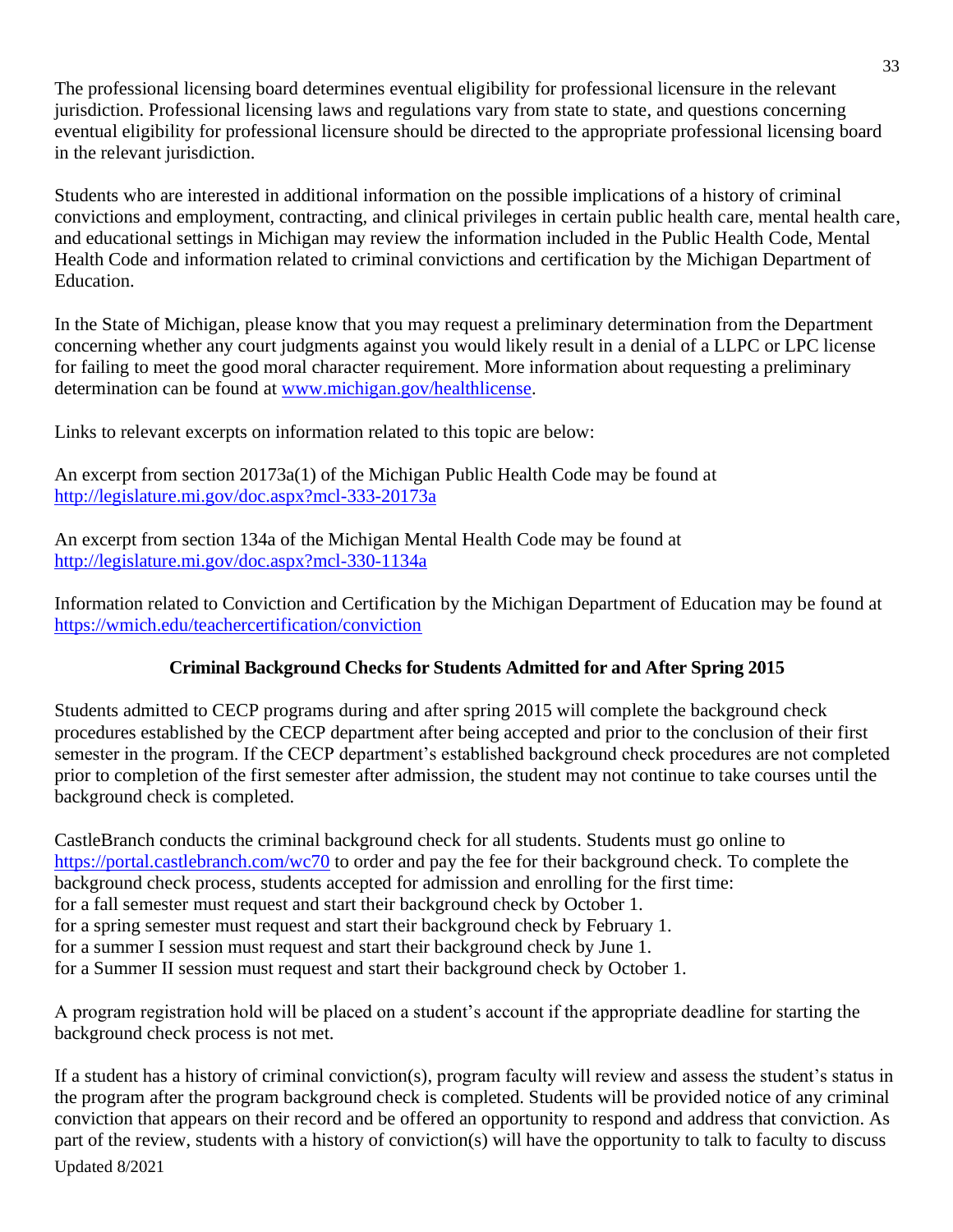the conviction history and to provide any additional information the student may wish to be considered. Students will be requested to provide copies of the Judgment of Sentence or Register of Action or Case History obtained from the court where the student was convicted/fined.

If a student's background check indicates that the student has not provided accurate information and/or has not disclosed a history of criminal conviction in their answers on their application, the student may be dismissed from the program.

## **Once admitted, a student must self-report any subsequent arrests or convictions immediately to the CECP department chair. Failure to do so may result in dismissal from the program.**

External training and/or internship placement sites vary in their background check requirements, procedures, and standards for accepting candidates into their respective professional settings. External sites may require their own separate criminal background checks and procedures.

**Students should understand that if they have a history of being convicted of a felony or misdemeanor, these incidents may make it difficult to obtain the required experiences to complete CECP 6120 and CECP 6130. If unable to complete CECP 6120 or CECP 6130, a student will not be able to complete their program of study and graduate.**

**Students should be further aware that if they have been convicted of a felony or misdemeanor, they may not be eligible for licensure or certification by the State of Michigan or by other jurisdictions.** The Michigan Board of Counseling has indicated on their web pages that applicants who have been convicted of a felony or misdemeanor will be "reviewed on an individual basis," and that they "take into consideration the type of conviction, the age that you were when the incident occurred and the time that has elapsed since the conviction."

Eventual eligibility for professional licensure is determined by the professional licensing board in the relevant jurisdiction. Professional licensing laws and regulations vary from state to state, and questions concerning eventual eligibility for professional licensure should be directed to the appropriate professional licensing board in the relevant jurisdiction.

Students who are interested in additional information on the possible implications of a history of criminal convictions and employment, contracting, and clinical privileges in certain public health care, mental health care, and educational settings in Michigan may review the information included in the Public Health Code, Mental Health Code and information related to criminal convictions and certification by the Michigan Department of Education.

In the State of Michigan, please know that you may request a preliminary determination from the Department concerning whether any court judgments against you would likely result in a denial of a LLPC or LPC license for failing to meet the good moral character requirement. More information about requesting a preliminary determination can be found at [www.michigan.gov/healthlicense.](http://www.michigan.gov/healthlicense)

Links to relevant excerpts on information related to this topic are below:

An excerpt from section 20173a(1) of the Michigan Public Health Code may be found at <http://legislature.mi.gov/doc.aspx?mcl-333-20173a>

An excerpt from section 134a of the Michigan Mental Health Code may be found at <http://legislature.mi.gov/doc.aspx?mcl-330-1134a>

Updated 8/2021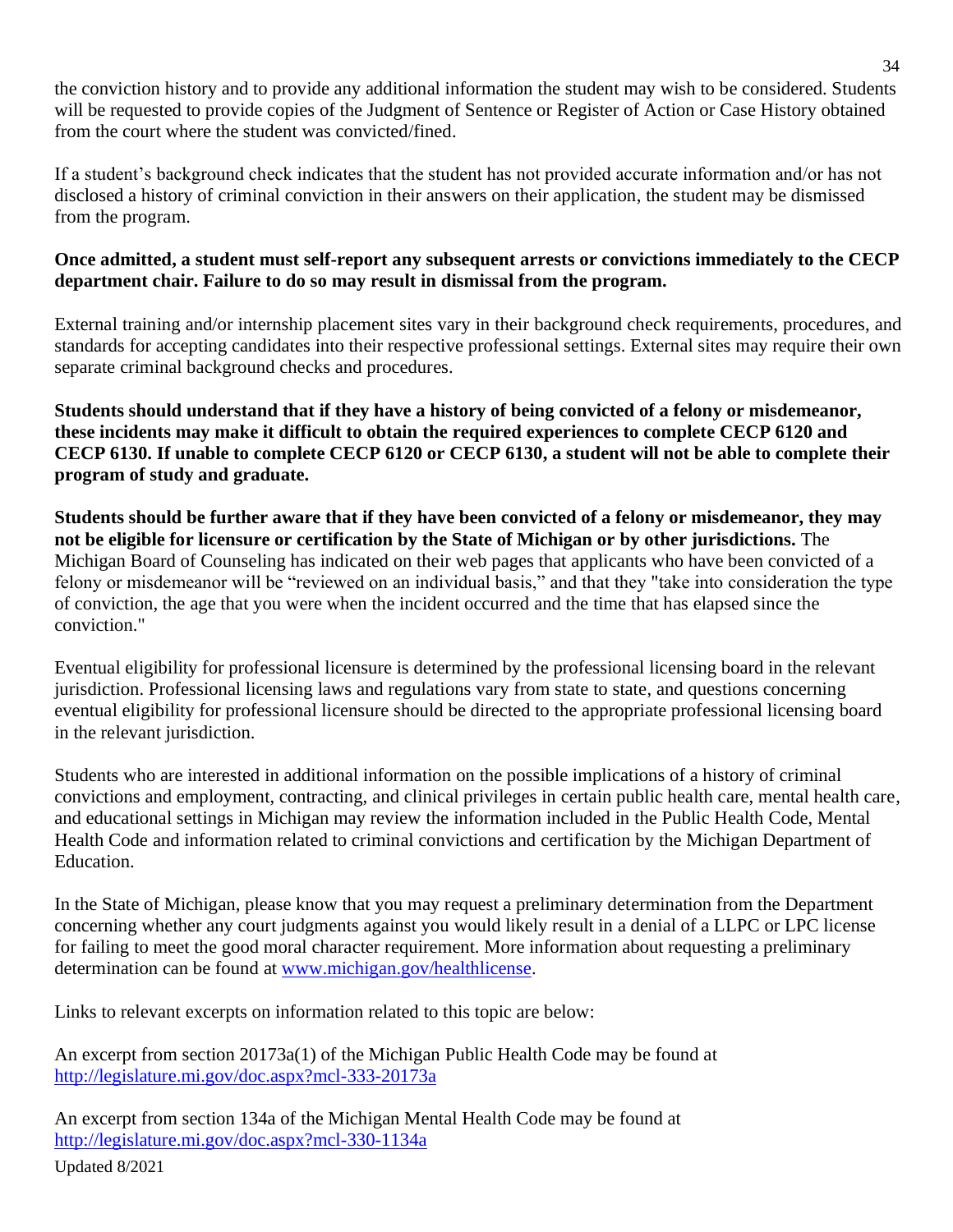Information related to Conviction and Certification by the Michigan Department of Education may be found at <https://wmich.edu/teachercertification/conviction>

#### **Student Rights and Responsibilities**

<span id="page-39-0"></span>All graduate students are expected to read and be familiar with the Student Rights and Responsibilities section of the Graduate College Catalog, which is available online at [https://wmich.edu/registrar/catalogs.](https://wmich.edu/registrar/catalogs) Once in the Graduate Catalog, students will want to click on the link for the Academic Policies page and then click on the Student Rights and Responsibilities link. Basic information on University and Graduate College policies is provided concerning: Students' Basic Rights; Academic Rights; Student Academic Conduct including Academic Honesty, Cheating, Fabrication, Falsification and Forgery, Multiple Submission, Plagiarism, Complicity, Computer Misuse; Conduct in Research; Research Board Requirements; Charges of Violations of Academic Honesty and Conduct in Research; Course Grade and Program Dismissal Appeals; Dissertation/Thesis/Project Appeals Procedure; The Family Educational Rights and Privacy Act; Policy on Sexual Harassment and Sexism; President's Statement on Racial and Ethnic Harmony; Discrimination: Complaints and Grievance Procedure; Western Michigan University Student Code; Western Michigan University Expectations for Good Practice in Graduate Education; and Western Michigan University Adjudication of Situations Involving Graduate Students' Rights and Responsibilities.

## **Grade Appeals**

<span id="page-39-1"></span>The Course Grade Appeal applies when a Western Michigan University student wants to appeal a final grade that has been recorded by the registrar on the student's academic record. This process is facilitated by the Office of the Ombudsman, and students should call (269) 387-0718 to meet with the ombudsman to begin the process. Specific criteria must be met prior to engaging in the Grade Appeal process, and one of the following bases for appeal must be proven:

- 1. Grades were calculated in a manner inconsistent with University policy, the syllabus, or changes to the syllabus.
- 2. The grade or grades was or were erroneously calculated.
- 3. Grading or performance standards were arbitrarily or unequally applied.
- 4. The instructor failed to assign or remove an Incomplete or to initiate a grade change as agreed upon with the student.

A grade appeal cannot be made in response to a grade penalty assessed as a result of an official finding of responsibility for academic integrity violations. Such a finding will have been made through the procedures provided in the academic integrity policy.

In situations involving Nos. 1 through 4 above, there are three steps to the appeal process:

- 1. Informal meeting with the instructor: A student is encouraged to begin the appeal process by meeting with the instructor who assigned the grade. Such meetings often help students to understand the grading practices of instructors and often lead to resolution of differences over grades.
- 2. Written appeal and conference with the academic unit chair or director: A student must submit a letter requesting an appeal to the academic unit chair or director. This letter must be received by the academic unit chair or director within 20 business days of the last day of the semester or session in which the grade was recorded on a student's record. The ombudsman or designate may grant an extension should a genuine hardship arise (e.g., illness, death in the immediate family). The letter must identify the basis of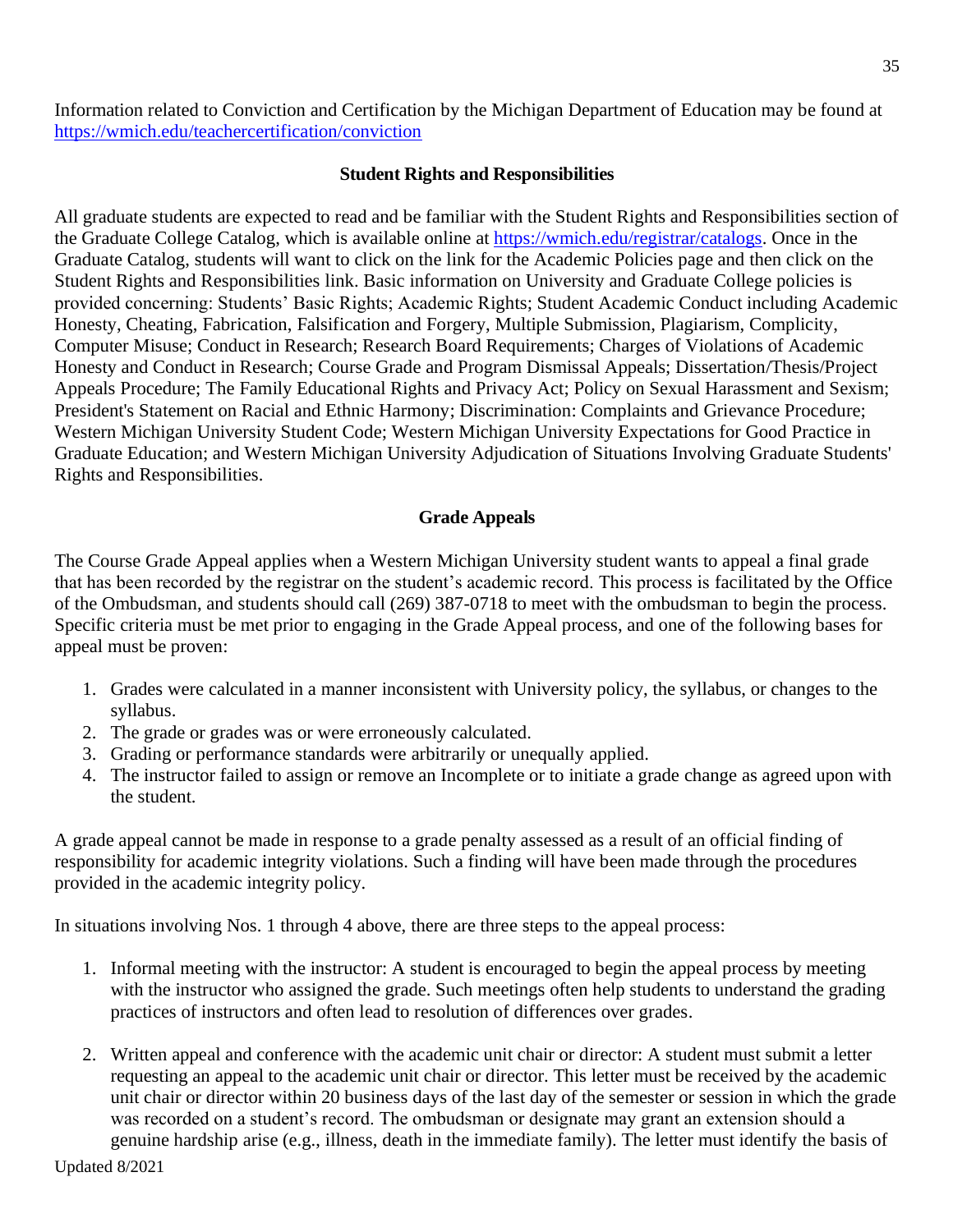the appeal and must state in detail why the student believes that the grade should be changed.

While a chair or director may not change any grade without permission of the instructor, the chair or director can serve as an intermediary to help the student either halt the appeal process (if there seems no legitimate basis) or proceed to the next step of the process (step 3 below or action outside the Grade Appeal and Program Dismissal Appeal Committee process).

Following a conference with the student, the chair or director must respond in writing to the student with a copy to both the instructor and the Grade Appeal and Program Dismissal Appeal Committee coordinator within 20 business days. In this letter, the chair or director should confirm the meeting with the student, recap their discussion, and state whether the student has an appeal that meets the established criteria (1, 2, 3, or 4 above). The chair or director cannot change the student's grade without the instructor's agreement.

Note: Grade appeals or other complaints based on charges of discrimination or sexual harassment should be taken to the Office of Institutional Equity or other office, pursuant to other University policies and procedures.

3. Appeal to committee: After the chair or director has completed the response to the student's appeal, and regardless of the outcome of step 2, the student may appeal to the Grade Appeal and Program Dismissal Appeal Committee. This appeal must be initiated within 20 business days of the completion of step 2. If the student has requested a meeting with the academic unit chair or director and has not been granted such a meeting within 15 business days of the student's request, the student may then initiate an appeal to the Grade Appeal and Program Dismissal Appeal Committee. The student will initiate an appeal through the Office of the Ombudsman. The ombudsman will schedule a meeting of the Grade Appeal and Program Dismissal Appeal Committee using procedures determined by the Professional Concerns Committee of the Faculty Senate. The Grade Appeal and Program Dismissal Appeal Committee will consist of at least three members drawn from a panel of faculty established for this purpose.

In a grade appeal, both the student and the instructor should provide a written statement describing the situation under consideration. An appearance to provide additional information at the appeal by either the instructor or the student may be requested by the appeals committee. Students making an appeal must complete the appeals form as well as the student information form. The ombudsman will contact the instructor to have him or her complete the instructor information form. The Grade Appeal and Program Dismissal Appeal Committee can effectuate a grade change by majority vote. The decision of the hearing panel is final and not subject to appeal.

#### <span id="page-40-0"></span>**Clinical Mental Health Counseling Program of Study Curriculum Guide Effective for Students Admitted Fall 2009 to Summer 2019**

| Counseling Core (30 hours) |                                                 |   |
|----------------------------|-------------------------------------------------|---|
|                            | CECP 6010 Research Methods                      | 3 |
|                            | CECP 6020 Group Dynamics & Procedures           | 3 |
|                            | CECP 6030 Tests and Measurements - CE           | 3 |
|                            | CECP 6040 Counseling Techniques                 | 3 |
|                            | CECP 6050 Professional Issues and Ethics - CE   | 3 |
|                            | CECP 6070 Multicultural Counseling              | 3 |
|                            | CECP 6080 Counseling & Lifespan Development     | 3 |
|                            | CECP 6100 Career Development: Theory & Practice | 3 |
|                            | CECP 6110 Theories of Counseling                | 3 |
|                            | CECP 6220 Psycho-educational Consultation       | 3 |
|                            |                                                 |   |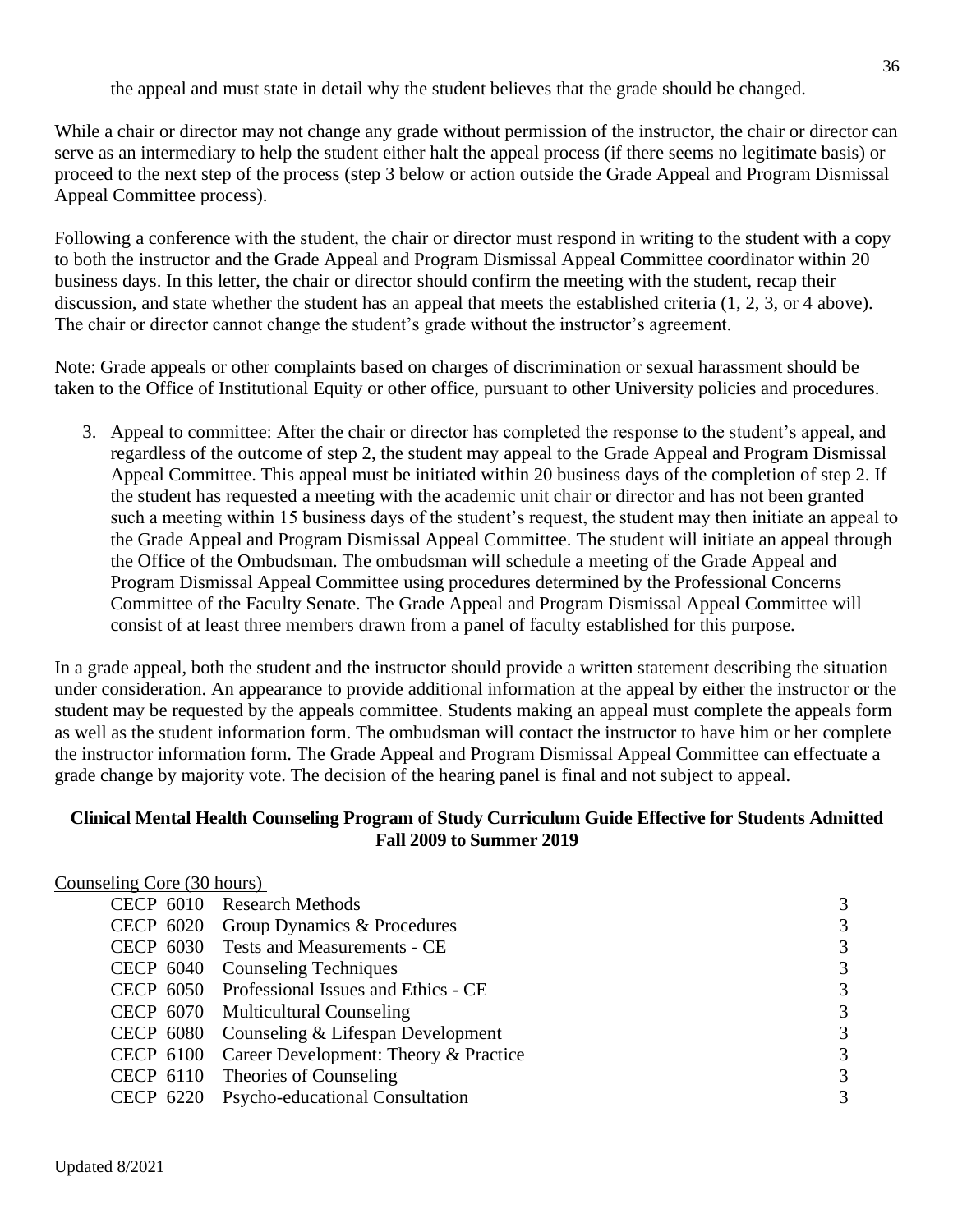|                                          | Program Courses in Clinical Mental Health Counseling (18 hours)                                             |   |
|------------------------------------------|-------------------------------------------------------------------------------------------------------------|---|
|                                          | CECP 6280 Foundations of Clinical Mental Health                                                             |   |
| CECP 6210                                | Psychopathology: Classification & Treatment                                                                 |   |
|                                          | CECP 6750 Advanced Theories of Counseling                                                                   | 3 |
|                                          | CECP 6610 Foundations of Systemic Family Therapy                                                            |   |
|                                          | CECP 6340 Causes of Substance Abuse                                                                         |   |
|                                          | CECP 6360 Recovery Oriented Systems of Care                                                                 |   |
| Supervised Clinical Practice (8 hours)   | CECP 6120* Counseling Practicum<br>CECP 6130**Field Practicum                                               |   |
| Electives (4 hours):<br>faculty advisor. | Students must select 4 credit hours of graduate level electives, all of which must be approved by students' |   |

| <b>Total Semester Hours</b> |  |
|-----------------------------|--|
|-----------------------------|--|

This master's degree option also includes the following requirements:

\* Membership in a group for a minimum of 10 hours prior to CECP 6120, counseling Practicum.

\* The student must present written verification of group membership with the CECP 6120, Counseling Practicum application.

\* 25 additional hours of field experience during CECP 6120, Counseling Practicum (including 10 hours of group leadership)

\*\* Weekly 1.5 hours group supervision with designated CECP staff during CECP 6130, Field Practicum.

## <span id="page-41-0"></span>**Clinical Mental Health Counseling Program of Study Curriculum Guide Effective for Students Admitted Fall 2018 and After**

## Counseling Core (30 hours)

| <b>CECP 6010</b> | <b>Research Methods</b>                                                | 3 |
|------------------|------------------------------------------------------------------------|---|
| CECP 6020        | Group Dynamics & Procedures                                            | 3 |
| CECP 6030        | <b>Tests and Measurements - CE</b>                                     | 3 |
| CECP 6040        | <b>Counseling Techniques</b>                                           | 3 |
| <b>CECP 6050</b> | Professional Issues and Ethics - CE                                    | 3 |
| CECP 6070        | <b>Multicultural Counseling</b>                                        | 3 |
| CECP 6080        | Counseling & Lifespan Development                                      | 3 |
| CECP 6100        | Career Development: Theory & Practice                                  | 3 |
| CECP 6110        | Theories of Counseling                                                 | 3 |
| CECP 6220        | Psycho-educational Consultation                                        | 3 |
|                  | <u>Program Courses in Clinical Mental Health Counseling (18 hours)</u> |   |
| CECP 6280        | <b>Foundations of Clinical Mental Health Counseling</b>                | 3 |
| CECP 6210        | Psychopathology: Classification & Treatment                            | 3 |
| CECP 6610        | Foundations of Systemic Family Therapy                                 | 3 |
| CECP 6390        | Co-Occurring Disorders and Addictions                                  | 3 |
| <b>CECP 6530</b> | <b>Advanced Appraisal for Counselors</b>                               | 4 |
| <b>CECP 6520</b> | Case Conceptualization, Treatment Planning, Integrative Health Care    | 3 |
|                  |                                                                        |   |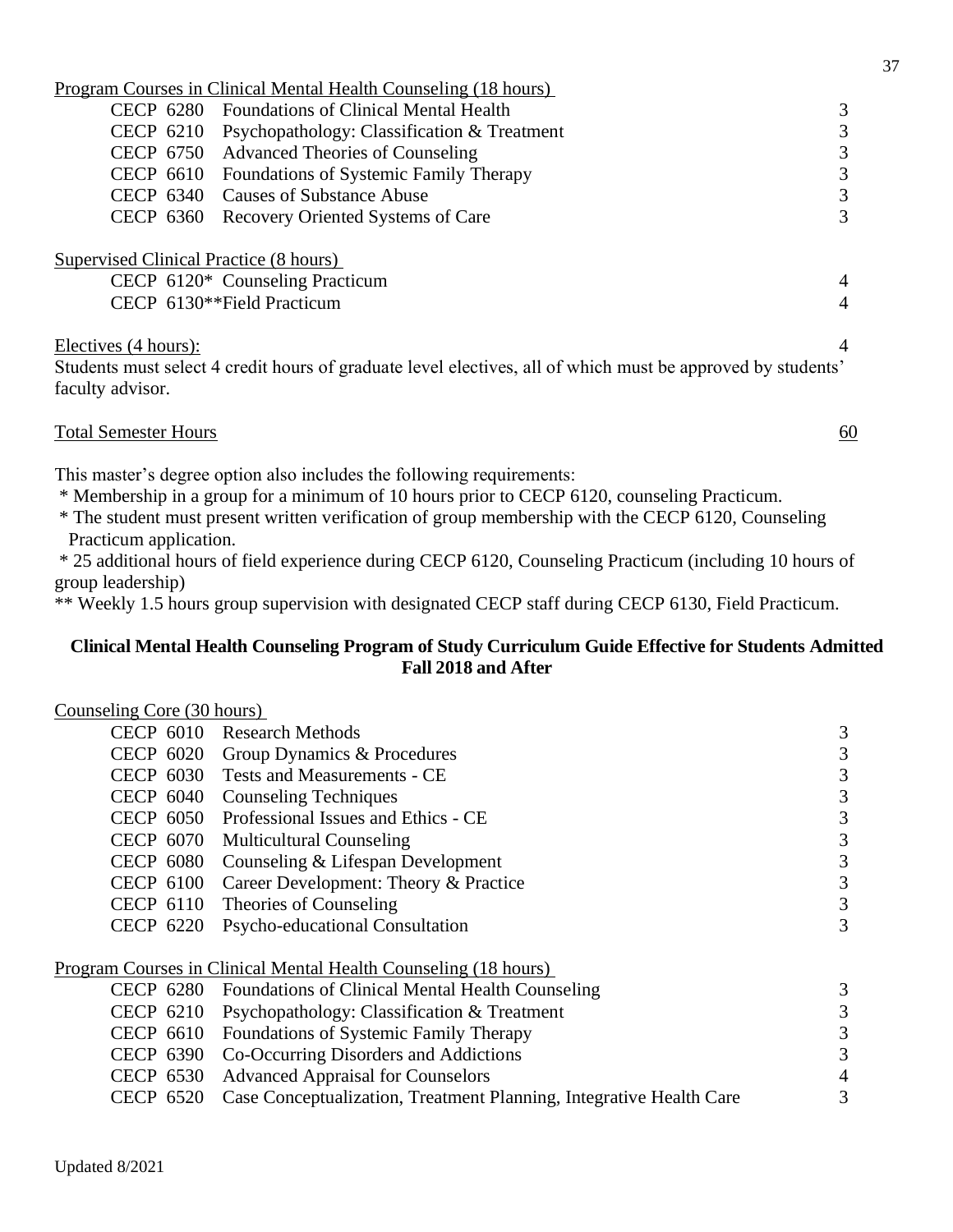| Supervised Clinical Practice (8 hours)                                                                      |   |
|-------------------------------------------------------------------------------------------------------------|---|
| CECP 6120* Counseling Practicum                                                                             |   |
| CECP 6130**Field Practicum                                                                                  | 4 |
|                                                                                                             |   |
| Electives (3 hours):                                                                                        |   |
| Students must select 3 credit hours of graduate level electives, all of which must be approved by students' |   |
| faculty advisor.                                                                                            |   |

#### Total Semester Hours 60

This master's degree option also includes the following requirements:

- \* Membership in a group for a minimum of 10 hours prior to CECP 6120, counseling Practicum.
- \* The student must present written verification of group membership with the CECP 6120, Counseling Practicum application.

\* 25 hours of field experience during CECP 6120, Counseling Practicum (including 10 hours of group leadership)

<span id="page-42-0"></span>\*\* Weekly 1.5 hours group supervision with designated Counselor Education Faculty during CECP 6130, Field Practicum.

#### **College Counseling Program of Study Curriculum Guide Effective for Students Admitted Fall 2007 and After**

*This Program is closed to new students* 

| Counseling Core (30 hours):                    |                                                                  | <b>Semester Hours</b> |
|------------------------------------------------|------------------------------------------------------------------|-----------------------|
| <b>CECP 6010</b>                               | <b>Research Methods</b>                                          | 3                     |
|                                                | CECP 6020 Group Dynamics and Procedures                          | $\mathfrak{Z}$        |
|                                                | CECP 6030 Tests and Measurement - CE                             | 3                     |
| <b>CECP 6040</b>                               | <b>Counseling Techniques</b>                                     | $\mathfrak{Z}$        |
| <b>CECP 6050</b>                               | Professional Issues and Ethics - CE                              | $\mathfrak{Z}$        |
| <b>CECP 6070</b>                               | Multicultural Counseling and Psychology                          | $\mathfrak{Z}$        |
| <b>CECP 6080</b>                               | <b>Counseling and Lifespan Development</b>                       | $\mathfrak{Z}$        |
| <b>CECP 6100</b>                               | Career Development: Theory and Practice                          | 3                     |
| <b>CECP 6110</b>                               | Theories of Counseling                                           | 3                     |
| <b>CECP 6220</b>                               | <b>Psychoeducational Consultation</b>                            | 3                     |
|                                                | <u><b>Program Courses in College Counseling (10 hours):</b></u>  |                       |
|                                                | CECP 6210 Psychopathology: Classification and Treatment          | 3                     |
|                                                | *** CECP 6230 College Student Development                        | 3                     |
|                                                | ***CECP 6350 Foundations of College Counseling                   | $\overline{4}$        |
| <b>Supervised Clinical Practice (8 hours):</b> |                                                                  |                       |
|                                                | *CECP 6120 Counseling Practicum - Approved application required. | 4                     |
|                                                | **CECP 6130 Field Practicum                                      | $\overline{4}$        |
|                                                | A minimum of 600 clock hours at an approved site.                |                       |
|                                                | Credit/No Credit basis.                                          |                       |
|                                                | Approved application required.                                   |                       |
|                                                |                                                                  |                       |

#### Total Semester Hours 48

This master's degree option also includes the following requirements:

Updated 8/2021 \* Membership in a group for a minimum of 10 hours prior to CECP 6120, Counseling Practicum.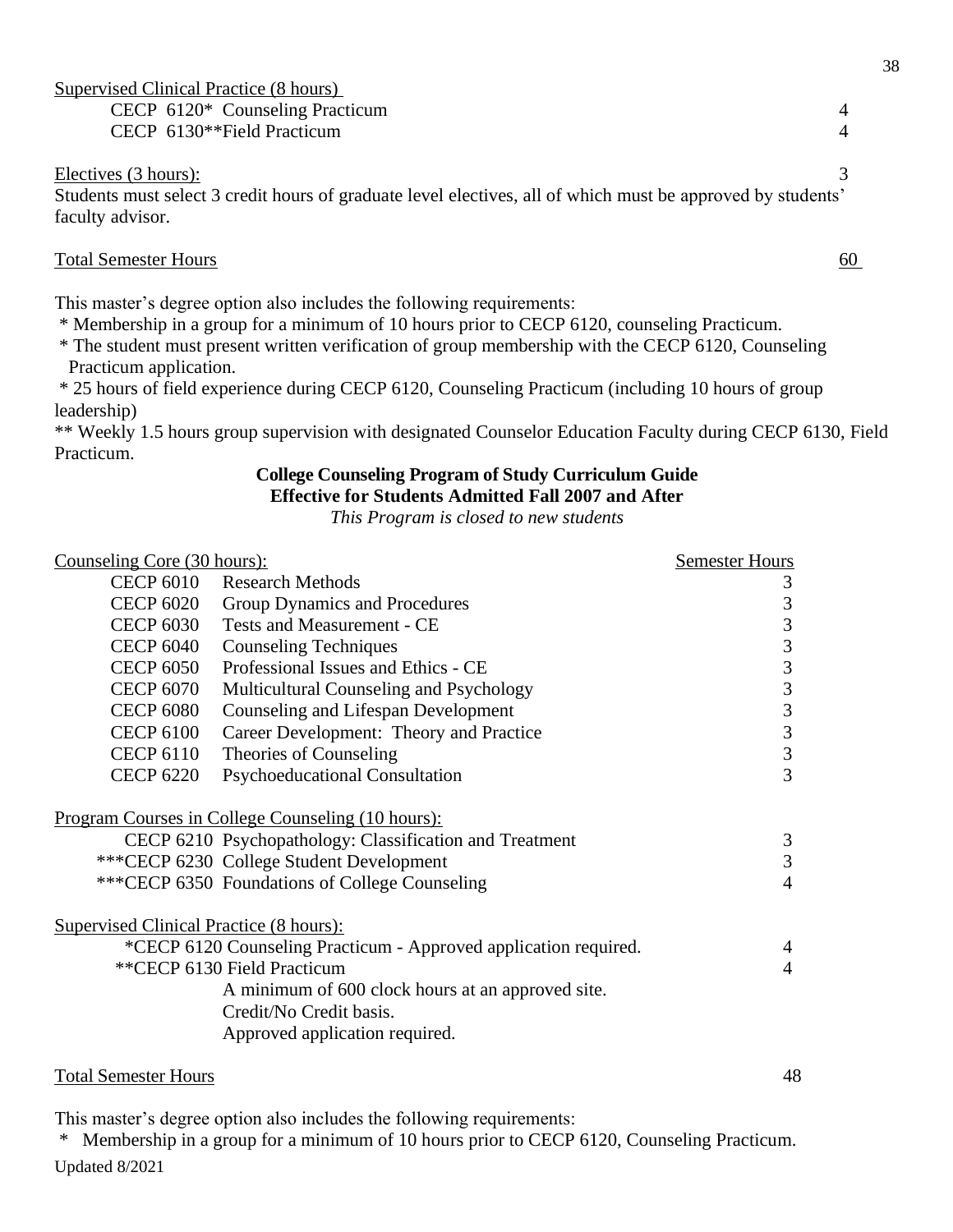\* The student must present written verification of group membership with the CECP 6120, Counseling Practicum application.

\* 25 hours of field experience during CECP 6120, Counseling Practicum (including 10 hours of group leadership)

\*\* Weekly 1.5 hours group supervision with designated Counselor Education Faculty during CECP 6130, Field Practicum.

\*\*\* These courses should be taken as early in the program as possible. It is suggested that they be the first courses taken.

#### **Marriage, Couple and Family Counseling Program of Study Curriculum Guide**

<span id="page-43-0"></span>

| Counseling Core (30 hours):                    |                                                                       | <b>Semester Hours</b>                           |
|------------------------------------------------|-----------------------------------------------------------------------|-------------------------------------------------|
|                                                | CECP 6010 Research Methods                                            | $\mathfrak{Z}$                                  |
|                                                | CECP 6020 Group Dynamics & Procedures                                 |                                                 |
|                                                | CECP 6030 Tests and Measurements – CE                                 | $\frac{3}{3}$                                   |
|                                                | CECP 6040 Counseling Techniques                                       | $\overline{\mathbf{3}}$                         |
|                                                | CECP 6050 Professional Issues and Ethics - CE                         | $\begin{array}{c} 3 \\ 3 \\ 3 \\ 3 \end{array}$ |
|                                                | CECP 6070 Multicultural Counseling                                    |                                                 |
|                                                | CECP 6080 Counseling & Lifespan Development                           |                                                 |
| <b>CECP 6100</b>                               | Career Development: Theory & Practice                                 |                                                 |
|                                                | CECP 6110 Theories of Counseling                                      |                                                 |
|                                                | CECP 6220 Psycho-educational Consultation                             | $\overline{3}$                                  |
|                                                | Program Courses in Marriage, Couple and Family Counseling (21 hours): |                                                 |
|                                                | CECP 6210 Psychopathology: Classification & Treatment                 | 3                                               |
|                                                | CECP 6610 Foundations of Systemic Family Therapy                      | $\mathfrak{Z}$                                  |
|                                                | CECP 6620 Couple Interaction & Therapy                                | $\frac{3}{3}$                                   |
|                                                | CECP 6630 Family Interaction & Therapy                                |                                                 |
| CECP 6650                                      | Sex Therapy                                                           | $\overline{3}$                                  |
| Choose two of the following (6 hours)          |                                                                       | 6                                               |
|                                                | CECP 6640 Seminar on Families and Family Therapy                      |                                                 |
|                                                | FCS 5680 Gender, Culture, and Families                                |                                                 |
|                                                | FCS 6550 Adult/Child Relationships                                    |                                                 |
| FCS                                            | 6600 Studies in Family Relationships                                  |                                                 |
| <b>Supervised Clinical Practice (8 hours):</b> |                                                                       |                                                 |
|                                                | CECP 6120* Counseling Practicum                                       | 4                                               |
|                                                | CECP 6130**Field Practicum                                            | $\overline{4}$                                  |
| Elective (1 hour):                             |                                                                       | $\mathbf{1}$                                    |
|                                                | Appropriate elective approved by the academic advisor                 |                                                 |

To meet the educational requirements for the LMFT in Michigan, this elective should be a family studies related course.

Total Semester Credit Hours 60

This master's degree option includes the following requirements:

Updated 8/2021 \*Membership in a group for a minimum of 10 hours prior to CECP 6120 Counseling Practicum. \*The student must present written verification of group membership with the application for CECP 6120.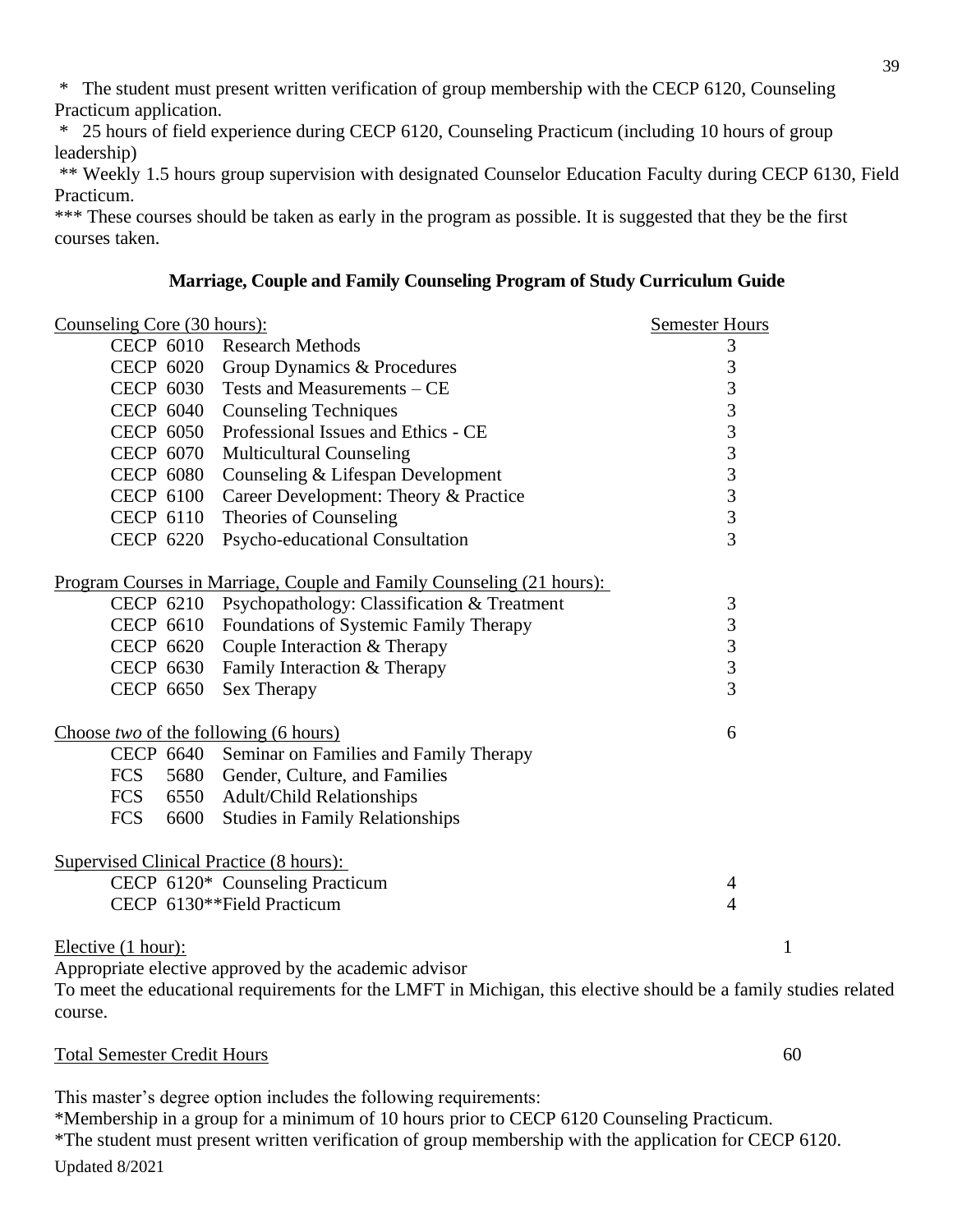\*25 hours of field experience during CECP 6120 Counseling Practicum; a minimum of 10 of the 25 hours must be in group leadership.

\*\*CECP 6130 is a 600-clock hour supervised placement in a field setting.

\*\* Weekly 1.5 hours group supervision with designated Counselor Education Faculty during CECP 6130, Field Practicum.

## <span id="page-44-0"></span>**School Counseling K-12 Program of Study Curriculum Guide for Students without a valid Michigan Teaching Certificate Effective for Students Admitted for and After Fall 2014**

| Counseling Core (30 hours):              |                                                                                                                                                                                       | <b>Semester Hours</b> |
|------------------------------------------|---------------------------------------------------------------------------------------------------------------------------------------------------------------------------------------|-----------------------|
| <b>CECP 6010</b>                         | <b>Research Methods</b>                                                                                                                                                               | 3                     |
| <b>CECP 6020</b>                         | <b>Group Dynamics and Procedures</b>                                                                                                                                                  | 3                     |
| <b>CECP 6030</b>                         | <b>Tests and Measurement - CE</b>                                                                                                                                                     | 3                     |
| <b>CECP 6040</b>                         | <b>Counseling Techniques</b>                                                                                                                                                          | 3                     |
| <b>CECP 6050</b>                         | Professional Issues and Ethics - CE                                                                                                                                                   | 3                     |
| <b>CECP 6070</b>                         | Multicultural Counseling and Psychology                                                                                                                                               | 3                     |
| <b>CECP 6080</b>                         | Counseling and Life Span Development                                                                                                                                                  | 3                     |
| <b>CECP 6100</b>                         | Career Development: Theory and Practice                                                                                                                                               | $\frac{3}{3}$         |
| <b>CECP 6110</b>                         | Theories of Counseling                                                                                                                                                                |                       |
| <b>CECP 6220</b>                         | Psycho-educational Consultation                                                                                                                                                       | $\overline{3}$        |
|                                          | Program Courses in School Counseling (9 hours):                                                                                                                                       |                       |
| <b>CECP 6370</b>                         | Organization & Principles of Comprehensive School Counseling Program 3                                                                                                                |                       |
| <b>CECP 6380</b>                         | School Counseling for Post-Secondary and College and Career Readiness 3                                                                                                               |                       |
| <b>SPED 5300</b>                         | Introduction to Special Education                                                                                                                                                     | 3                     |
|                                          | <b>Supervised Counseling Practice (8 hours):</b>                                                                                                                                      |                       |
| *CECP 6120                               | Counseling Practicum - Approved application required.                                                                                                                                 | 4                     |
|                                          | ** CECP 6130 Counseling Practicum                                                                                                                                                     | 4                     |
| Electives (12 hours):                    |                                                                                                                                                                                       | 12                    |
|                                          | In order to be recommended for a school counselor license (SCL), candidates must complete 3 credit hours from each<br>of the following four categories with a grade of "B" or better. |                       |
|                                          |                                                                                                                                                                                       |                       |
| <b>School Culture</b>                    |                                                                                                                                                                                       |                       |
|                                          | ED 6700, Authority and Autonomy in Schooling                                                                                                                                          |                       |
|                                          | ES 6030, Social and Philosophical Foundations                                                                                                                                         |                       |
|                                          | ES 6340, Culture and Politics of Educational Institutions                                                                                                                             |                       |
|                                          | ES 6730, Class, Ethnicity and Gender in Education                                                                                                                                     |                       |
| Methods and Practice of Teaching         |                                                                                                                                                                                       |                       |
|                                          | LS 6180, Literacy Acquisition and Reading Instruction                                                                                                                                 |                       |
| LS 6170, Reading in the Content Areas    |                                                                                                                                                                                       |                       |
| ED 6360, The Art and Science of Teaching |                                                                                                                                                                                       |                       |
| ED 6760, Learning in Social Contexts     |                                                                                                                                                                                       |                       |
|                                          | CTE 6460, Leadership Development in Career and Technical Education                                                                                                                    |                       |
| <b>Curriculum Development</b>            |                                                                                                                                                                                       |                       |
| ED 6020, School Curriculum               |                                                                                                                                                                                       |                       |
|                                          | ED 6060, Early Childhood Education Methods and Materials                                                                                                                              |                       |

Updated 8/2021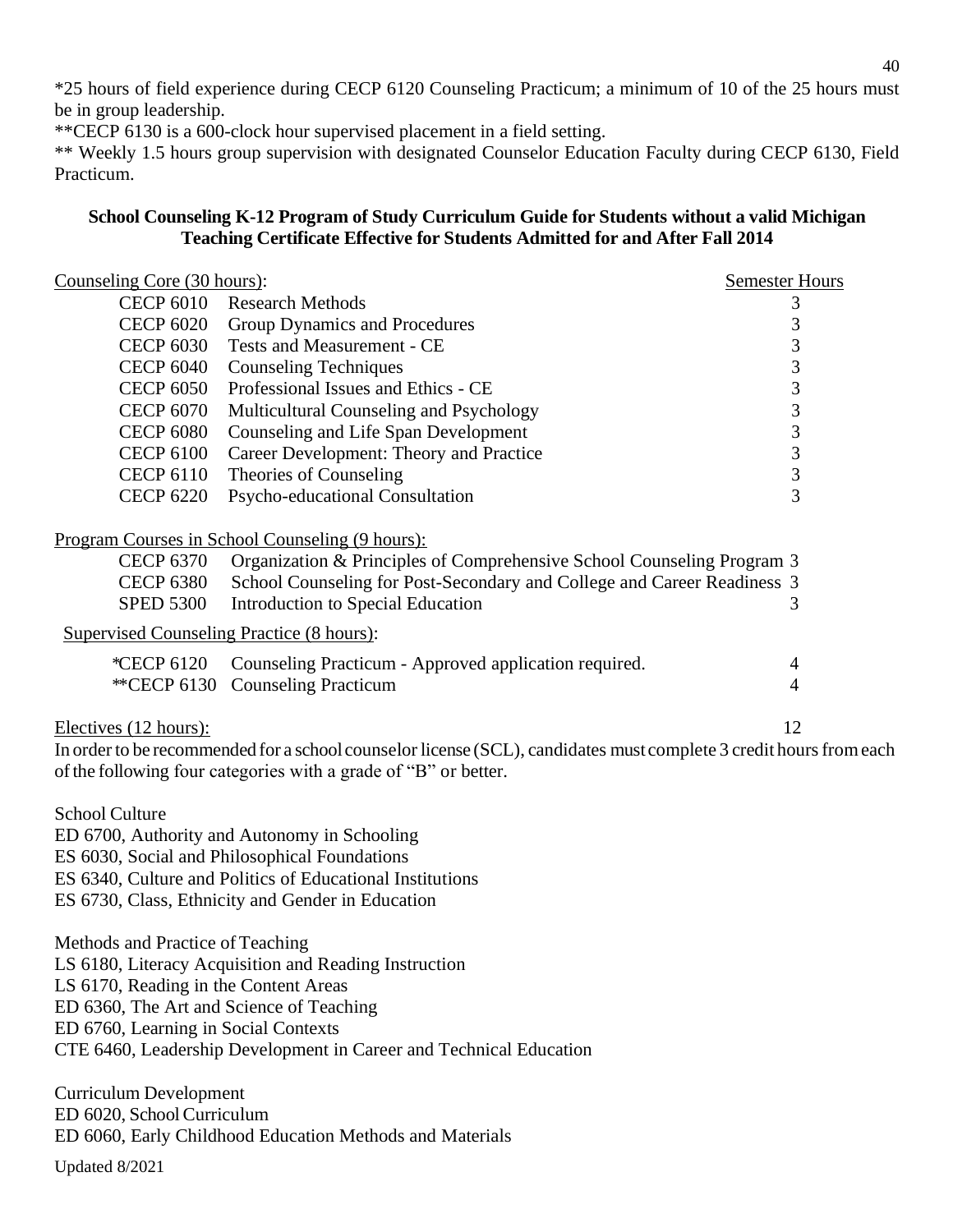ED 6140, Parent Education for Teachers of Young Children ED 6280, Curriculum Theory EDT 6410, Instructional Technology for School Leaders

Psychological Development CECP 6860, Counseling Children & Adolescents ED 6110, Assessment in Early childhood Inclusive Educational ED 6150, Play and Young Children's Learning ED 6160, Piaget and Young Children ED 6040, Psychological Foundations of Education ES 6330, Human Nature and Diversity PSY 5170, Psychology in the Schools

#### Total Semester Hours 59

This master's degree option also includes the following requirements:

\* Membership in a group for a minimum of 10 hours prior to CECP 6120, Counseling Practicum

\* You must present written verification of group membership with the CECP 6120, Counseling Practicum application

\* 25 hours of field experience during CECP 6120, Counseling Practicum (including 10 hours of group leadership)

\*\* Weekly 1.5 hours group supervision with designated Counselor Education Faculty during CECP 6130, Field Practicum.

\*\* Must complete CECP 6130 (600 clock hours) at the elementary and secondary levels. It is recommended that students complete a minimum of 200 clock hours at each of these levels

## <span id="page-45-0"></span>**School Counseling K-12 Program of Study Curriculum Guide for Students holding a valid Michigan Teaching Certificate**

| <b>Departmental Core Courses Required:</b>                                     | <b>Semester Hours</b> |
|--------------------------------------------------------------------------------|-----------------------|
| CECP 6010 Research Methods                                                     | 3                     |
| CECP 6020 Group Dynamics & Procedures                                          | 3                     |
| CECP 6030 Tests and Measurements - CE                                          | 3                     |
| CECP 6040 Counseling Techniques                                                | 3                     |
| CECP 6050 Professional Issues and Ethics - CE                                  | 3                     |
| CECP 6070 Multicultural Counseling and Psychology                              | 3                     |
| CECP 6080 Counseling and Life Span Development                                 | 3                     |
| <b>Program Courses Required:</b>                                               |                       |
| CECP 6100 Career Development: Theory and Practice                              | 3                     |
| CECP 6110 Theories of Counseling                                               | 3                     |
| *CECP 6120 Counseling Practicum - Approved application required                | 4                     |
| **CECP 6130 Field Practicum                                                    | 4                     |
| CECP 6220 Psychoeducational Consultation                                       | 3                     |
| Concentration:                                                                 |                       |
| CECP 6370 Organization & Principles of Comprehensive School Counseling Program | 3                     |
| CECP 6380 School Counseling for Postsecondary Career and College Readiness     | 3                     |
| SPED 5300 Introduction to Special Education                                    | 3                     |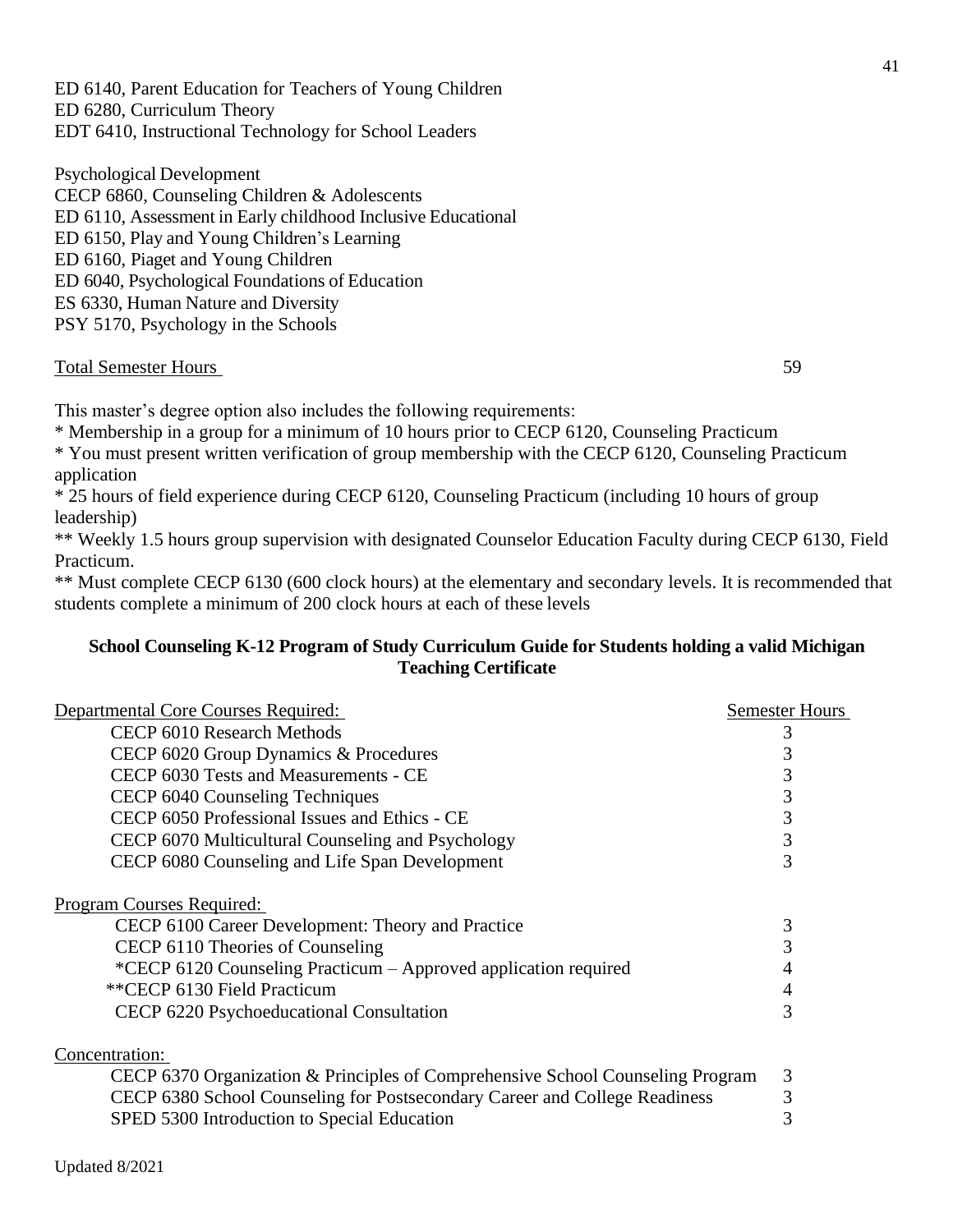#### Electives 1

With consent of their advisor, students may select 1 additional graduate-level elective hour from any college or department within the university.

#### Total Semester Hours: 48

This master's degree option also includes the following requirements:

\* Membership in a group for a minimum of 10 hours prior to CECP 6120, Counseling Practicum

\* You must present written verification of group membership with the CECP 6120, Counseling Practicum application

\* 25 hours of field experience during CECP 6120, Counseling Practicum (including 10 hours of group leadership)

\*\* Weekly 1.5 hours group supervision with designated CECP staff during CECP 6130, Field Practicum.

\*\* Must complete CECP 6130 (600 clock hours) at the elementary and secondary levels. It is recommended that students complete a minimum of 200 clock hours at each of these levels.

#### <span id="page-46-0"></span>**Rehabilitation Counseling/Teaching (RCTM): Specialization in Blindness and Low Vision Program of Study Curriculum Guide**

| Core Courses:              |                                                               | <b>Semester Hours</b>                      |
|----------------------------|---------------------------------------------------------------|--------------------------------------------|
| <b>BLS 5770</b>            | Services for Persons Who are Blind or Have Other Disabilities | $\overline{c}$                             |
| <b>BLS 5840</b>            | Computer Technology in Rehabilitation                         | 3                                          |
| <b>BLS 5880</b>            | Psycho-Social Aspects of Disability                           | $\overline{c}$                             |
| <b>BLS 5890</b>            | Medical & Functional Aspects of Rehabilitation                | $\overline{c}$                             |
| <b>BLS 6010</b>            | Small 'N' Research: Design and Analysis                       | $\overline{3}$                             |
| <b>BLS 6100</b>            | <b>Assisted Research</b>                                      | $\overline{2}$                             |
| <b>Counseling Courses:</b> |                                                               |                                            |
| <b>BLS 5860</b>            | <b>Job Development and Placement</b>                          | $\mathfrak{Z}$                             |
| <b>CECP 5200</b>           | Foundations of Rehabilitation Counseling                      | 3                                          |
| <b>CECP 6020</b>           | Group Dynamics and Procedures*                                | $\overline{\mathbf{3}}$                    |
| <b>CECP 6030</b>           | <b>Tests and Measurement - CE</b>                             | 3                                          |
| <b>CECP 6040</b>           | <b>Counseling Techniques</b>                                  | $\overline{3}$                             |
| <b>CECP 6050</b>           | Professional Issues and Ethics - CE                           |                                            |
| <b>CECP 6070</b>           | Multicultural Counseling and Psychology                       | $\begin{array}{c} 3 \\ 3 \\ 3 \end{array}$ |
| <b>CECP 6080</b>           | Counseling Across the Life Span                               |                                            |
| <b>CECP 6100</b>           | Career Development: Theory and Practice                       | $\overline{3}$                             |
| <b>CECP 6110</b>           | Theories of Counseling                                        | $\overline{3}$                             |
| <b>CECP 6120</b>           | Practicum in Rehabilitation Counseling - Approved Application | $\overline{4}$                             |
|                            | Required ** ***                                               |                                            |
| <b>CECP 6220</b>           | Psycho-educational Consultation                               | 3                                          |
|                            | <b>Rehabilitation Teaching Courses:</b>                       |                                            |
| <b>BLS 5900</b>            | Physiology and Function of the Eye                            | $\overline{c}$                             |
| <b>BLS 5910</b>            | <b>Braille and Tactual Communication Systems</b>              | $\overline{2}$                             |
| <b>BLS 5930</b>            | Methods of Teaching Adaptive Communications                   |                                            |
| <b>BLS 5970</b>            | Principles & Practices of Low Vision                          | $\frac{2}{2}$                              |
| <b>BLS 6020</b>            | Gerontology in O&M and RT                                     | $\overline{2}$                             |
| <b>BLS 6050</b>            | Practice in Low Vision                                        | $\mathbf{1}$                               |
| <b>BLS</b> 6640            | Principles of Rehabilitation Teaching                         | $\overline{\mathbf{3}}$                    |
| <b>BLS 6910</b>            | Practicum in Rehabilitation Teaching (1-2 hrs. repeatable)    | 3                                          |
| Updated 8/2021             |                                                               |                                            |

42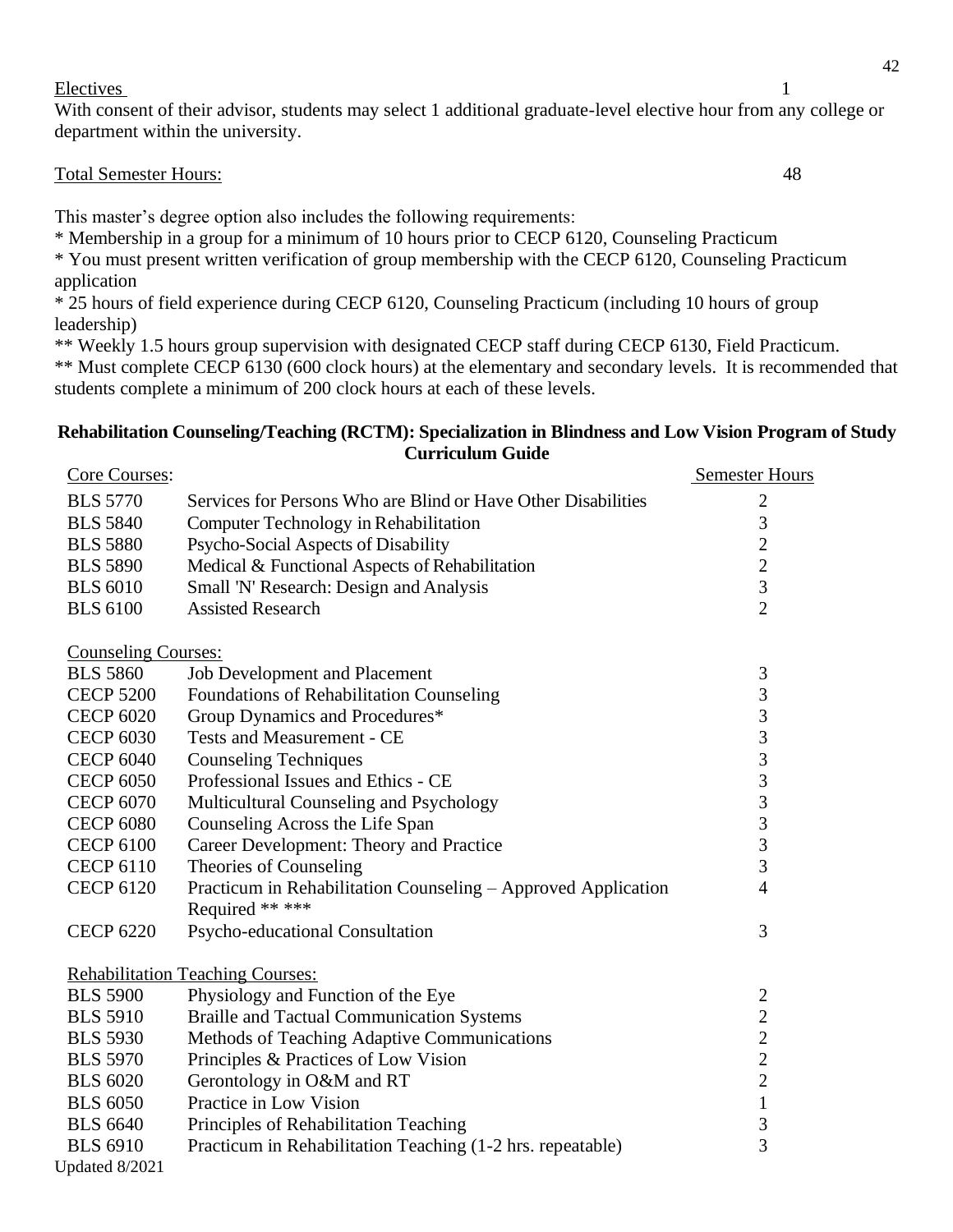Internship/Field Experience Courses:

BLS 7120 Professional Field Experience 2

CECP 6130\*\*\*\*Field Practicum - Approved application required 2

A minimum total of 600 clock hours supervised placement in a rehabilitation counseling field setting. Credit/No Credit basis.

#### Total Semester Credit Hours: 76

The Rehabilitation Counseling master's degree option also includes the following requirements:

\* Participation in a group for a minimum of 10 hours prior to CECP 6120: CounselingPracticum \*\* Students must present written verification of group membership with the CECP 6120: Counseling Practicum application

\*\*\* 25 hours of community "bridging" experience during CECP 6120, Counseling Practicum (including 10 hours of group leadership)

\*\*\*\* Weekly 2 hours CRC supervision with designated site supervisor during CECP 6130: Field Practicum.

#### **Rehabilitation Counseling (CERM) Program of Study Curriculum Guide**

<span id="page-47-0"></span>

| <b>Core Courses Required:</b>    |                                                                              | <b>Semester Hours</b> |
|----------------------------------|------------------------------------------------------------------------------|-----------------------|
| BLS 6010                         | Small 'N' Research: Design and Analysis                                      |                       |
| <b>CECP 6020</b>                 | Group Dynamics and Procedures*                                               |                       |
| <b>CECP 6030</b>                 | <b>Tests and Measurement - CE</b>                                            | 3                     |
| <b>CECP 6040</b>                 | <b>Counseling Techniques</b>                                                 | 3                     |
| <b>CECP 6050</b>                 | Professional Issues and Ethics - CE                                          | 3                     |
| <b>CECP 6070</b>                 | Multicultural Counseling and Psychology                                      | 3                     |
| <b>CECP 6080</b>                 | Counseling Across the Life Span                                              | 3                     |
|                                  |                                                                              |                       |
| <u>Program Courses Required:</u> |                                                                              |                       |
| <b>BLS 5770</b>                  | Services for Persons Who are Blind or Have Other Disabilities                | $\overline{c}$        |
| <b>BLS 5840</b>                  | Computer Technology in Rehabilitation                                        | 3                     |
| <b>BLS 5860</b>                  | <b>Job Development and Placement</b>                                         | 3                     |
| <b>BLS 5880</b>                  | Psycho-Social Aspects of Disability                                          | 2                     |
| <b>BLS 5890</b>                  | Medical & Functional Aspects of Rehabilitation                               | $\overline{2}$        |
| <b>CECP 5200</b>                 | Foundations of Rehabilitation Counseling                                     | 3                     |
| <b>CECP 6100</b>                 | Career Development: Theory and Practice                                      | 3                     |
| <b>CECP 6110</b>                 | Theories of Counseling                                                       |                       |
| <b>CECP 6220</b>                 | Psycho-educational Consultation                                              |                       |
| <b>CECP 6120</b>                 | Practicum in Rehabilitation Counseling - Approved Application required** *** | 4                     |
| <b>CECP 6130</b>                 | Field Practicum - Approved application required.                             |                       |
|                                  |                                                                              |                       |

A minimum total of 600 clock hours supervised placement in a rehabilitation counseling field setting. Credit/No Credit basis. \*\*\*\*

#### Total Semester Credit Hours 53

Updated 8/2021 The Rehabilitation Counseling master's degree option also includes the following requirements: \* Participation in a group for a minimum of 10 hours prior to CECP 6120: Counseling Practicum \*\* Students must present written verification of group membership/participation with the CECP 6120: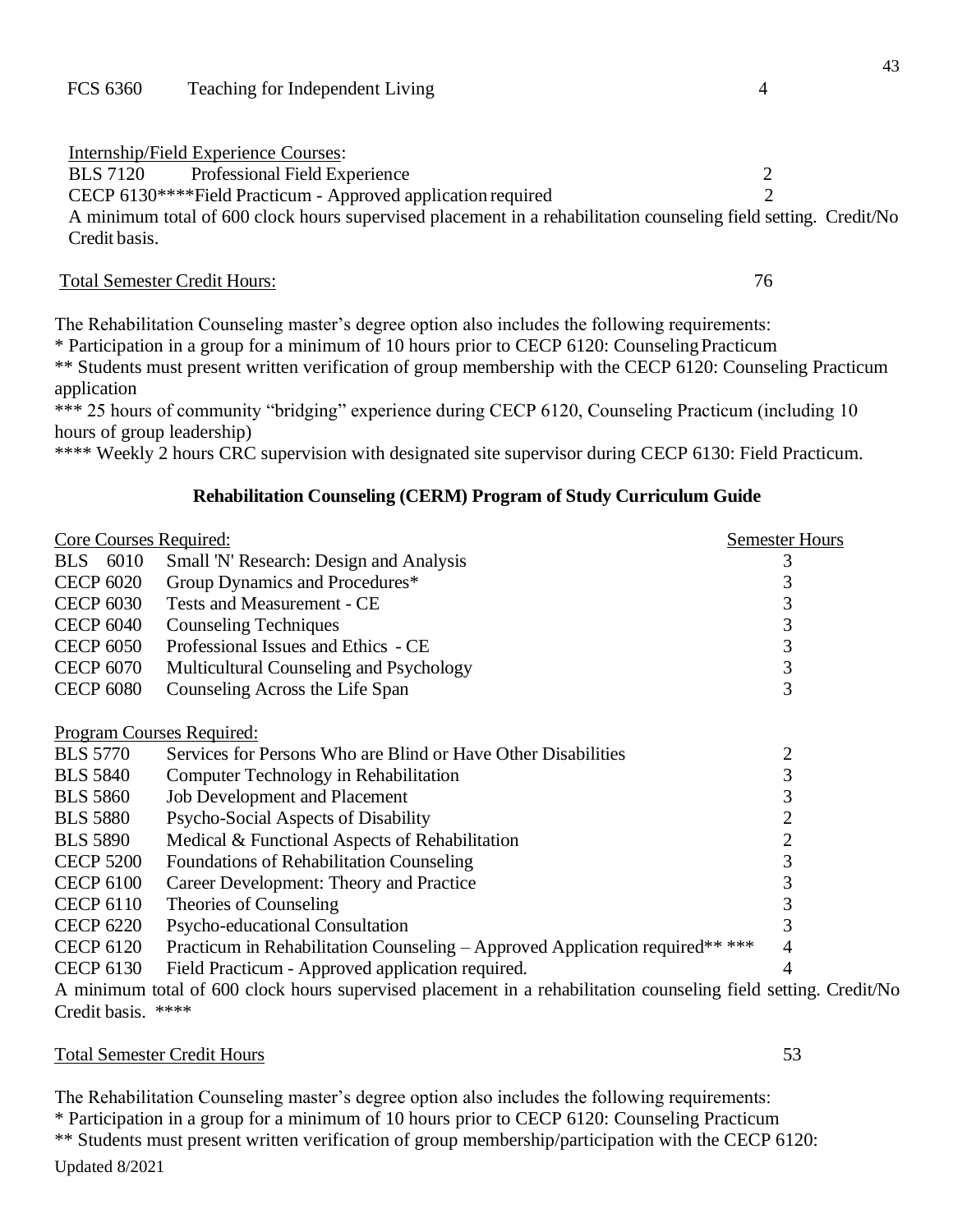Counseling Practicum application \*\*\* 25 hours of community "bridging" experience during CECP 6120, Counseling Practicum (including 10 hours of group leadership) \*\*\*\* Weekly 2 hours individual CRC supervision with designated site supervisor during CECP 6130: Field Practicum.

## **Changing Degree Programs**

<span id="page-48-0"></span>Requests to change to a different counselor education degree program following admission are subject to review by the respective program admission faculty and the Department Chairperson. Forms to request a change in degree program are available online at<http://www.wmich.edu/cecp/student-resources/forms>

Deadlines for submitting a change in master's degree program option request are January 15, May 15 and September 15 and require a meeting with the student's current advisor.

## **CECP 6120 and CECP 6130**

<span id="page-48-1"></span>Educators realize that professional preparation requires an appropriate mix of classroom work and "hands-on" experience. Thus, the curriculum has been developed to provide a balance between theory and applied practice and working with clients. Many courses offer opportunities to apply concepts in practical ways. For example, students studying assessments may complete, score, and interpret results on assessment instruments. The techniques of counseling course makes extensive use of simulation activities. Toward the end of the program, students move from simulation exercises and applied casework to counseling clients by participating in CECP 6120 and 6130. Enrollment in these classes requires prerequisites and an application initiated by the student.

## **Center for Counseling and Psychological Services**

<span id="page-48-2"></span>The Center for Counseling and Psychological Services (CCPS) provides service to the community as well as practical training and research opportunities for master's students, doctoral students, and faculty. The Kalamazoo center on main campus is on the third floor of Sangren Hall in room 3341. The Grand Rapids center is located downtown at 200 Ionia, SW. CCPS provides low-fee counseling for persons living in West Michigan and for university students on referral from Sindecuse Health Center Counseling Services. The Counseling Practicum (CECP 6120) is conducted in the Center. CCPS has audio and video-equipped individual and group counseling rooms, which enhance practical training opportunities.

## **CECP 6120 and CECP 6130 Individual Liability Insurance Requirement**

After completing your required coursework, your learning has only just begun. Working under supervision is essential to earning your license and/or certification. Counselors and counselors-in-training (CIT), like other health professionals, are not immune to ordinary mistakes. However, some mistakes may reflect negligence and thus may open the provider to the potential for a lawsuit. Intern malpractice coverage is the only way to be fully protected from the financial and professional costs of allegations. It is a requirement that all students enrolled in CECP 6120 and CECP 6130 purchase individual professional liability insurance. You would not want to compromise your career before it even begins, and professional liability insurance guarantees that you are covered while you are still in the process of learning.

Master's students receive free professional liability insurance when they join any one of the following counseling associations:

Updated 8/2021 The American Counseling Association [www.counseling.org](http://www.counseling.org/)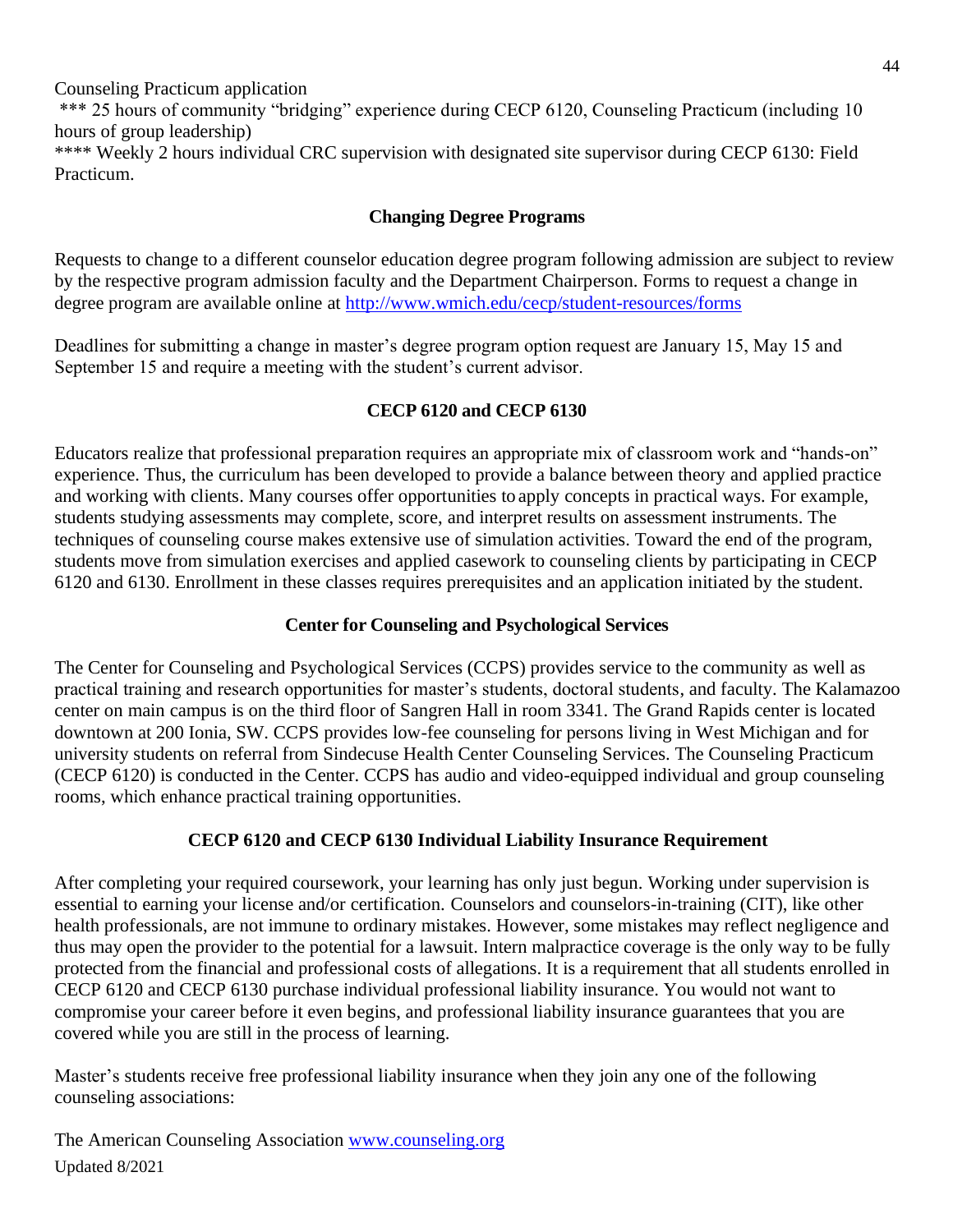The American Mental Health Counselors Association [www.amhca.org](http://www.amhca.org/) The American School Counselor Association [www.schoolcounselor.org](http://www.schoolcounselor.org/)

In order to obtain individual professional liability insurance coverage as a master's student, you need to follow three steps.

- Step 1 Become a member of any one of the three associations listed above
- Step 2 Obtain your free proof of professional liability insurance coverage from that counseling association
- Step 3 Provide proof of coverage along with your CECP 6120 and CECP 6130 applications

All students who plan to take Practicum or Internship during Fall, Spring or Summer semester are **required** to attend a Clinical Orientation meeting facilitated by the Counselor Education Clinical Coordinator the semester prior to enrollment. During this meeting the Counselor Education Clinical handbook will be given and reviewed . Application for admittance into CECP 6120 and CECP 6130 will be discussed in detail during this meeting.

All practicum and internship requirements are the responsibility of you, your university instructor, and your site supervisor. Your advisor can also provide helpful suggestions along the way. The clinical handbook provides a brief overview of the clinical training portion of the counselor education program along with specific forms for use throughout your clinical training.

#### The Clinical Experience

The counselor education program has two, professional practice components that all students must satisfactorily complete: (1) CECP 6120 Counseling Practicum; and (2) CECP 6130 Field Practicum/Internship. For CECP 6120: Counseling Practicum, there are two options, a hybrid clinic-based placement and a school-based placement. The requirements for CECP 6120: Counseling Practicum are the same regardless of the placement. Both the CECP 6120: Counseling Practicum and CECP 6130: Field Practicum/Internship are supervised experiences that require students to apply theory and other acquired knowledge to counseling services with clients who represent the ethnic and demographic diversity of the local community. The practicum experience consists of 100 hours, during one semester, with 40 hours expected in direct contact with clients. The internship experience consists of 600 hours of on-site work, with 240 hours expected in direct contact with clients.

*Hybrid Clinic-Based Model*: CECP 6120: Counseling Practicum takes place for most students in one of the state-of-the-art Centers for Counseling and Psychological Services in Kalamazoo or Grand Rapids (CCPS-KZ or CCPS-GR). Students must apply for CECP 6120 after completing a series of entry-level courses and other prerequisites. CECP 6120: Counseling Practicum is a hybrid model in which students work in state-of-the-art clinics and complete a 25-hour "bridging experience" at a field-based site approved by the faculty advisor. All 25 hours at the bridging site are direct-service hours, at least 10 of which must consist of providing group counseling. Students complete the bridging experience concurrently with CECP 6120: Counseling Practicum clinic-based experience. The 25-hour bridging experience, plus additional direct service hours that are obtained in one of our clinics during CECP 6120, make up the minimum 40 direct-hour requirement.

*School-Based Model*: The Washington Writer's Academy CECP 6120: Counseling Practicum experience has been in existence for over fifteen years and is a collaborative partnership with the Kalamazoo Public Schools, Western Michigan University College of Education and Human Development, and the Department of Counselor Education and Counseling Psychology. Students may apply to complete their CECP 6120: Counseling Practicum requirements at Washington Writer's Academy in Kalamazoo. The practicum experience at Washington Writers Academy provides an opportunity for students to provide supervised counseling services to a racially diverse and underserved children.

Updated 8/2021 *CECP 6130: Field Practicum/Internship*: is the capstone experience unique to the student's program area.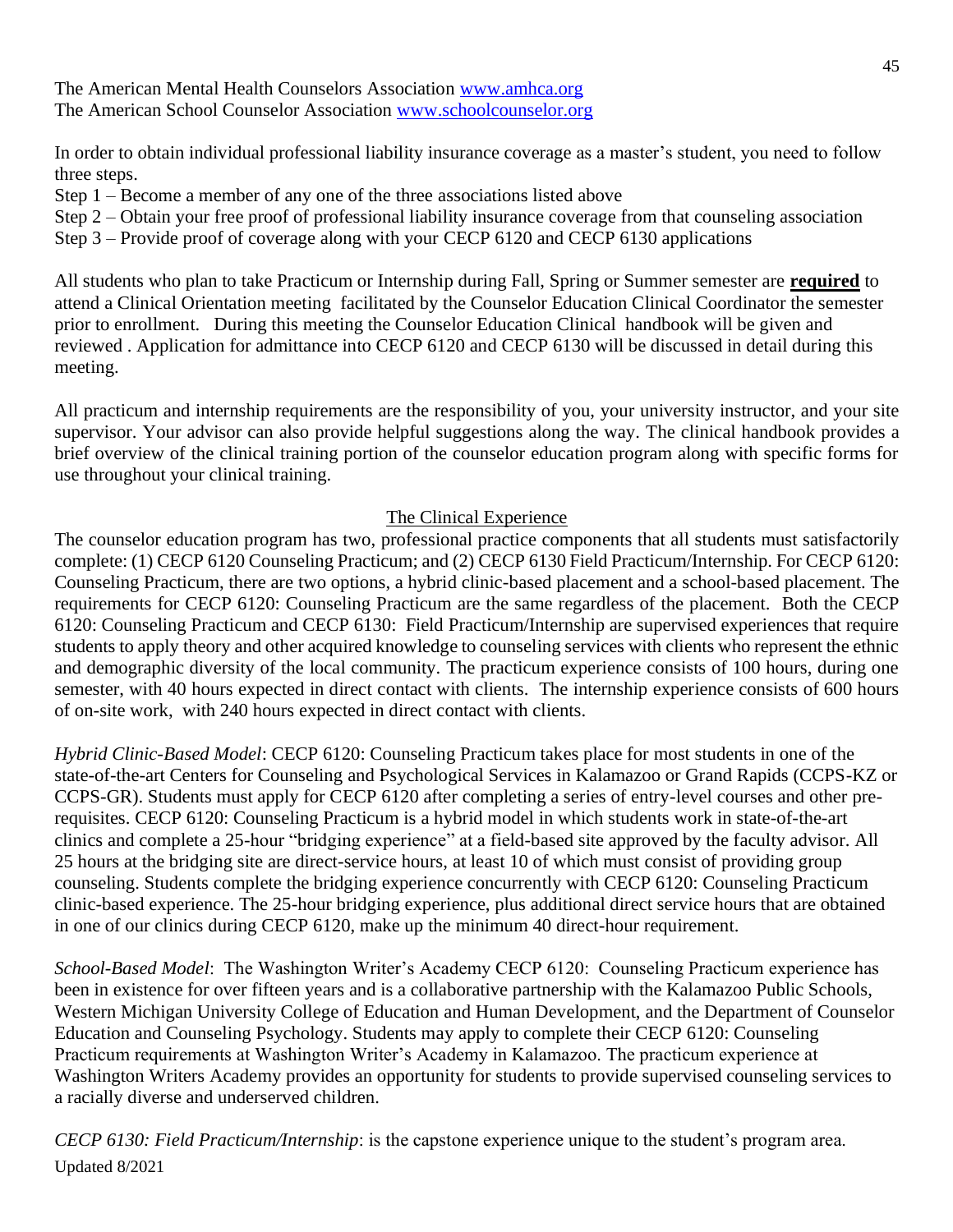Students are required to apply for CECP 6130: Field Practicum/Internship.

**Beginning in the fall 2021, CECP 6130: Field Practicum/Internship application requirements were revised to shift clinical experience placement approval to the clinical coordinator. More specifically, you are required to seek approval from the counselor education clinical coordinator for the CECP 6130: Field Practicum/Internship site placement as part of the application process**.

Procedure for Progression to Clinical Placement

Placement in a clinical site represents the culmination of successful completion of the necessary academic work and the achievement of the basic skills needed to work with clients. The following criteria must be met in order to move forward:

1. Students must have completed the following prerequisites before they enroll in CECP 6120:

CECP 6020 Group Dynamics and Procedures CECP 6030 Tests and Measurements - CE CECP 6040 Counseling Techniques CECP 6050 Professional Ethics/Issues - CE CECP 6110 Theories of Counseling CECP 6100 Career Development CECP 6070 Multicultural Counseling and Psychology CECP 6370 Organization & Principles of Comprehensive School Counseling Program\*\*

Students must complete a minimum of 10 hours of group experience as a member of a group before enrolling in CECP 6120 Counseling Practicum. Discuss this requirement with your academic advisor. Students are responsible for securing an appropriate small group experience. Examples of this small-group experience include a counseling group, a psychoeducational group, or a personal growth and development group.

To be assured admission to CECP 6120, students are urged to begin their group membership any time prior to submitting their 6120 applications. Students may be assisted in securing small group experiences through two regular offerings in the department: 1) during CECP 6020, Group Dynamics and Procedures, instructors often provide opportunity for students to be members of ongoing groups; and 2) during certain (but not all) semesters doctoral students enrolled in Group Practicum may invite master's students to be members of their groups.

Students may also fulfill the small group experience through membership in personal growth, support, or counseling/therapy groups outside the department, provided those groups occur during their tenure as students and their participation is documented in writing by the group leader.

- 2. Students must see their advisors early in the course of their graduate studies to complete their Permanent Program of Study. The advisor will sign the completed form and the form should then be submitted to the CECP Department office for submission to the Registrar's Office. The Permanent Program of Study must be completed prior to applying for CECP 6120 and a copy needs to be attached to the CECP 6120 application.
- 3. Display of appropriate disposition(s) is evaluated throughout the program.

## For **CECP 6130 Field Practicum** placement:

- 1. Completion of
	- a. CECP 6120 Practicum
- 2. Display of appropriate disposition(s) as evaluated throughout the program.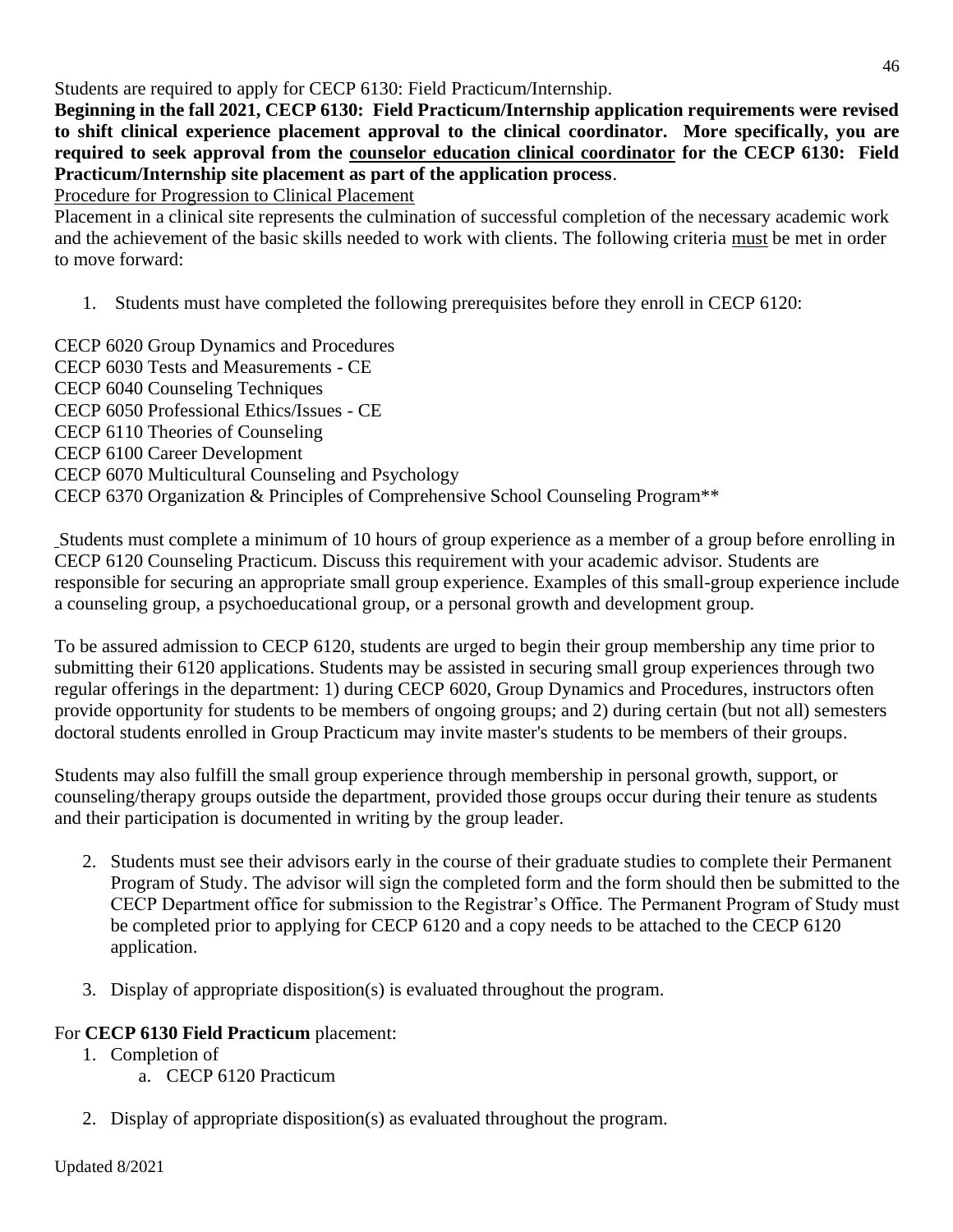Procedures for Registering for Clinical Courses

- 1. Attend the Practicum/Internship Clinical meeting during the fourth week of Fall or Spring semester prior to enrollment(day and time TBA).
- 2. An electronic copy of the Counselor Education Masters Clinical Handbook which includes all the required forms will be made available to all students.
- 3. Students **must** have Liability Insurance from either ACA, ASCA or AMHCA during the time they are taking Practicum and Internship. Students must join either ACA, ASCA or AMHCA to receive liability insurance. It is recommended this be done as soon as possible. Forms are available through ACA website [\(www.counseling.org\)](http://www.counseling.org/) and ASCA [\(www.schoolcounseling.org\)](http://www.schoolcounseling.org/).
- 4. A current list of community and school counseling sites will be distributed electronically to counselor education students who attend the Practicum/ Internship Clinical Meeting.
- 5. Once a site has been determined, students must contact and meet with the designated site supervisor. At this meeting, the, site information, Supervisor Contract must be completed.
- 6. Complete 6120 Practicum (Bridging only) or 6130 Field Experience Application and attach the required documents (ex. Site information supervisor contract, copy of your liability insurance) in the TK 20 portal. The Counselor Education Clinical Coordinator will notify you if you have been approved for practicum or internship.

*For more comprehensive information concerning the clinical experience and registering for CECP 6120 and CECP 6130 see the Clinical Handbook (located on the CECP department web page).*

## **Applying for Graduation**

<span id="page-51-0"></span>Students must be aware that they may need to apply for graduation up to 10 months in advance, depending upon their semester of graduation. Students can find important information about deadlines, the application process, and fees at [https://wmich.edu/registrar/graduation-masters.](https://wmich.edu/registrar/graduation-masters)

#### **Annual Awards Reception**

<span id="page-51-1"></span>An Awards Reception is held in April of each year. The afternoon provides a time to enjoy socializing and a chance to honor colleagues for their accomplishments. Following is a brief description of each of the master's awards and their criteria.

## **The CECP Alumni/Alumnae Scholarship**

<span id="page-51-2"></span>The Department of Counselor Education and Counseling Psychology awards scholarships to two Counselor Education and Counseling Psychology students annually. One award is granted to a master's level student, and the other is granted to a doctoral level student. Recipients are selected based on demonstrated performance goals, community service, and financial need. Recipients must also hold and maintain a minimum GPA of 3.0. These scholarships are made possible by generous donations from department alumni/alumnae and faculty.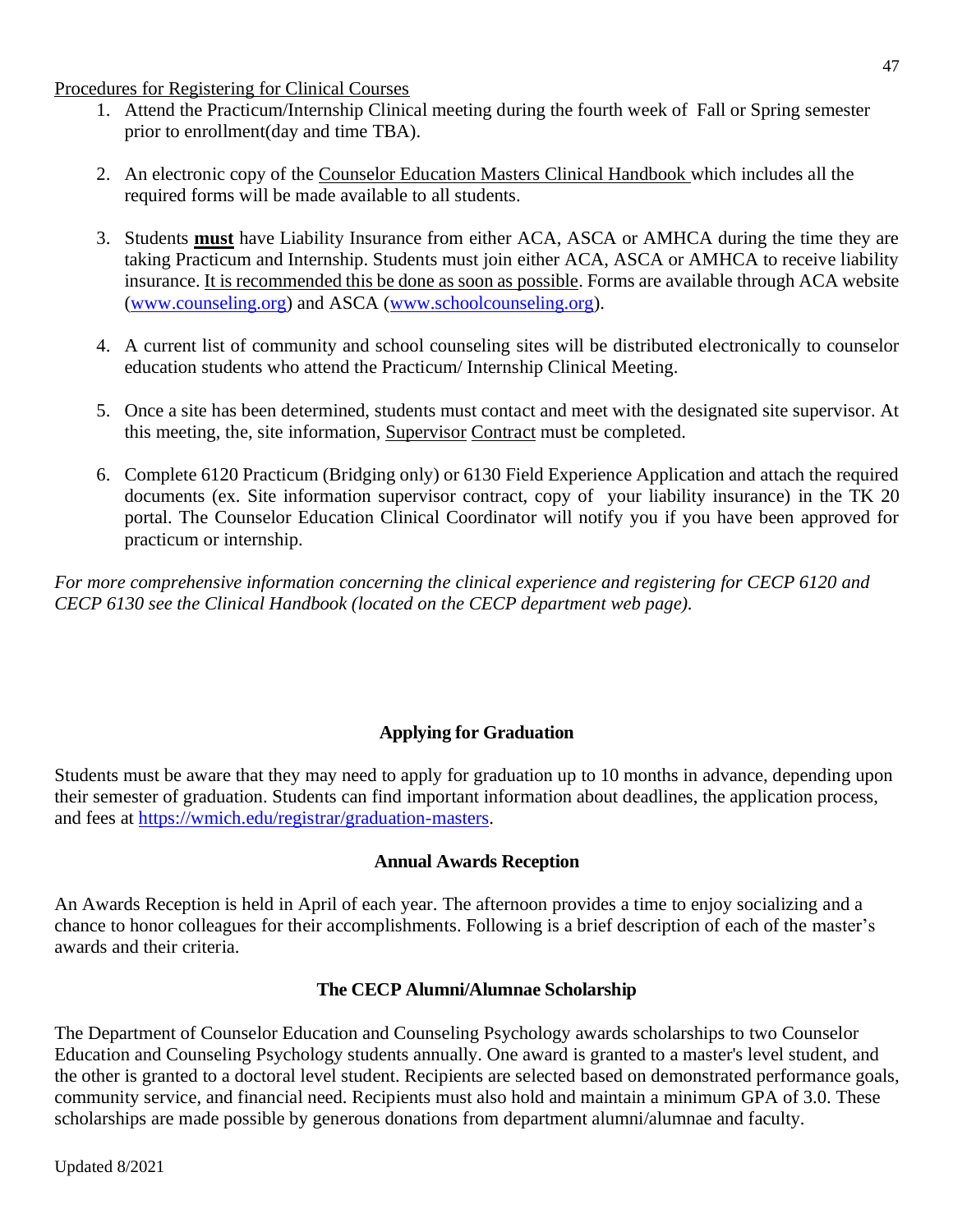**Eligibility**: All currently enrolled master's and doctoral students. **Form of Recognition**: Monetary award.

#### **Dr. James M. Croteau Memorial Scholarship**

<span id="page-52-0"></span>Dr. James Croteau served as a faculty member in the Department of Counselor Education Counseling Psychology from 1990 to 2016. He was recognized by colleagues and students as an excellent professor, mentor and scholar. His scholarship reflected a long-term career focus and emphasis on issues critical to lesbian, gay, bisexual and transgender (LGBT) people; and made a significant difference in the counseling profession by enhancing research and understanding for this population. Dr. Croteau was a Fellow of the American Psychological Association (APA) and the recipient of several national awards from APA for his contributions to LGBT studies and services. In 2010, Dr. Croteau was recognized as the nation's most productive scholar in counseling psychology in the area of LGBT studies. The Dr. James M. Croteau Memorial Scholarship is intended help continue his legacy by recognizing and supporting students who have a demonstrated commitment to LGBT studies and/or issues related to sexual orientation, race, diversity, inclusion and social justice. Annual award recipients are incoming or current master's or doctoral students in Counselor Education or Counseling Psychology atWestern Michigan University.

<span id="page-52-1"></span>**Eligibility**: All currently enrolled master's and doctoral students.

## **Dr. Lonnie Earl Duncan Memorial Scholarship Award**

The Dr. Lonnie Earl Duncan Memorial Scholarship Award celebrates the legacy of Dr. Duncan, a native of Flint, Michigan, and associate professor of counselor education and counseling psychology at Western Michigan University who passed away on January 1, 2014. Dr. Duncan was Co-Training Director of the counseling psychology doctoral program. He was known for his passion for social justice, diversity and inclusion, issues related to African American males, and literacy. A faculty member at WMU since 2000, Dr. Duncan was licensed as a psychologist in Michigan and, in addition to teaching, worked as a psychological supervisor for professionals in the community. He was highly regarded in the profession and the recipient of numerous prestigious awards, including the Griselda Daniel Award by WMU's Graduate Students of Color for his commitment to diversity and inclusion in 2009, the Trailblazer Award from the College of Education and Human Development in 2011, and the Excellence in Diversity Award in 2013 for the work he did to strengthen and enhance the department's focus on multiculturalism and recruitment of students from historically black colleges and universities to WMU's graduate programs.

Furthermore, Dr. Duncan received national recognition for his work in mental health treatment with racial minorities, including on such topics as help-seeking, assessment, treatment, training and supervision. The Dr. Lonnie Earl Duncan Memorial Scholarship Award supports a student pursuing a graduate degree in Counselor Education/Counseling Psychology. Dr. Duncan's wife, Yolanda, and family are proud to honor his legacy with this award.

<span id="page-52-2"></span>**Eligibility**: All currently enrolled master's and doctoral students.

## **\*Alan and Kristin Hovestadt Outstanding Student in Marriage and Family Therapy Award**

Updated 8/2021 The Alan and Kristin Hovestadt Outstanding Student in Marriage and Family Therapy Award recognizes and honors an outstanding student in marriage, couple and family counseling. The recipient will have demonstrated potential for excellence in the profession and practice of marriage, couple and family counseling and be someone who seeks to expand delivery of culturally competent clinical services to underserved populations. Dr. Hovestadt was been employed by Western Michigan University from 1985-2019 and was been instrumental in developing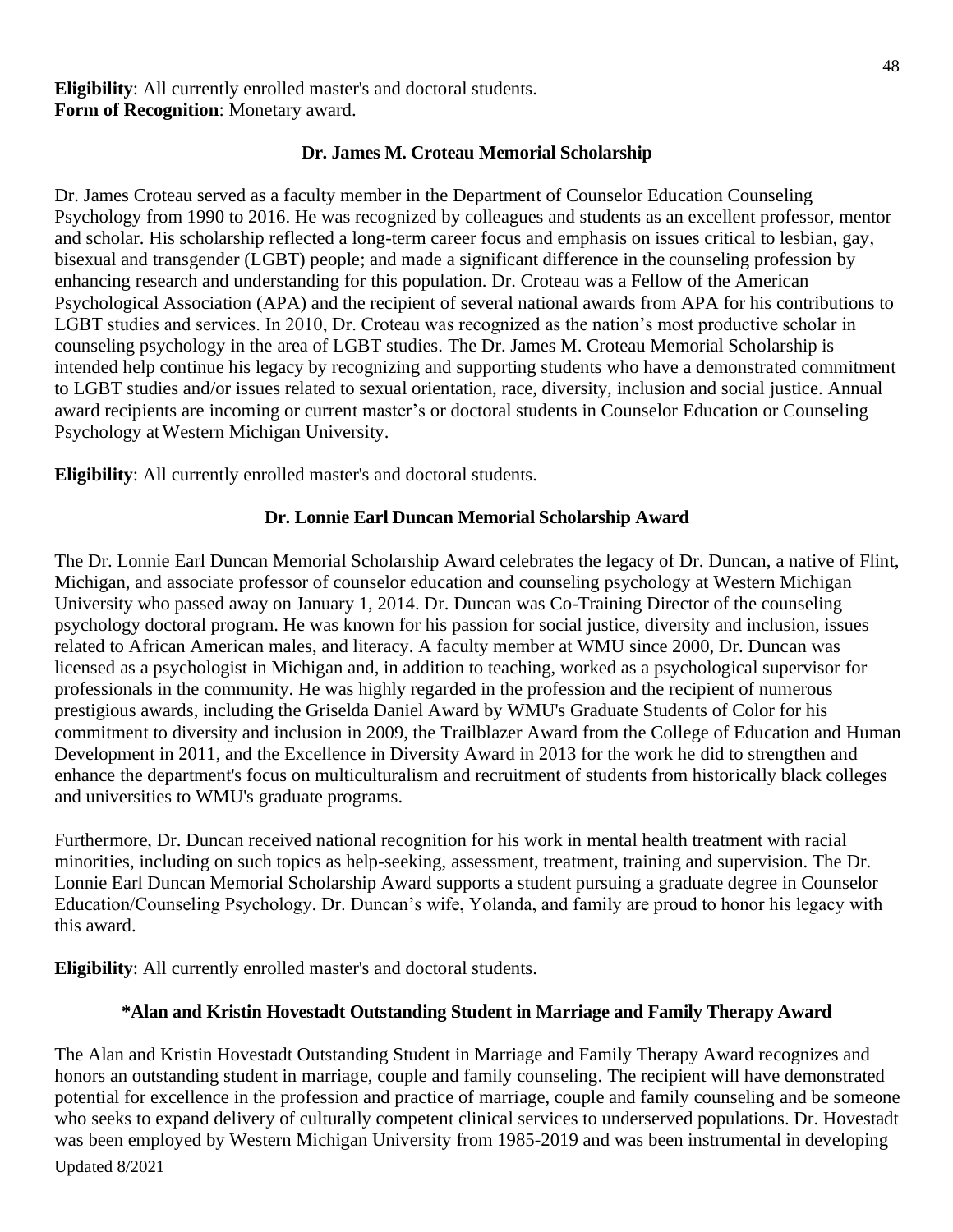the academic program in marriage, couple and family counseling and served as department chair. He is nationally and internationally recognized for his long-standing contributions to the advancement of marriage and family therapy receiving awards from his peers in the American Counseling Association, International Association for Marriage and Family Counselors and American Association for Marriage and Family Therapy.

<span id="page-53-0"></span>**Eligibility:** Current students admitted to the Marriage, Couple and Family Counseling Prograam.

## **\*The Arthur and Margaret Manske Outstanding Master's Student in School Counseling Award**

The Arthur and Margaret Manske Outstanding Master's Student in School Counseling Award is given to recognize and honor outstanding master's degree students in school counseling who have demonstrated potential for excellence in the profession. Dr. Arthur Manske was the first counselor educator to be hired in the College of Education. He served as the coordinator of the counselor education program from 1943 until 1964, and was very active in the field of school counseling and guidance. This endowed award was first given in 1975 upon the occasion of Dr. Manske's retirement. His friends and colleagues established the award to recognize Dr. Manske's significant leadership in school counseling.

**Eligibility**: All currently enrolled school counseling students and persons who have completed their degree within the last calendar year.

<span id="page-53-1"></span>**Form of Recognition**: Plaque and monetary award.

## **Outstanding Alumni Award**

The Outstanding Alumni Award is given to recognize and honor outstanding alumni/alumnae who have distinguished themselves in the private sector or through public service. The importance of impacting the world outside the university has been valued in the department since its inception. The first Board appointed Head of Counselor Education, William D. Martinson, exemplified this perspective by his professional contributions to the Peace Corps, Upward Bound, and his innovative approach to delivering guidance services to rural areas. Recipients of the Outstanding Alumni Award will have made significant contributions to human services through organizational and/or professional association leadership, scholarship, research, teaching or direct service to client populations.

**Eligibility**: All departmental alumni. **Form of Recognition**: Plaque.

## **Outstanding Master's Student in Counselor Education and Counseling Psychology Award**

<span id="page-53-2"></span>The Outstanding Master's Student in Counselor Education and Counseling Psychology Award is given to recognize and honor outstanding CECP master's degree students. Over the years, this award has been given in the names of George Hilliard, Marcia and Gil Mazer, and Lynn Becker. Dr. George Hilliard served WMU for 36 years in a variety of roles, including Director of the Student Counseling Bureau, Head of the Education Department, and Director of the Division of Personnel and Guidance. Dr. Gil Mazer served WMU as a faculty member for 22 years. His wife Marcia was well known in the department as one of those rare individuals that everyone found easy to talk to and confide in. Dr. Mazer and many of Marcia's friends wished to honor her memory by encouraging and supporting students who mirror her caring concern for others. Lynn Becker was one of the early non-traditional female doctoral students in the department. She was valued for her active involvement in the department as well as her work as a psychologist at the VA Hospital in Battle Creek. Friends and colleagues wished to honor her memory by encouraging and supporting non-traditional female students interested in women's issues.

Updated 8/2021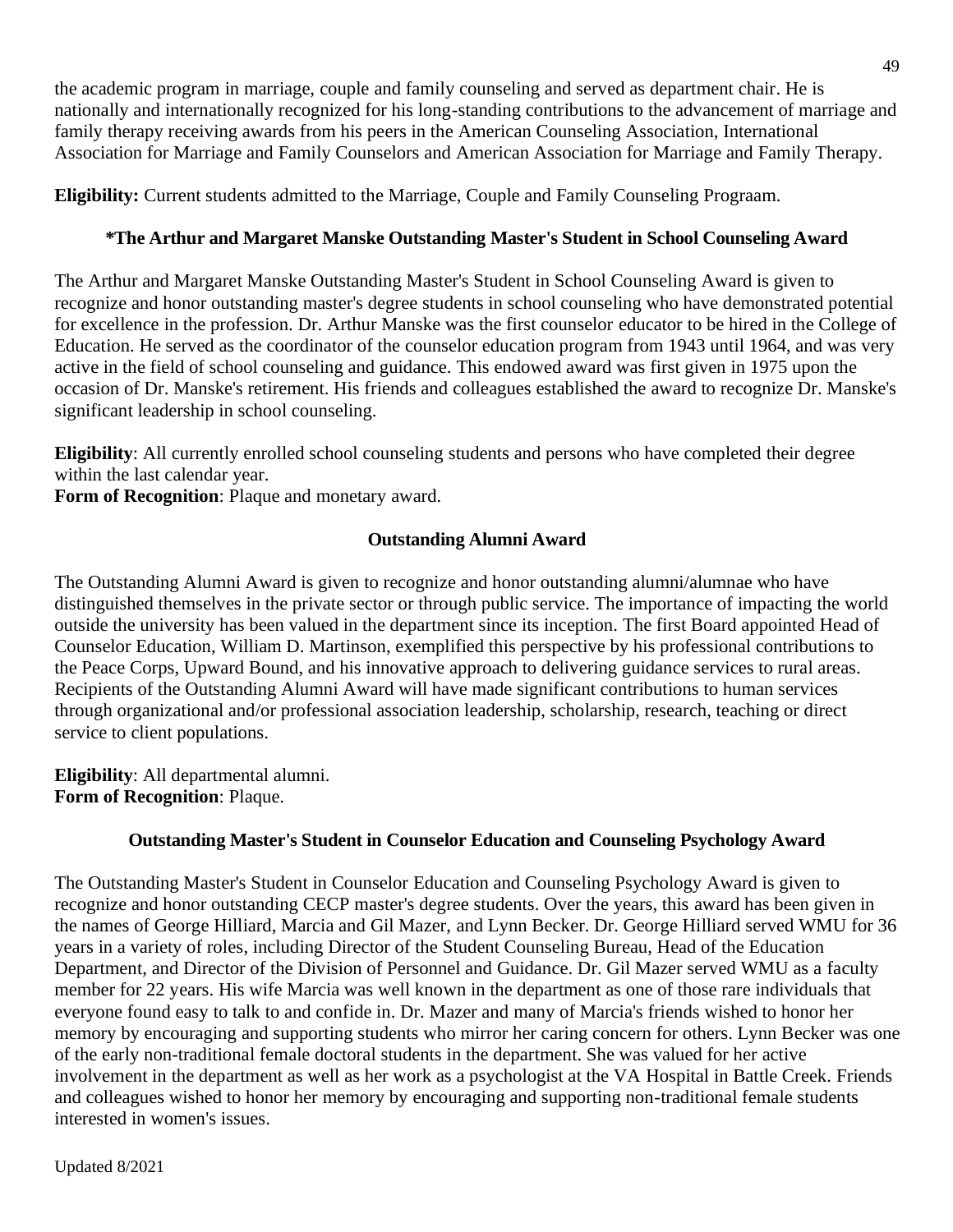In the spirit of Dr. Hillard, the Outstanding Master's Student in Counselor Education and Counseling Psychology award is intended to honor a promising new professional in the field of counselor education and counseling psychology. Recipients of this award may demonstrate excellence or professional promise in a variety of ways including scholarship, practice and public service activities. In honor of Lynn Becker and Marcia Mazer, we also seek opportunities to recognize non-traditional female students and students who exemplify "compassion, altruism and helpfulness" toward others.

**Eligibility**: All currently enrolled master's students and persons who have completed their degree within the last calendar year.

<span id="page-54-0"></span>**Form of Recognition**: Plaque and monetary award.

## **William R. Wiener Outstanding Student in Rehabilitation Counseling/Teaching and Rehabilitation Counseling Award**

The William R. Wiener Outstanding Student in Rehabilitation Counseling/Teaching and Rehabilitation Counseling Award recognizes and honors an outstanding student in the Rehabilitation Counseling/Teaching and Rehabilitation Counseling programs. The recipient will have demonstrated a commitment to advancing employment outcomes of persons with blindness and low vision or other disabilities; and the practice of rehabilitation counseling.

During Dr. Wiener's tenure at Western Michigan University as Chairperson in the Department of Blindness and Low Vision Studies and as the Dean of the Graduate College, Dr. Wiener was instrumental in developing the joint rehabilitation counseling/teaching program in conjunction with the Department of Counselor Education and Counseling Psychology. He has demonstrated a lifelong commitment to preparing blindness and low vision services personnel as evidence by over 50 publications and two edited books, one of which includes the noteworthy *Foundations of Orientation and Mobility* textbook. Dr. Wiener has also served as Dean of the Graduate School and Vice Provost for Research at Marquette University and as Dean of the Graduate School at the University of North Carolina at Greensboro. His many contributions and accomplishments are nationally recognized through the Lawrence E. Blaha Award and the Newcomer-Hill Award from the Orientation and Mobility Division of the Association for Education and Rehabilitation of the Blind and Visually Impaired. He has also received the Migel Award from the American Foundation for the Blind. Dr. Wiener currently serves as the Brenda Brodie Endowed Chair and Professor at the North Carolina Central University training program in Visual Impairment.

**Eligibility**: All currently enrolled rehabilitation counseling or teaching and rehabilitation counseling students.

<span id="page-54-1"></span>\*These awards are endowed awards.

## **Licensing/Credentialing Overview**

The State of Michigan credentials many different master's level mental health practitioners. Counselor Education MA degree programs are designed to meet licensure/certification requirements appropriate to their corresponding profession. The licensure/certification boards rely on educational institutions to verify that licensure/certification applicants have met the necessary educational requirements. The department certifies eligibility for licensure/certification based on program requirements as outlined in the MA program of study for each degree program. The Department will not certify individuals for licensure/certification if requirements have not been met.

The department does not encourage dual licensure. Consult with an advisor to obtain more specific department certification/licensure endorsement policies.

Updated 8/2021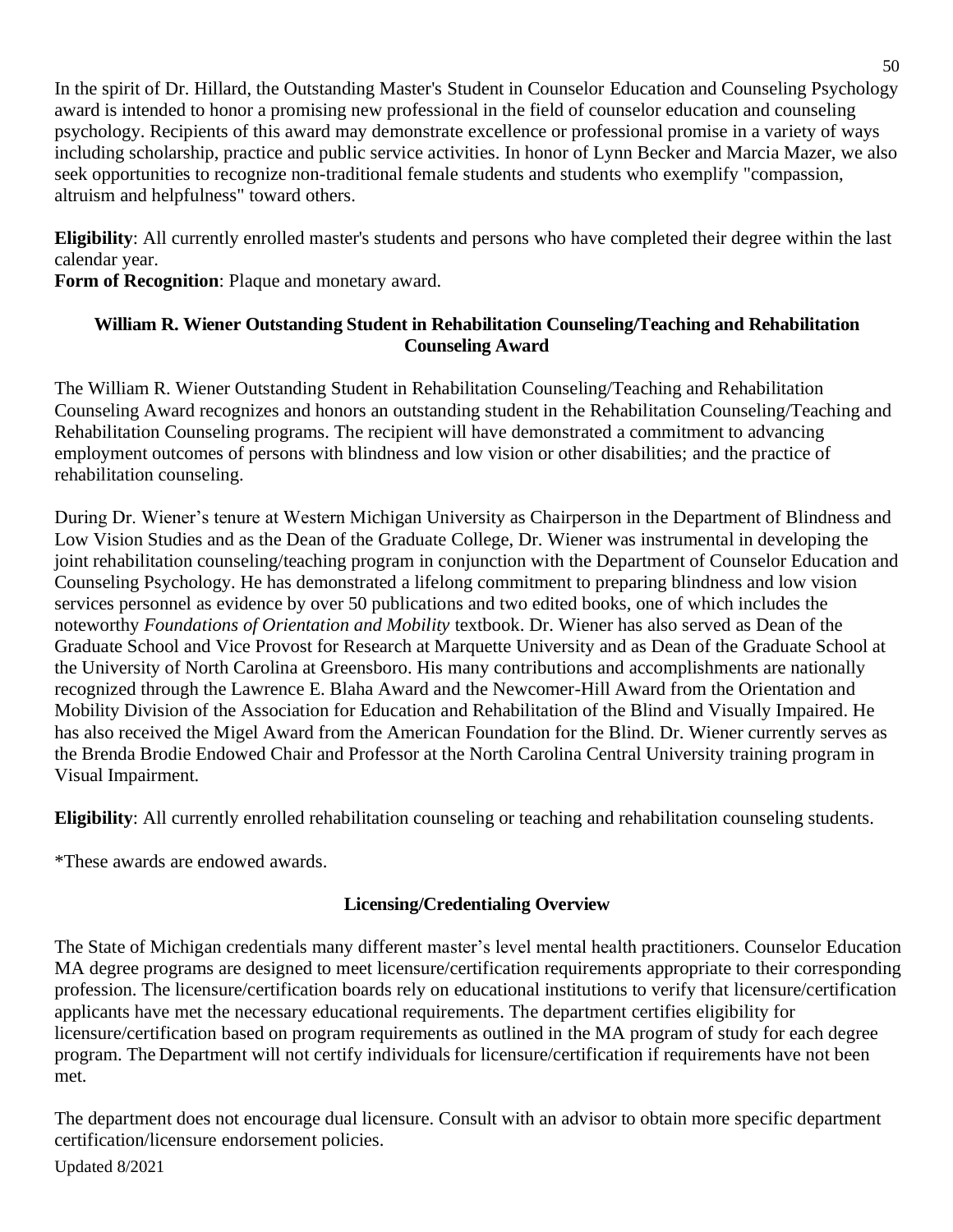## **Licensed Professional Counselor**

<span id="page-55-0"></span>The following information refers to the licensing laws and rules in Michigan only. Students wishing to be licensed in other states should understand the licensing laws and rules in those states. A link to the American Counseling Association (ACA) webpage that contains links to each of the state professional counselor licensure boards may be found on the CECP Student Resources webpage at [http://www.wmich.edu/cecp/student](http://www.wmich.edu/cecp/student-resources/licensure-certification)[resources/licensure-certification.](http://www.wmich.edu/cecp/student-resources/licensure-certification) Information concerning the exact requirements for a professional license in a specific state should be obtained directly from the state's licensing board and carefully reviewed.

Licensure is not an automatic procedure. To qualify for licensure in Michigan, each student must complete an application for licensure. As part of the process, they must provide evidence of having good moral character; pay a fee; and certify that they have taken CACREP equivalent courses in psychopathology (diagnosis), case conceptualization and treatment planning (treatment of mental and emotional disorders), lifespan development (human growth and development), research (research and program evaluation), career development, professional counseling issues and ACA code of ethics (professional orientation and ethical practice), multicultural counseling (social and cultural diversity), counseling techniques (helping relationships), group counseling (group work), assessment, a practicum that is a supervised counseling experience that totals a minimum of 100 clock hours (including 40 clock hours of direct service with actual clients that contributes to the development of counseling skills) over a full academic term that is a minimum of 10 weeks, and an internship that is a supervised counseling experience that totals a minimum of 600 clock hours (including 240 clock hours of direct service with actual clients that contributes to the development of counseling skills) of supervised counseling internship in roles and settings with clients relevant to their specialty area.

To become an LPC, graduates must complete an additional post-master's experience, which must last for at least 2 years. During this time, graduates become a Limited Licensed Professional Counselor (LLPC), accruing 3,000 hours of counseling experience where they work under the supervision of an LPC who has training in supervision. Students can apply for the LLPC at the Michigan Counseling Board's website at [https://www.michigan.gov/lara/0,4601,7-154-89334\\_72600\\_72603\\_27529\\_27536---,00.html.](https://www.michigan.gov/lara/0,4601,7-154-89334_72600_72603_27529_27536---,00.html) To receive the LLPC, a student must submit a *Certification of Counseling Education* form [\(https://www.michigan.gov/documents/lara/Counseling\\_Examination\\_456368\\_7.pdf\)](https://www.michigan.gov/documents/lara/Counseling_Examination_456368_7.pdf). Forms will only be completed if the student has met all of the requirements that are outlined on the *Certification of Counseling Education* form. Send the completed *Certification of Counseling Education* form to [coe](mailto:coe-certification@wmich.edu)[certification@wmich.edu.](mailto:coe-certification@wmich.edu)

Passage of the National Counselor Examination (NCE) *OR* the Commission on Rehabilitation Counselor Certification (CRCC) Examination is also required for independent licensure as an LPC. The NCE is administered by National Board for Certified Counselors (NBCC), 3 Terrace Way, Greensboro, NC 27403; [www.nbcc.org.](http://www.nbcc.org/) After taking the examination, the examinee must request the scores be sent to the Michigan Board of Counseling. Persons who pass the National Counselor Examination (and graduate from a CACREP accredited program) are eligible to become National Certified Counselors.

You may register for the Commission on Rehabilitation Counselor Certification (CRCC) Examination at [http://crccertification.com/crc-certification.](http://crccertification.com/crc-certification) You must request score reports be sent to the Michigan Board of Counseling for the CRCC Examination from the CRCC at [https://www.crccertification.com/.](https://www.crccertification.com/)

## **Licensed Marriage and Family Therapist**

<span id="page-55-1"></span>Updated 8/2021 The following information refers to the licensing laws and rules in Michigan only. Licenses/certificates are granted by the State of Michigan, and applications must be initiated by each student. Students wishing to be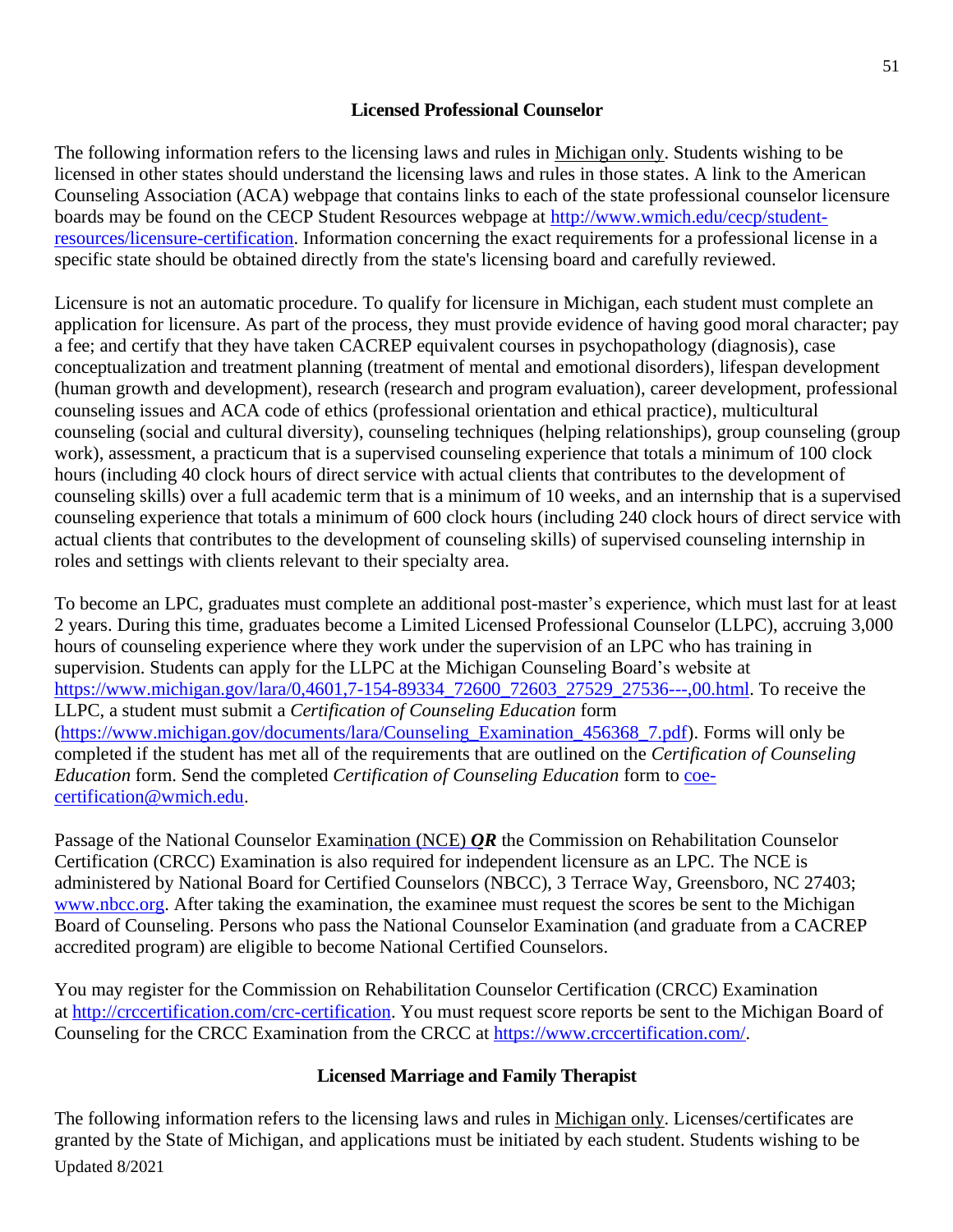licensed in other states should understand the licensing laws and rules in those states. The Marriage, Couple, and Family Counseling degree program is designed to meet the academic guidelines for Licensure as a Professional Counselor (LPC) in Michigan. The curriculum is also designed to meet the academic guidelines for Licensure as a Marriage and Family Therapist (LMFT) in Michigan. An LMFT internship requires the student to complete CECP 6130 over at least 8 months. The LMFT internship requires 300 direct client contact hours, with half (150 hours) of those hours counseling couples, families, or subsystems of families. Students must receive a minimum of one hour of supervision on-site for every 5 hours of direct client contact plus weekly group supervision provided by WMU for a minimum total of 60 hours of supervision. The supervisor must hold a full license as either an LMFT, LPC, LP or LMSW.

Additional post-degree requirements for licensure as a marriage and family therapist include passage of the LMFT exam and post-master's supervised experience of 1,000 clinical direct client contact hours (500 of which must be with couples or families) under the supervision of an LMFT.

## **Credentialing of Michigan School Counselors**

<span id="page-56-0"></span>The following information refers to the licensing laws and rules in Michigan only. Licenses/certificates are granted by the State of Michigan, and applications must be initiated by each student. Students wishing to be licensed in other states should understand the licensing laws and rules in those states. A link to the American Counseling Association (ACA) webpage that contains links to each of the state school counselor certification/licensure agencies may be found on the CECP Student Resources webpage at [http://www.wmich.edu/cecp/student-resources/licensure-certification.](http://www.wmich.edu/cecp/student-resources/licensure-certification) Information concerning the exact requirements for a professional license in a specific state should be obtained directly from the state's licensing board and carefully reviewed.

There are two routes available to becoming a Michigan public school counselor.

1. Endorsement on a current, valid Michigan Teaching Certificate. This route has been in existence since 1971 and follows the Endorsement of Teachers as Counselors rules adopted by the Michigan State Board of Education (elementary [K-8], secondary [6-12], or K-12 levels of endorsement).

A. Most Michigan colleges and universities require completion of a master's degree (or equivalent) in school counseling.

B. Out-of-state institutions may have programs that are less than a master's degree.

2. School Counselor License (K-12 only). This route became available in 2000 as a result of thepassage of Public Act (P.A.) 288. It was designed for those persons who do not hold Michigan Teaching Certificates.

A. A master's degree (or its equivalent) in school counseling is mandatory. Most Michigan colleges and universities are requiring a master's degree PLUS additional related course work in education.

B. This credential is also available to persons who have been employed as school counselors in states other than Michigan for 5 of the previous 7 years.

In addition to the requirements listed above, all persons who seek to become school counselors in the public schools of Michigan must (a) pass the Michigan Test for Teacher Certification (MTTC Test #51, Guidance Counselor), (b) be recommended by a sponsoring institution of higher education, and (c) pass a criminal background check. Continuing education is mandatory to maintain these credentials.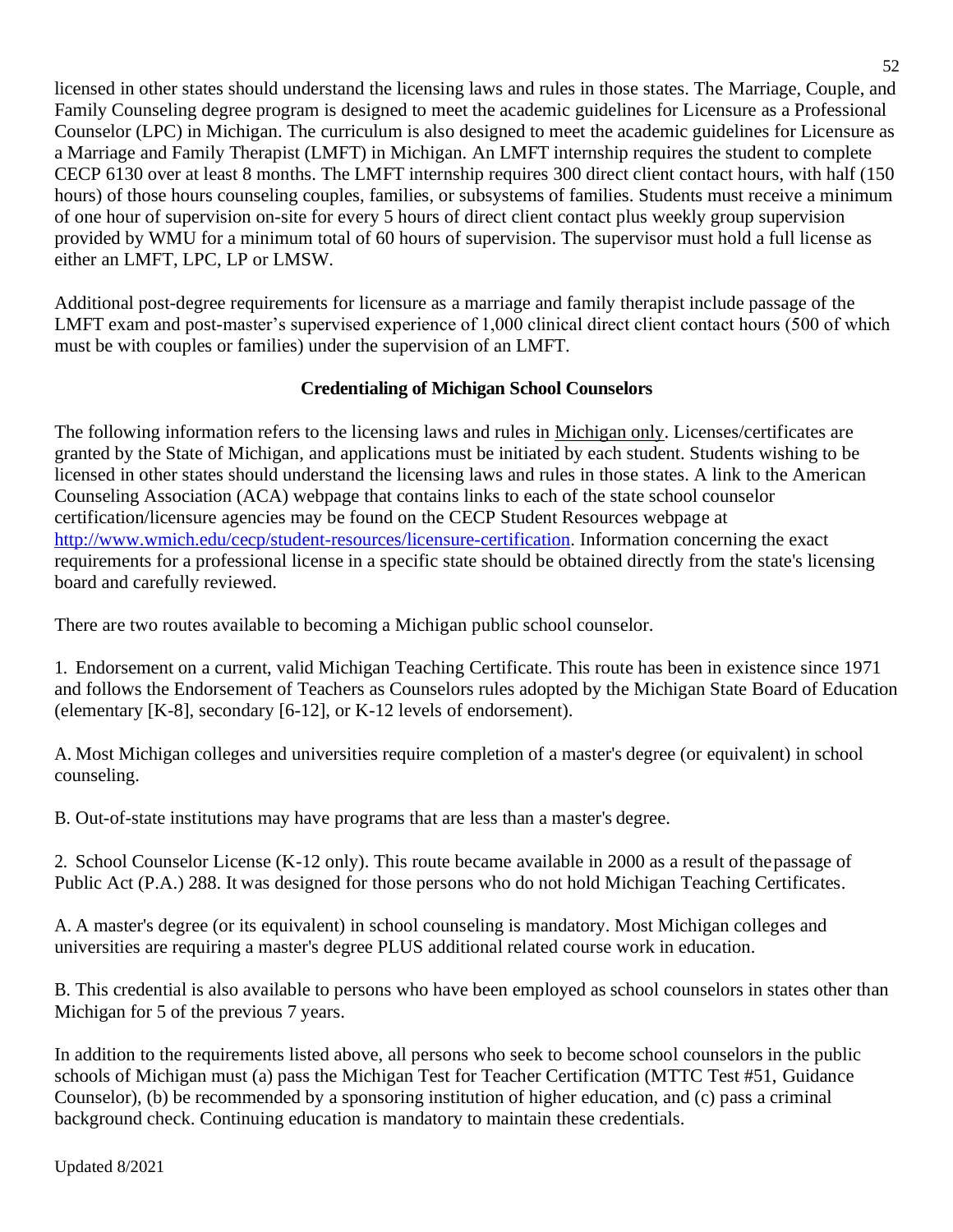A Preliminary Employment Authorization to work as a School Counselor credential is also available for those persons nearing the end of their master's (or equivalent) degree. This credential permits school counselors to be employed before the completion of all required course work. Students must complete all required courses except the field practicum to be recommended for preliminary authorization for employment. Students can find more information about this at

[https://www.michigan.gov/documents/mde/Preliminary\\_School\\_Counselor\\_Employment\\_Authorization\\_55709](https://www.michigan.gov/documents/mde/Preliminary_School_Counselor_Employment_Authorization_557092_7.PDF) [2\\_7.PDF](https://www.michigan.gov/documents/mde/Preliminary_School_Counselor_Employment_Authorization_557092_7.PDF)

School counseling options in the CECP Department meet academic requirements for (1) endorsement as a school counselor at the K-12 level, or (2) the school counselor license at the K-12 level. Following the completion of a master's degree, school counselor candidates must complete the Request for School Counselor Credential form and submit it to the WMU CEHD Teacher Certification and Administrator Office. Request for School Counselor Credential forms are available on-line [at www.wmich.edu/teachercertification.](http://www.wmich.edu/teachercertification) Students seeking school counselor licensure should consult their advisors for procedures. Passage of the Michigan Test for Teacher Certification (MTTC Test #51, Guidance Counselor) is required. Registration material and additional information about the MTTC subject test are available at [http://www.mttc.nesinc.com/TestView.aspx?f=HTML\\_FRAG/MI051\\_TestPage.html](http://www.mttc.nesinc.com/TestView.aspx?f=HTML_FRAG/MI051_TestPage.html)

Questions related to the certification process may be directed to the Teacher and Administrator Certification Office 2421 Sangren Hall, Kalamazoo, MI 49008, (269) 387-3473, [coe-certification@wmich.edu](mailto:coe-certification@wmich.edu)

Questions related to the certification process may be directed to the Michigan Department of Education, P.O. Box 3008, Lansing, Michigan 48909. Support desk email: [MOECSSupport@michigan.gov](mailto:MOECSSupport@michigan.gov) Support desk phone number: 517-373-3310

## **Credentialing of Rehabilitation Counselors**

<span id="page-57-0"></span>CRCC Exam information can be found on the Commission on Rehabilitation Counselor Certification (CRCC) website at: [https://www.crccertification.com/.](https://www.crccertification.com/) Please visit the Academy for Certification of Vision Rehabilitation & Education Professionals (ACVREP) website at<http://acvrep.org/> to learn about certification requirements in VRT.

## **Faculty Recommendation Policy**

<span id="page-57-1"></span>In most cases, faculty will write letters of recommendation for their students, but faculty also have the right to decline requests for letters or to serve as a reference. Please see the individual faculty member regarding their specific policy. Please keep in mind that just as you have the right to request a recommendation from faculty, they have the right to refuse your request. Before assuming a faculty member will write the letter or serve as a reference for you, you must secure their permission.

A faculty member's recommendation is usually based on personal knowledge of a student's development and academic performance in the program. It is also based upon the "goodness of fit" anticipated between the student and the future job, award, or Ph.D. program. Students should choose a faculty member who has first-hand knowledge of their performance. Please give the faculty or staff member adequate time to draft the letter or review your materials, typically a minimum of two weeks. When asking for a letter of recommendation or to be a reference, please provide the following:

- The name or title of the position, degree or award you are applying for.
- Required and preferred qualifications for the position/award/degree program.
- Updated 8/2021 • Contact information associated with the position/award/degree program.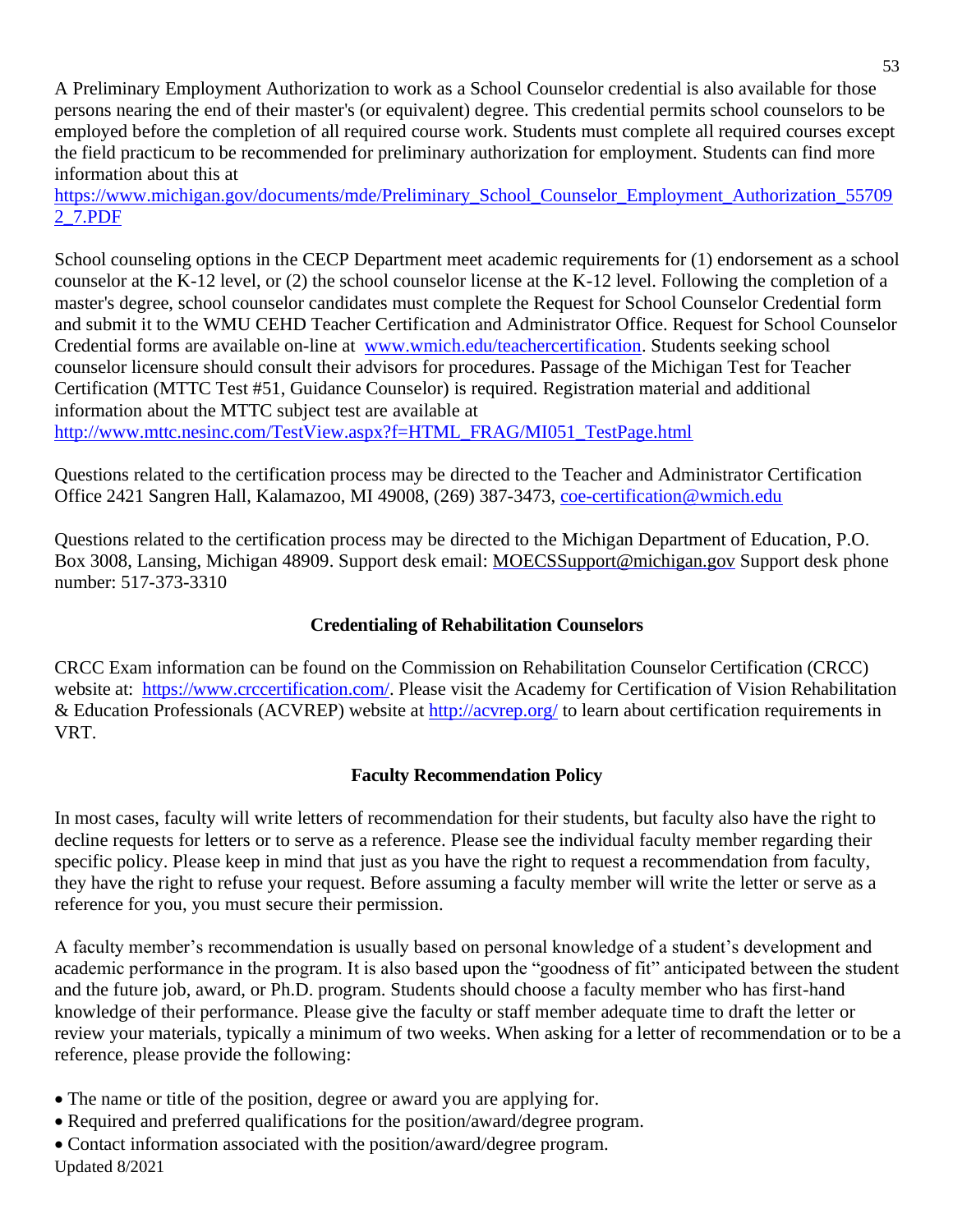- Your current résumé or curriculum vita.
- <span id="page-58-0"></span>• The response deadline date

## **Professional Organizations**

The Counselor Education faculty encourages students to obtain membership or affiliation in appropriate professional associations available at the national, state, and local levels. Affiliation with these groups can enhance one's professional development as well as provide important information and networking possibilities. Links to professional organizations may be found on the CECP Professional Organizations webpage at [https://wmich.edu/cecp/student-resources/professional.](https://wmich.edu/cecp/student-resources/professional)

## **National Organizations**

## **American Counseling Association (ACA)**

<span id="page-58-2"></span><span id="page-58-1"></span>5999 Stevenson Avenue Alexandria, VA 22304-3300 (800) 347-6647 or (703) 823-9800 www[.counseling.org](http://www.aamft.org/)

Student membership includes subscriptions to the *Journal of Counseling and Development* and *Counseling Today*, competitive insurance programs and rates as well as discounts on publications, video, and audiotapes, and conferences that are offered.

The American Counseling Association is the national organization for those holding interest in counseling and human development. Divisions are available for counselors with special interests, e.g., group work, school counseling, multicultural counseling, college counseling, etc.

## **American Rehabilitation Counseling Association (ARCA)**

<span id="page-58-3"></span>5999 Stevenson Ave. Alexandria, VA 22304 (703) 620-4404 www.arcaweb.org

ARCA, a division of the American Counseling Association, is an organization of professional rehabilitation counselors and others concerned with improving the lives of persons with disabilities.

## **Association for Multicultural Counseling and Development (AMCD)**

<span id="page-58-4"></span>www.multiculturalcounselingdevelopment.org

The Association for Multicultural Counseling and Development seeks to develop programs specifically to improve ethnic and racial empathy and understanding. Its activities are designed to advance and sustain personal growth and improve educational opportunities for members from diverse cultural backgrounds.

AMCD is charged with the responsibility of defending human and civil rights as prescribed by law. It encourages changing attitude and enhancing understanding of cultural diversity. Provisions are made for inservice and pre-service training for members and for others in the profession. Efforts are made to strengthen members professionally and enhance their ability to serve as behavioral change agents. Operationalization of Multicultural Counseling Competencies by AMCD represents a benchmark for the counseling profession and the American Counseling Association.

Updated 8/2021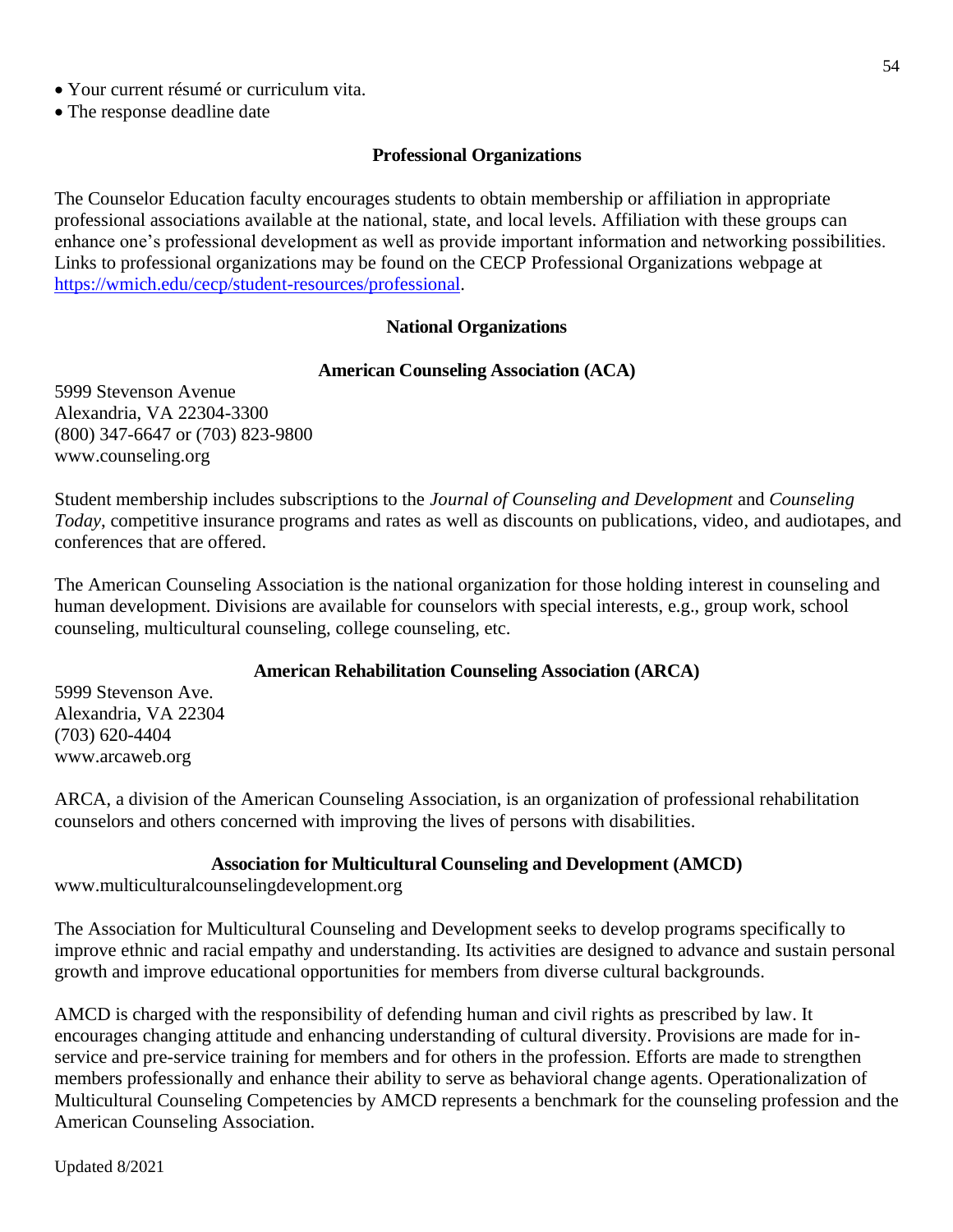#### **Society for Sexual, Affectional, Intersex, and Gender Expansive Identities (SAIGE)**

<span id="page-59-0"></span>www.saigecounseling.org

The mission of SAIGE includes the recognition of both individual and social contexts presenting the confluence of race, ethnicity, class, gender, sexual orientation, ability, age, spiritual or religious belief system, and indigenous heritage.

#### **Association for Spiritual, Ethical, and Religious Values in Counseling (ASERVIC)**

<span id="page-59-1"></span>www.aservic.org

ASERVIC is a division of the American Counseling Association, and our mission is to help counselors, supervisors, counselor educators, and counseling students competently integrate spiritual, ethical, and religious values into our work with clients. ASERVIC is committed to providing a professional forum dedicated to the exploration, discussion, and research of these important topics that counselors and clients face in their daily lives.

## **National Association of Rehabilitation Counseling (NARCA)**

<span id="page-59-2"></span>PO Box 4480 Manassas, VA 22110-4719 (703) 361-2077 https://nationalrehabcounselingassciation.wildapricot.org/

NARCA, a division of the National Rehabilitation Association, is an organization of professional rehabilitation counselors and others concerned with improving the lives of persons with disabilities.

## **American Association for Marriage and Family Therapy (AAMFT)**

<span id="page-59-3"></span>112 South Alfred Street, Alexandria, VA 22314. (703) 838-9808 [www.aamft.org](http://www.aamft.org/)

Affiliate membership is available for members of allied professions or for those who are interested in the field of marriage and family therapy. Members receive the Journal of Marital and Family Therapy, the newspaper, Family Therapy News, and discounts on conferences, videotapes, books, and audiotapes.

#### **International Association of Marriage and Family Counselors (IAMFC)**

<span id="page-59-4"></span>http://www.iamfconline.com

IAMFC, a division of ACA, is an organization that promotes excellence in the practice of couples and family counseling by creating and disseminating first-class publications (e.g., The Family Journal) and media products, providing a forum for exploration of family-related issues, involving a diverse group of dedicated professionals in our activities, and emphasizing collaborative efforts.

#### **State Organizations**

## **Michigan Counseling Association (MCA)**

<span id="page-59-6"></span><span id="page-59-5"></span>P.O. Box 82526 Rochester, MI 48308 michigancounselingassociation@gmail.com <https://www.micounseling.org/>

Updated 8/2021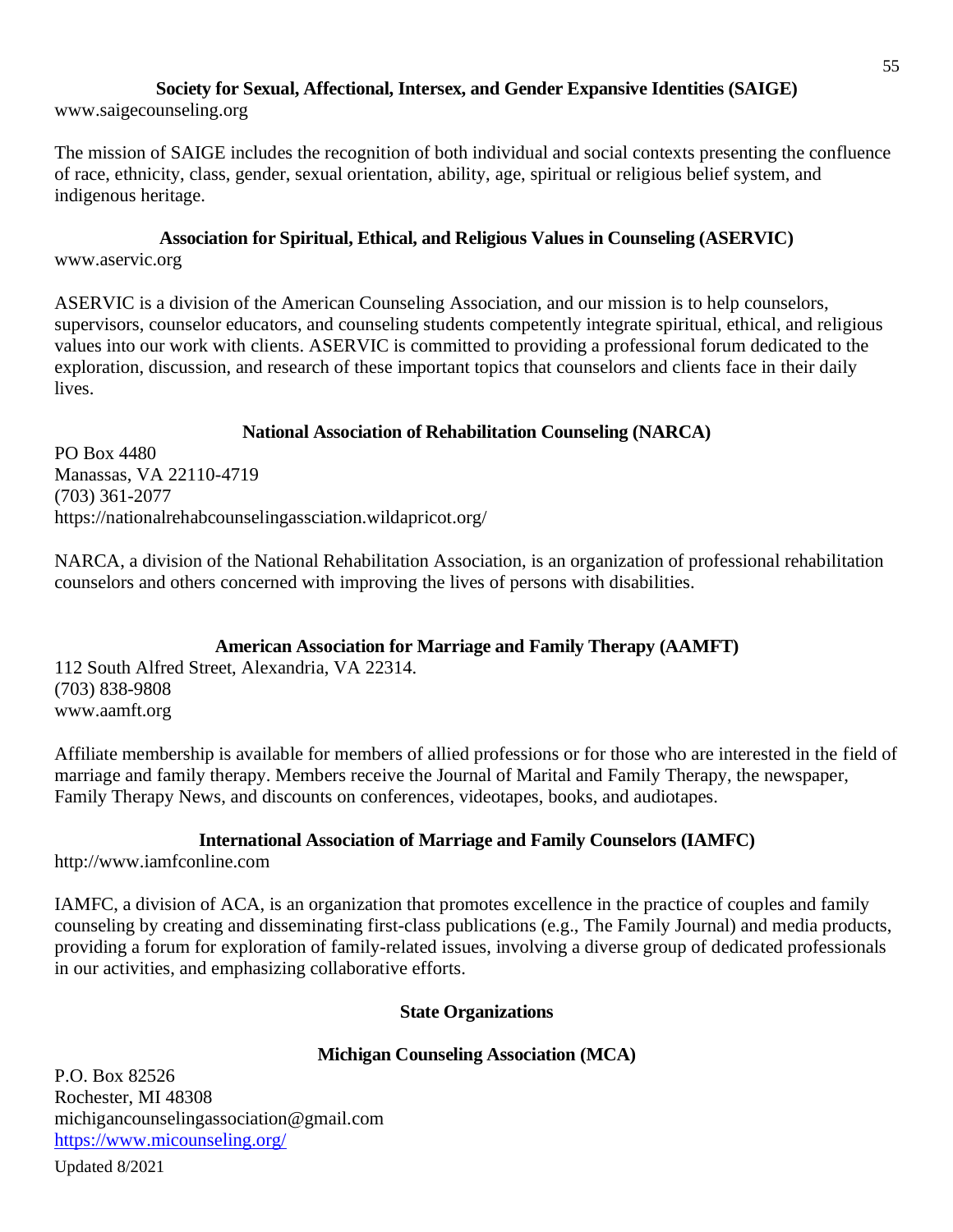The Michigan Counseling Association is a not-for-profit, professional and educational organization that is dedicated to the growth and enhancement of the counseling profession. Founded in 1965, MCA is the state's largest association exclusively representing professional counselors in various practice settings. By providing leadership training, publications, continuing education opportunities, and advocacy services for all members, MCA helps counseling professionals develop their skills and expand their knowledge base.

## **Michigan Association for Marriage and Family Therapy (MAM FT)**

<span id="page-60-0"></span>33228 W. 12 Mile Rd, #206 Farmington Hills, MI 48334 Phone: (248) 763-6537 mamftmi@yahoo.com https://www.michiganfamilytherapy.org/

This division of AAMFT offers networking opportunities for marriage and family therapists and counselors, and coordinates legislative and advocacy efforts in Michigan.

## **Michigan AER (MAER)**

<span id="page-60-1"></span>michiganaer@gmail.com https://aerbvi.org/about/chapters/michigan/

A state chapter of the Association for Education and Rehabilitation of the Blind and Visually Impaired (AER).

## **Michigan School Counselor Association (MSCA)**

<span id="page-60-2"></span>Email: msca1964@gmail.com http://www.michiganschoolcounselor.org/

The Michigan School Counselor Association seeks to promote academic excellence in professional school counseling by strengthening the identity and competencies of professional school counselors so that they may more effectively serve their constituents.

## **Chi Sigma Iota**

<span id="page-60-3"></span>We have a chapter of Chi Sigma Iota (CSI), which is an international honor society that values academic and professional excellence in counseling. CSI promotes a strong professional identity through members (professional counselors, counselor educators, and students) who contribute to the realization of a healthy society by fostering wellness and human dignity. The Mu Beta Chapter was founded in November 2003 by members of the Counselor Education faculty and two Counselor Education doctoral students.

CSI is one of the largest associations of professional counselors in the world. CSI's annual active membership is made up of both professional and student members. Practicing counselors in all settings and specialties of counseling, as well as counselor educators and supervisors, are represented within CSI's professional members. Currently, the Mu Beta chapter at Western Michigan University has about 100 members and inducts students annually. Students can be elected to serve as President, Secretary/Treasurer, or as Chair of one of several committees. A Counselor Education faculty member serves as faculty advisor.

## **Faculty**

<span id="page-60-4"></span>Visit <https://wmich.edu/cecp/directory> for more information about the faculty listed here.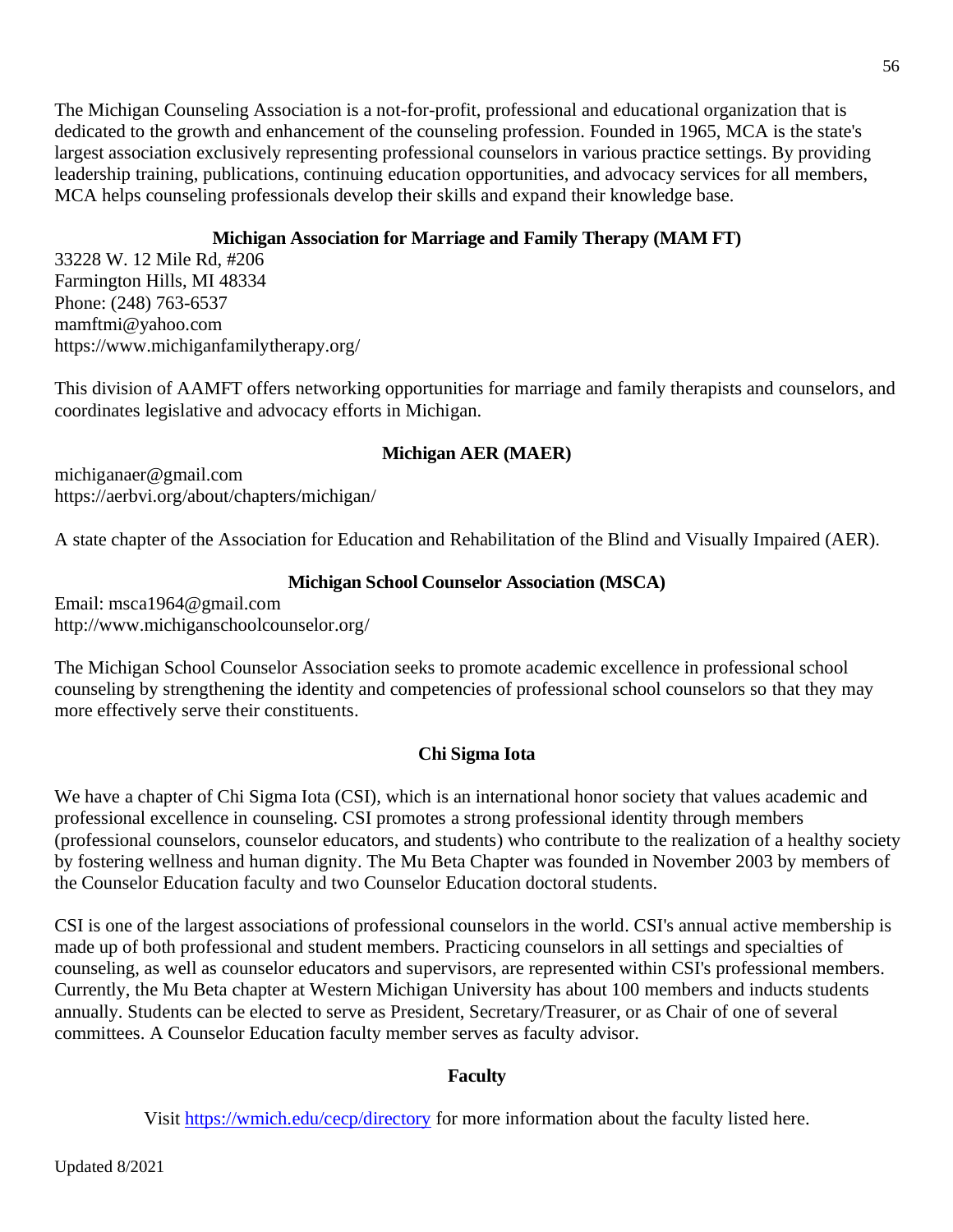#### INTERIM DEPARTMENT CHAIR

**CARLA ADKISON-JOHNSON, Ph.D.** joined the CECP faculty in 2003. She earned her Ph.D. in Counseling and Human Development at Kent State University in 1996. Dr. Adkison-Johnson is the Interim Department Chair for CECP. She has taught courses in Writing for Publication, Psychopathology and Counseling Ethics. Dr. Adkison-Johnson has published extensively in the areas of child discipline, culturally competent mental health counseling, and African American child-rearing practices. She is co-principal investigator on a Health Resources and Services Administration (HRSA) \$1.9 million dollar grant funded project focused on a culturally competent behavioral health workforce. She is the author of *Child Discipline in African American families: Culturally Responsive Polices* and Editor-in-Chief of the *Journal of Multicultural Counseling and Development*. Dr. Adkison-Johnson has served as a child discipline expert witness in civil and criminal courts. In 2017, she received the WMU College of Education and Human Development Distinguished Scholar Award. She is a past member of the Board of Directors for the Council for Counseling and Educational Related Programs (CACREP) and served as chair of CACREP's Training Committee. Throughout her tenure, Dr. Adkison-Johnson has maintained involvement with the American Counseling Association, Association of Multicultural Counseling and Development, Chi Sigma Iota, Association for Counselor Education and Supervision, International Association of Marriage and Family Counselors and other counseling associations.

#### COUNSELOR EDUCATION UNIT FACULTY

**GARY H. BISCHOF**, **Ph.D.,** Purdue University; M.S., Virginia Tech; B.A., Bethany College (WV) has been at WMU since 1999. Professor and Coordinator of the Marriage, Couple and Family Counseling Program. Licensed Marriage and Family Therapist. Professional interests: Couple and family therapy, couples with a transgender partner, college student mental health particularly for students of color, and brief solution-oriented therapy. Dr. Bischof typically teaches the following courses: Counseling Practicum, Couple Therapy, Family Therapy, and Sex Therapy. Previously served in WMU administrative roles as chair of the Department of Family and Consumer Sciences and dean of the Lee Honors College. Was instrumental in WMU becoming a JED Campus, a 4-year program of the JED Foundation that advocates for college student mental health, and in WMU being one of 18 colleges and universities to pilot the Equity in Mental Health Framework to promote positive mental health and well-being for students of color. He is a member of AAMFT, ACA, and IAMFC. Dr. Bischof will be on sabbatical in Fall, 2021 to focus on scholarship related to couples with a transgender partner.

**STEPHANIE T. BURNS, Ph.D.,** Kent State University**,** LPC, NCC**,** joined the CECP faculty in 2012. She is an Associate Professor and the Faculty Advisor for the Chi Sigma Iota Mu Beta chapter. She has taught Advanced Appraisal, Foundations of Clinical Mental Health Counseling, and Tests and Measurement. She has published in the areas of trauma and stress responses, guilt and shame responses, mental health assessment, counselor professional identity, ethical decision making, the psychometrics of career interest inventories, adult career development, neurofeedback, counseling outcomes, program evaluation, and supervision. Some professional memberships include ACA, CSI, ACES, MMHCA, and AARC. She was co-chair of the CSI Professional Advocacy Committee for six years and was the inaugural Edwin L. Herr Fellow for Excellence in Counseling Leadership and Scholarship. Her article, "Evaluating Independently Licensed Counselors' Articulation of Professional Identity Using Structural Coding," won The Professional Counselor's 2017 Research category of the Outstanding Scholar Award. From 2017-2020, her article "Education Level, Occupational Classification, and Perceptions of Differences for Blacks in the US" was one of JEC's top 20 downloaded articles. During 2018- 2020 her article "Impact of Ethical Information Resources on Independently Licensed Counselors" was one of CV's top 20 downloaded articles.

Updated 8/2021 **STEPHEN E. CRAIG, Ph.D**., University of North Texas; M.S., Texas A&M University at Commerce; B.A., Texas Tech University has been at WMU since 1999. Professor. Licensed Professional Counselor. Professional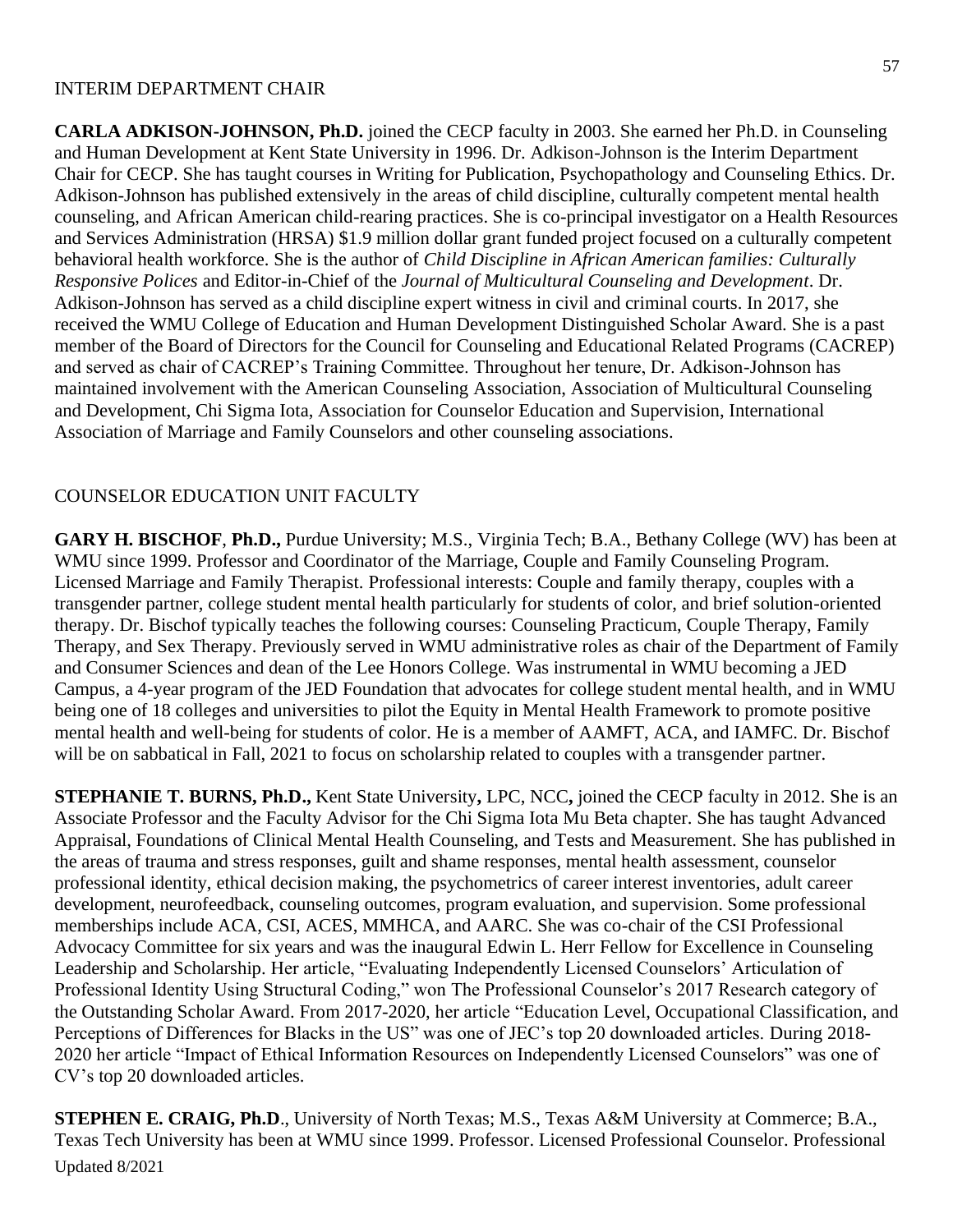interests: training of counselors and allied health professionals in SBIRT for people with problematic substance use; Adlerian psychology and construct of social interest; clinical supervision. Dr. Craig teaches Practicum, Doctoral Practicum, Theories of Counseling, Professional Issues and Ethics, and Case Conceptualization and Treatment Planning. He served as unit director for the counselor education program from 2007-2020. As the primary author of two self-studies for accreditation, Dr. Craig helped the counselor education program at WMU maintain its legacy as the oldest CACREP-accredited program in Michigan. He has served as co-principal investigator or project director on over \$1 million dollars in grants from the Substance Abuse and Mental Health Services Administration, the Department of Energy, Labor, and Economic Growth, and Michigan Rehabilitation Services. Dr. Craig recently completed his term on the Michigan Board of Counseling where he served as Vice Chair from 2020-2021. He was the 2019 recipient of the Mary L. Dawson Teaching Excellence Award, given by the College of Education and Human Development at WMU. He is a member of ACA, ACES, and NCACES.

**JENNIFER M. FOSTER**, Ph.D., University of Central Florida; M.S., Palm Beach Atlantic; B.A. Cedarville University, has been at WMU since 2011. Foster is an Associate Professor and coordinator of school counseling. She is a licensed mental health counselor and professional school counselor. Professional interests include: prevention of abuse and neglect locally and abroad, school-based trauma-informed practices, and culturally competent practices for diverse children in schools. Dr. Foster teaches Counseling Techniques, Counseling Theories, Sex Therapy, Counseling Children and Adolescents, consultation, family therapy, and school counseling courses. Foster is a member of the WMU Institutional Review Board and editorial review board member for *Counseling and Values*. Foster served the Michigan School Counselor Association (MSCA) Board (2012-2014) and was secretary for the North Central Association for Counselor Education and Supervision (2016-2017). In 2018, Foster was the recipient of the College of Education Esprit de Corps Award and in 2019 the Multicultural Advocate Award for Global Engagement. Foster received the Research Article of the Year Award from the Association for Specialists in Group Work in 2019. Foster has received multiple internal grants to further her research in the U.S. and India and is widely published in the area of childhood trauma. She is a member of ACA, ACES, NCACES, ASERVIC, and CSI.

**PHILLIP D. JOHNSON, Ph.D.,** M.A., New York University; B.A., Virginia Union University has been at WMU since 2001. Dr. Johnson is a tenured Associate Professor in the Department of CECP at Western Michigan University. He has a Ph.D. in Counseling Psychology from New York University and a private practice that focuses on individual, group, and family concerns. He is a Licensed Professional Counselor with more than thirty years of clinical experience. Dr. Johnson's research centers on the African American experience, and spiritual, philosophical, theoretical issues in counseling and psychology. His work has been presented nationally and internationally at annual meetings of the American Educational Research Association and American Counseling Association. Dr. Johnson's current research explores the meaning of "Somebodiness" in the lives of African American men. Presently, he is enrolled in the Dominican Center at Marywood's threeyear education and formation program to become a Spiritual Director. Dr. Johnson is the recipient of the Metropolitan Kalamazoo Branch NAACP 2016 Humanitarian Award. He is a member of ACA, ASERVIC, AHC and AMCD.

Updated 8/2021 **SOJEONG NAM, Ph.D.** is a new assistant professor joining the CECP faculty in Fall 2021. She earned her Ph.D. in Counselor Education and Supervision at The University of Iowa in 2021, her MA and M.Ed. in Counseling Psychology – Mental Health Counseling Track at Columbia University in 2015, and her BA in Psychology and International Studies with a minor in Spanish at The University of Iowa in 2012. Sojeong has taught Research Methods and Data Analysis in Psychology, Advanced Practicum in Clinical Mental Health Counseling, Assessment and Appraisal, Applied Microcounseling, Pre-Practicum and Case Management in Counseling, and Trauma Across the Lifespan. Her professional interests include multicultural and social justice counselor education, mental health disparities, stigma and mental health literacy, depression and suicidality in youth, and psychometric properties of assessment tools in counseling and counselor education. Sojeong has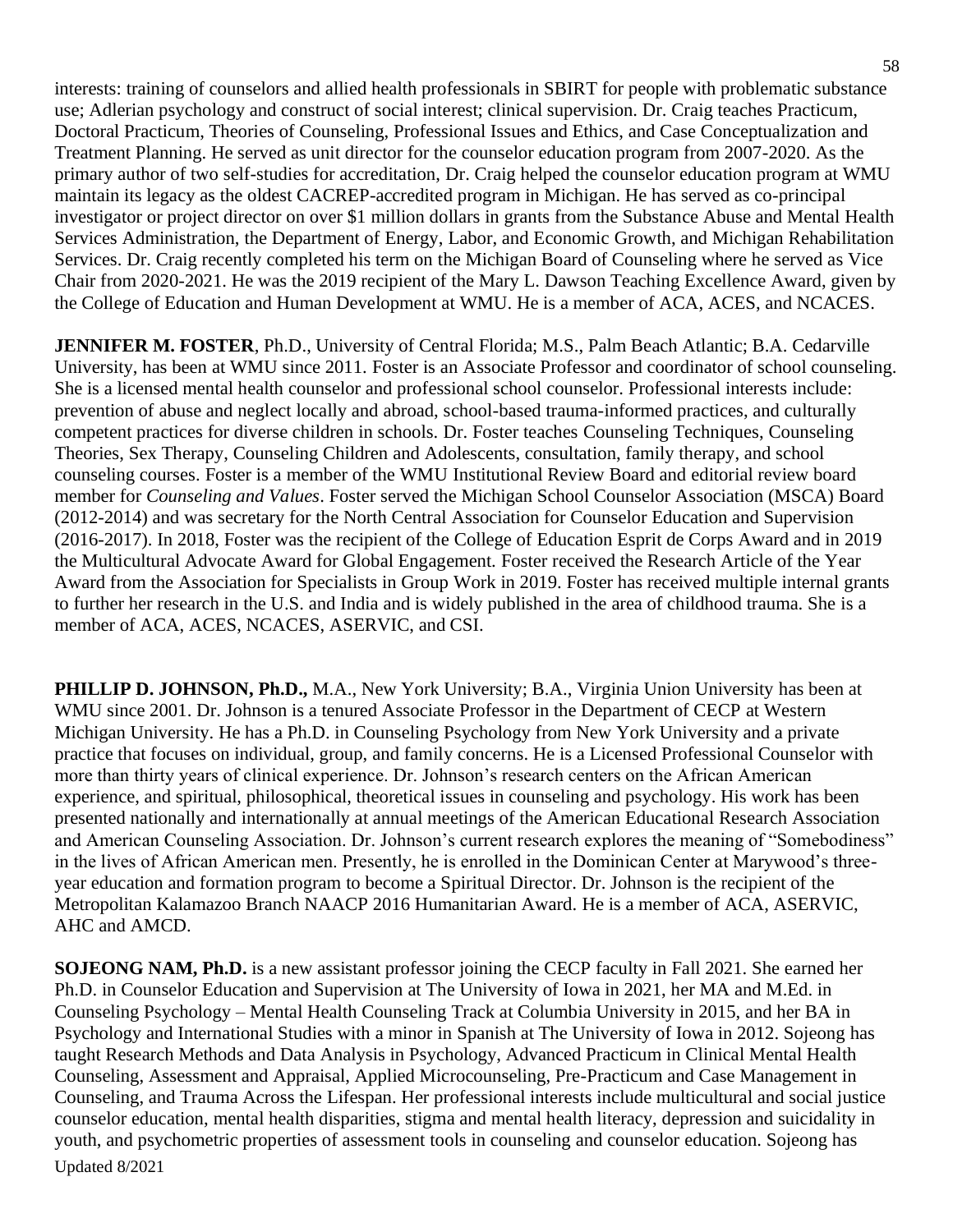participated in funded projects developing culturally sensitive assessment and interventions for underrepresented populations and received internal and external research grants to evaluate current multicultural counselor education. She has also been involved in service for the counseling profession and educational institutions as an ad-hoc reviewer for peer-reviewed journals, a reviewer for grants and conference proposals, and a board member of student advisory boards. She is a member of the American Counseling Association, Association of Multicultural Counseling and Development, Association for Counselor Education and Supervision, Association for Assessment and Research in Counseling, American Educational Research Association, North Central Association for Counselor Education and Supervision, Korean Counseling Association, and Chi Sigma Iota.

**OLIVIA T. NGADJUI**, Ph.D., NCC, LPC (Idaho), joined the CECP faculty as an Assistant Professor in 2021. Dr. Ngadjui received her Ph.D. in Counselor Education from Idaho State University, and holds a Master of Arts degree from The George Washington University in Clinical Mental Health Counseling. She currently serves as the 2021-2022 Parliamentarian for the Association for Adult Development and Aging and served as the 2020- 2021 Parliamentarian for the Association for Multicultural Counseling and Development. She is the recipient of the Rocky Mountain Association for Counselor Education and Supervision's 2020 Multiculturalism and Social Justice Advocacy Award, the American Counseling Association's 2021 Glen E. Hubele National Graduate Student Award and the Association for Multicultural Counseling and Development's 2021 Kim Lee Hughes Womanista "Wings" Award. Her professional interests include a) expanding culturally responsive practice for teaching, counseling, supervising, research/scholarship, and leadership/advocacy in counselor education, (b) culturally responsive strategies for informing the work of teachers and practitioners working with students of color in P-12 school environments and, (c) preventive wellness practices in counselor education for beginning counselors.

**GLINDA RAWLS, Ph.D.** joined the faculty in 2013. She earned her doctorate in Counselor Education and Supervision from Western Michigan University. She is a licensed professional counselor and holds a school counseling license (K-12) in the state of Michigan. She is a nationally certified counselor and has an approved clinical supervisor credential. She teaches several courses within the department including Counseling Practicum, Field Practicum/Internship, Psycho-educational Consultation, Case Conceptualization, Treatment, and Integrative Health Care, counseling core and school counseling courses. Dr. Rawls has published articles on the experiences of African American college students, foster care youth, college students and students of color within counselor education. In addition to engaging in her own scholarly activities, Dr. Rawls serves as a reviewer for the *Journal of Adult Development.* She also serves as a national council member of the American Association of University Professors (AAUP) and is very involved with the WMU-Chapter of AAUP. Dr. Rawls has held other professional leadership positions including the president of the Michigan College Counseling Association (2010-11), secretary of the Michigan Association of Counselor Education and Supervision (2011), president of the Kalamazoo Counseling Association (2008-10), secretary and graduate student representative of the Michigan Career Development Association (2007) and graduate student representative of the North Central Association of Counselor Education and Supervision (2005). Dr. Rawls also received the Outstanding Alumni Award (2020) and Outstanding Supervisor Award (2017) from the MuBeta Chapter of Chi Sigma Iota at Western Michigan University. Additionally, she was recognized as the Thelma Urbick Outstanding Doctoral Student (2006) at Western Michigan University. Dr. Rawls holds professional memberships in the American Counseling Association, Association of Humanistic Counseling, Chi Sigma Iota, Phi Kappa Phi, and the American Association of University Professors.

Updated 8/2021 **JENNIPHER WIEBOLD, Ph.D., JENNIPHER WIEBOLD, Ph.D., CRC** joined the CECP faculty in 1999. She earned her Ph.D. in Rehabilitation Psychology at the University of Wisconsin-Madison in 1999. Dr. Wiebold is an Associate Professor and Coordinator of the Rehabilitation Counseling and Rehabilitation Counseling/Teaching (RCT) Programs for the Departments of Counselor Education and Counseling Psychology and Blindness and Low Vision Studies. Dr. Wiebold is a Certified Rehabilitation Counselor. Dr. Wiebold has served as the principal investigator for state and federal research and training grants in excess of three million